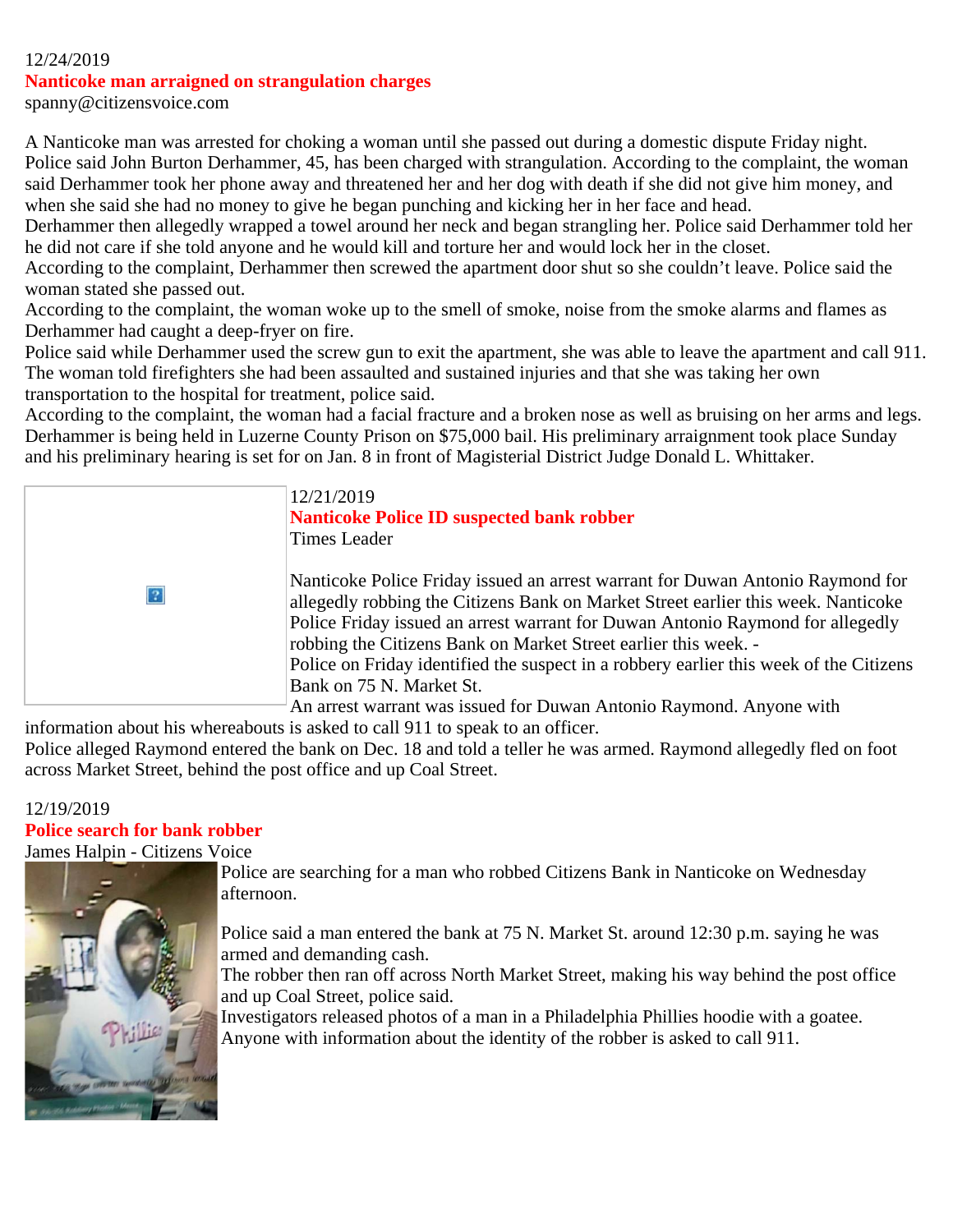### 12/18/2019

### **Police: Nanticoke contractor took money, didn't complete roofing work**

jhalpin@citizensvoice.com

A Nanticoke contractor was arraigned Tuesday on charges alleging he took payment for a roofing job that he failed to complete.

Michael T. Wisneski, 61, of 200 W. Church St., is accused of accepting a \$2,500 payment and then disappearing for months while the homeowner tried to reach him.

According to the complaint, Plymouth Borough resident Linda Malecki contacted troopers in October to report she had given Wisneski a check on July 10 to do the roofing work.

In the following weeks, Wisneski failed to show up for the job and his voicemail was often full when Malecki tried to call, police said.

Around Labor Day, Malecki got a worker to pick up and the person claimed work would begin that week, but Wisneski again failed to show, according to the complaint.

At one point Malecki was able to reach Wisneski, who claimed to be "tied up" in New Jersey and promised to show up the following Monday, the charges said. Wisneski hadn't been heard from since, according to police.

When Troopers contacted Wisneski, he claimed he had every intention to do the job but said he had a number of health issues, including heart troubles and bleeding ulcers, the complaint said.

Troopers advised Wisneski not to contact the victims and that they would handle the matter.

Troopers charged Wisneski with felony counts of deceptive business practices and theft by deception. Magisterial District Judge Donald L.Whittaker arraigned Wisneski on the charges Tuesday morning and released him on \$25,000 unsecured bail.

A preliminary hearing was set for Jan. 8.

### 12/17/2019

### **Super: School officials working with Nanticoke police on alleged bullying video**

dallabaugh@citizensvoice.com

Greater Nanticoke Area High School administration officials are working together with Nanticoke Police Department to investigate a bullying incident that occurred in a boys' bathroom at the high school, according to Greater Nanticoke Area Superintendent Dr. Ronald Grevera.

A video circulating on Facebook shows a fight that occurred in the bathroom in which a boy strikes another boy while others watch. When the boy tries to defend himself, he is struck again.

"We will not tolerate the level of violence evident in that post," Grevera said. "With that said, pending the outcome of an investigation, I can see both charges being filed by the police department and severe consequences forthcoming by the district for their actions."

Grevera said they also will investigate the bystanders "who instead of helping break up the fight are actually encouraging the fight."

"I also expect consequences to be forthcoming for the bystanders as well," Grevera said.

Nanticoke police Chief Robert Lehman said a video of the incident circulating on Facebook is "very concerning." "In this day and age, there should be zero tolerance for this," he said.

### 12/17/2019

### **Police: Nanticoke man caused pair of crashes**

jhalpin@citizensvoice.com

A Nanticoke man is charged with causing two back-to-back crashes over the weekend, briefly dragging another motorist who tried to take away his keys.

Jesus Javett Soto, 18, of 242 Enterprise St., is accused of being under the influence of marijuana and Xanax when the Honda Odyssey he was driving struck two other vehicles on Saturday.

The first victim, Christine Loveless, reported Soto struck her vehicle while it was occupied by her mother and three children, according to the complaint.

Police said Soto fled the scene of that crash and then hit a Chevrolet Trailblazer in the area of 350 E. Poplar St., Plymouth Twp.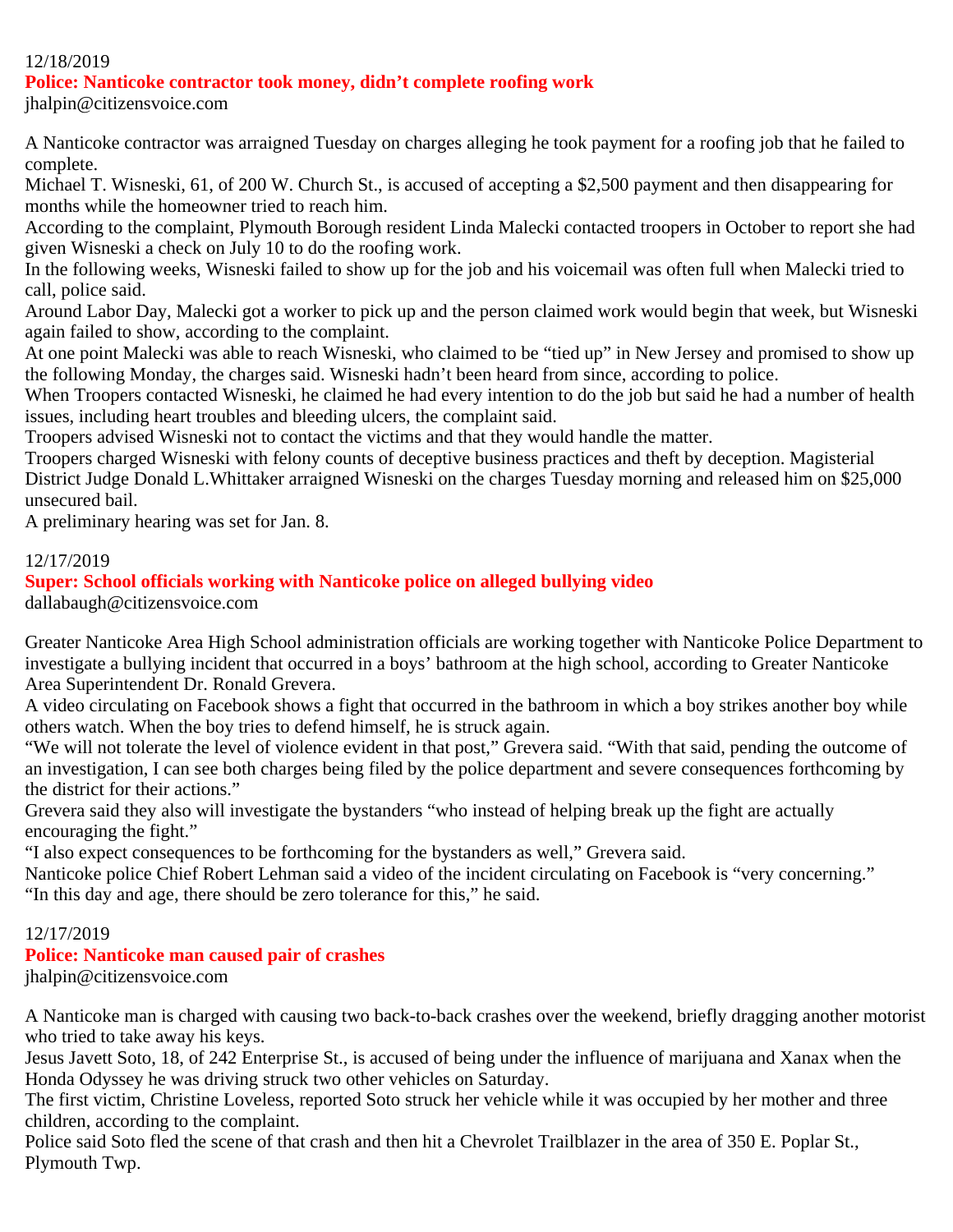Loveless showed up at the scene of that crash and told the truck's driver, James Lewis, that Soto had been in another crash and not to let him leave, the complaint said.

Lewis grabbed Soto's steering wheel and tried to get the keys, but Soto threw the van in reverse and began backing away, dragging Lewis a short distance, police said.

Lewis then let go and Soto drove off, eventually ditching the van on West Poplar Street, police said.

Troopers found Soto along with another man and a woman walking toward the Susquehanna River. Soto initially claimed to be coming from a friend's house, but then admitted being the driver of the Odyssey, police said.

Soto, who had bloodshot eyes and trouble keeping his balance, was determined to be under the influence of marijuana and Xanax, troopers said. He also did not have a driver's license or permission to use his aunt's van, the complaint says. Police charged Soto with aggravated assault by vehicle while driving under the influence, fleeing the scene of a crash, driving under the influence, possessing drug paraphernalia, reckless endangerment, simple assault, unauthorized use of a vehicle, harassment, speeding, careless driving and reckless driving.

Magisterial District Judge James M. Dixon arraigned Soto on the charges Saturday afternoon and ordered him jailed at the Luzerne County Correctional Facility with bail set at \$20,000.

A preliminary hearing was set for Dec. 26.

### 12/16/2019

## **Woman who shoved girl pleads guilty to spitting at nurses**

pkernan@timesleader.com

A Nanticoke woman who first made headlines after shoving a 12-year-old girl in 2017 has pleaded guilty to a charge stemming from accusations she spat at nurses and a security officer at a local hospital.

Marlenea Ann Uravage, 32, entered a guilty plea on a summary count of harassment Monday morning before Magisterial District Judge Joseph D. Spagnuolo Jr., court records show.

Several other charges, including three misdemeanor counts of simple assault, were withdrawn.

Uravage was arrested earlier this year after Plains Township Police accused her of spitting a a registered nurse, an emergency room technician and a security officer on Aug. 22 while she was in the emergency room.

The original filing does not state why Uravage was in the emergency room. She was accused of yelling and cursing at staff when she spat at the hospital employees, striking the nurse in the face with saliva and a technician on the head an arm.

Records show Uravage's guilty plea comes with associated court costs of slightly more than \$160, but also show there are no further payments due, suggesting they've been paid in full.

Uravage previously grabbed local attention after shoving a 12-year-old girl outside a Quick Stop mart in Wilkes-Barre on May 28, 2017.

The assault was captured on surveillance cameras, and the footage went viral locally. Uravage pleaded guilty to simple assault and was sentenced by Luzerne County Judge David W. Lupas to spend between four and 20 months in the county lockup.

Lupas noted at the time of sentencing that Uravage was unremorseful.

Uravage was paroled after serving a bit more than six months of her sentence. She appealed her sentence, which was upheld by the state Superior Court before her release, calling her a "present danger to the community."

### 12/15/2019

## **Nanticoke police investigating alleged bullying incident at high school**

Denise Allabaugh - Times Leader

Nanticoke police are investigating a bullying incident that allegedly occurred in a boys' bathroom at the Greater Nanticoke Area High School, according to Nanticoke police Chief Robert Lehman.

A video circulating on Facebook shows a fight that occurred in the bathroom in which a boy strikes another boy while others watch. When the boy tries to defend himself, he is struck again.

Lehman said due to the "very concerning" nature of the video, the police department and the school will be involved in the investigation. He said police are still trying to properly identify everyone in the video and detectives are looking into it.

"In this day and age, there should be zero tolerance for this," he said.

Greater Nanticoke Area Superintendent Dr. Ronald Grevera did not immediately return a message seeking comment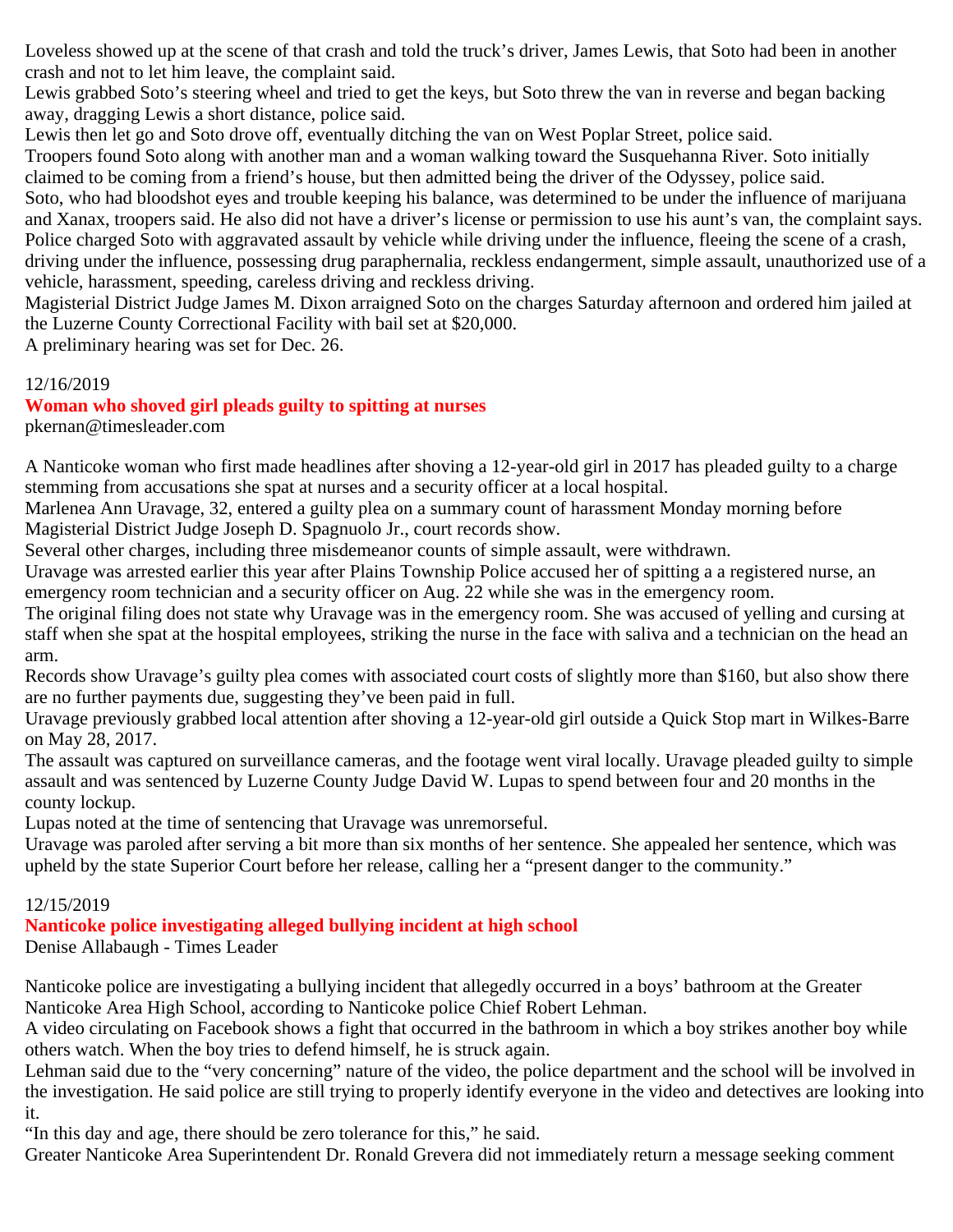Saturday.

## 12/14/2019 **DA: PSP justified in kidnapper's shooting death**

Roger DuPuis - rdupuis@timesleader.com

The shooting death of a Nanticoke man by state police earlier this month following a manhunt in a kidnapping case was justified, Luzerne County District Attorney Stefanie Salavantis said in a statement released Friday afternoon. Jordan Oliver, 20, "continuously indicated he had a firearm, positioned his concealed hand against her neck, and threatened to shoot the victim," 15-year-old Samara Derwin, Salavantis said in announcing that investigation into the Dec. 1 incident has been completed.

Oliver was shot by members of the Pennsylvania State Police Special Emergency Response Team (SERT) on the night of Dec. 1. Derwin escaped unharmed.

No firearm was found on Oliver, the statement indicates.

"The victim additionally advised that she believed Oliver had a firearm. As a result, the victim appeared to be in immediate danger of death and the use of deadly force by the SERT members has been ruled justified," the DA added. In a previous interview with the Times Leader, Derwin — who is not identified by name in the DA's report — told a reporter she did not think Oliver "had a gun on him," but "he was acting as if he did."

Police have said Oliver kidnapped Derwin at knifepoint from the Greater Nanticoke High School parking lot earlier that afternoon in a stolen Nanticoke Police SUV after spraying officers with mace. An hours-long manhunt followed, with an Amber Alert issued for Derwin later in the day.

Kidnapping described

According to Salavantis:

A witness called Luzerne County 911 at about 3:30 p.m. reporting that her friend, a 15-year-old female, had been taken at knifepoint. When police arrived, they encountered Oliver holding a knife to the minor female's throat.

Two Nanticoke officers arrived on scene and initially were able to deescalate the situation, allowing the female to get free and into the police car.

"When officers attempted to take Oliver into custody, he fought, sprayed them with mace he had concealed on him, and fled into the nearby, fully marked police SUV," the DA's statement indicates.

Previously filed court documents state that Oliver resisted the officers even after a Taser was used on him.

"At that time, it appeared that the female had not entered the vehicle as Oliver could be seen driving and the passenger seat was vacant," it continues.

Oliver drove the vehicle directly at one officer who discharged his weapon and narrowly escaped around the front to the passenger side, the statement adds. One of the three rounds fired is believed to have ricocheted off the center console and grazed Oliver's leg, the statement adds.

That use of force also was ruled justified, as the officer was "at immediate risk of death or serious bodily injury," Salavantis stated.

In her interview with the Times Leader following the incident, Derwin told a reporter that Oliver made her bandage him up and later drive the car.

"He was complaining that he'd been shot, and that he had pepper spray in his eyes," she said.

As the search got underway, police learned that Oliver had three violations of a Protection from Abuse (PFA) order obtained by his ex-girlfriend and six violations of a PFA order obtained by Derwin earlier this year, the DA's statement indicates.

Derwin said she had been in an on-again, off-again relationship with Oliver for more than a year but were not together at the time of the Dec. 1 incident.

Derwin's mother, Kathleen Minsavage, who sought the PFA on her daughter's behalf in May, told the Times Leader that Oliver had attempted to call the girl the previous day, but she hung up.

On or about Nov. 27, 2019, Oliver had been released from prison after being arrested for assaulting his father, the DA added.

Shooting in Warrior Run

The DA's statement continued:

At approximately 10 p.m. Dec. 1, SERT located Oliver and the teen on foot in a wooded area of Warrior Run. SERT yelled to Oliver to stop. He grabbed Derwin with one arm around her neck and his other hand tucked underneath his arm, indicating he had a firearm. He took her to the ground, shielding his body with hers.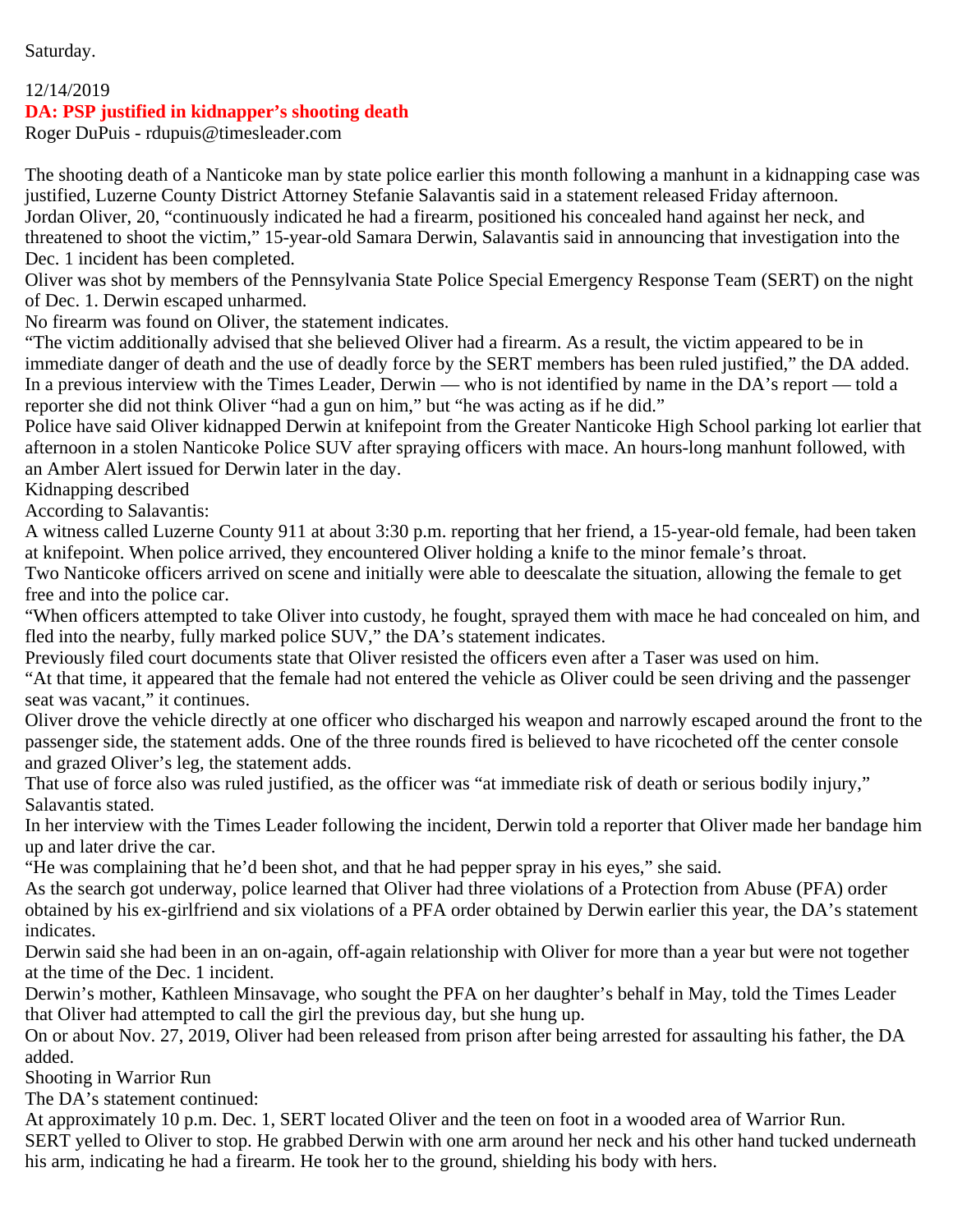Oliver threatened to shoot if police did not leave. According to the members of SERT, the female also told police Oliver had a firearm, the statement indicates.

"The negotiator repeatedly attempted to persuade Oliver to show his hands, release the victim and surrender. He refused and continued to threaten to kill the victim," Salavantis said.

"Supervisors authorized deadly force unless Oliver began to surrender. The decision was made based on the victim being held hostage, his continued failure to respond to negotiations, and information from both Oliver and the victim that he possessed a firearm," the DA added. "Oliver's position and threats appeared to place the hostage in danger of immediate death."

No firearm found

"Oliver did not respond to negotiator requests and kept his hand under his arm against the victim's neck," the statement indicates. "A countdown to fire began and multiple SERT members coordinated simultaneous deadly force."

As previously reported, an autopsy on Oliver's body died from multiple gunshot wounds, according to Luzerne County Coroner Frank Hacken.

"Despite Oliver's threats and the information from the victim, a firearm was not found," the DA stated.

In an interview after the incident, Oliver's father, Sean Oliver, said he felt his son's shooting "was 100% unjustifiable." No one appeared to be home when the Times Leader returned to the Oliver home on Friday after the DA's statement was released.

Derwin described Oliver's last moments for a reporter when visited earlier this month.

"He [Oliver] told the troopers that if they came any closer, he would shoot me," Derwin said. "I don't even think he had a gun on him, but he was acting as if he did."

Derwin said the she told Oliver to let him go or else he would die, to which Oliver allegedly replied, "I want to die." Oliver and a trooper then got into an argument, Derwin added, at which time he was shot and killed. She was unharmed, but Derwin — who had a protection from abuse order against Oliver — said he coerced her into sex during the kidnapping, threatening to kill her if she didn't comply.

"The victim related to investigators that Oliver also assaulted her in the woods after fleeing the Nanticoke High School, that she was in fear during the incident and never felt she could escape safely," the DA stated.

In their earlier interview, Derwin and her mother stated they had earlier hoped Oliver would receive treatment after they obtained the PFA.

"He was mentally ill, he needed help," Derwin said. "I didn't want him to die."

### 12/15/2019

### **DA: Police justified in shooting kidnapper**

bkalinowski@citizensvoice.com

State police were justified in killing a Nanticoke kidnapping suspect earlier this month as he held a teenage girl hostage, threatened to shoot the cops and refused all demands to surrender — including a final countdown before they opened fire, Luzerne County District Attorney Stefanie Salavantis announced Friday.

Salavantis said Jordan Oliver gave members of the state police Special Emergency Response Team no other choice when they confronted him in a wooded area of Warrior Run around 10 p.m. on Dec. 1, hours after he pepper sprayed Nanticoke police officers and stole a marked police vehicle with the girl inside.

"The negotiator repeatedly attempted to persuade Oliver to show his hands, release the victim and surrender. He refused and continued to threaten to kill the victim. Supervisors authorized deadly force unless Oliver began to surrender," Salavantis wrote. "The decision was made based on the victim being held hostage, his continued failure to respond to negotiations, and information from both Oliver and the victim that he possessed a firearm."

Investigators say as troopers approached Oliver he put one arm around Samara Derwin's neck, announced he had a gun and fell to the ground, shielding his body from the troopers with Derwin's body.

"Oliver threatened to shoot if police did not leave. According to the members of SERT, the female also told police Oliver had a firearm," Salavantis wrote. "The negotiator repeatedly attempted to persuade Oliver to show his hands, release the victim and surrender. He refused and continued to threaten to kill the victim."

Police felt Derwin — the daughter of a Nanticoke police officer — was in immediate danger and troopers gave Oliver a final ultimatum.

"A countdown to fire began and multiple SERT members coordinated simultaneous deadly force," Salavantis said. Derwin was rescued unharmed.

An autopsy determined Oliver died from multiple gunshot wounds.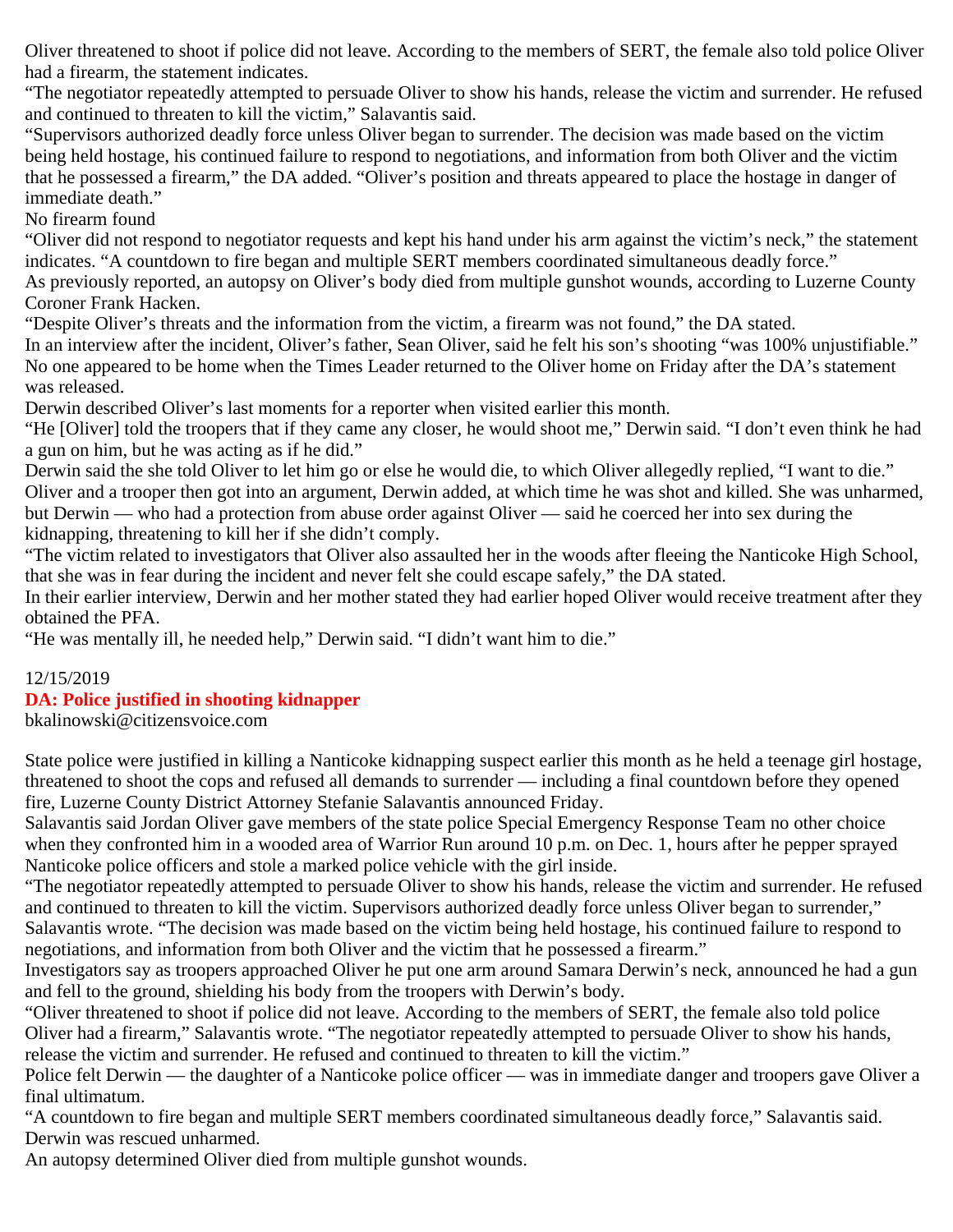His family has questioned whether deadly force was necessary, but Salavantis said it was the only option given the circumstances.

In her press release, the district attorney noted Oliver was a longtime menace to the victim — his former girlfriend. Derwin had obtained three protection from abuse orders against Oliver and he had a total of six violations.

Just days before he kidnapped the girl, Oliver was released from prison after being arrested for assaulting his father who was the chief defender of his son following the shooting.

The incident unfolded around 3:30 p.m. on Dec. 1 behind the Greater Nanticoke Area High School when one of Derwin's friends called 911 to report that Oliver was holding Derwin hostage at knifepoint.

Police arrived to see Oliver holding a knife to Derwin's throat, police said.

Two officers were able to convince Oliver to leave the girl go and she was directed to go into the police sport utility vehicle.

As officers tried to take Oliver into custody, he assaulted them and sprayed them with pepper spray that he was in possession of, police said.

Oliver then jumped in the police cruiser and drove it at one of the officers, Salavantis said.

One officer fired three shots in self defense, Salavantis said. One shot ricocheted off the center console and struck Oliver in the leg. Salavantis ruled that shooting was justified as well.

Salavantis' ruling ends several weeks of speculation about what happened in the wooded area of Warrior Run after police tracked down Oliver and his hostage.

"In the encounter with SERT, the investigation disclosed that Oliver refused at all times to relent, release the victim or show his hands. He continuously indicated he had a firearm, positioned his concealed hand against her neck, and threatened to shoot the victim. The victim additionally advised that she believed Oliver had a firearm," Salavantis said. "As a result, the victim appeared to be in immediate danger of death and the use of deadly force by the SERT members has been ruled justified."

### 12/10/2019

# **Nanticoke homicide trial continued again, as defense team seeks more time**

pkernan@timesleader.com

Once more, the trial for Anthony Spudis has been pushed back, with the defense team saying it needs more time to prepare in light of other trials.

The accused killer appeared before Luzerne County Judge Tina Polachek Gartley for a motions hearing, with his courtappointed attorney, Robert Saurman, saying he is attached to homicide trials in both February and May.

Spudis' trial was originally set to begin in early January, but Saurman petitioned for more time due to his total trial load, and to give expert witnesses more time to prepare.

Spudis, 37, is facing an open count of criminal homicide, after he allegedly broke into the Nanticoke home of Gertrude Price on Nov. 28, 2013. Prosecutors say he stabbed Price, 97, several times in the head in what has been characterized as a burglary turned violent, and they are pursuing the death penalty in the case.

Spudis also faces burglary and robbery charges.

Assistant District Attorney Daniel Zola indicated in court on Monday that prosecutors would have no issue with the trial being continued once again, but he did say that his team would be ready to proceed at the previously scheduled trial date.

Gartley granted the defense team's motion for continuance, rescheduling the trial to begin the week of Sept. 8, 2020. Gartley blocked out a total of four weeks for the trial, expecting it to take longer to pick a jury as, if they chose to convict Spudis, the jury will then need to determine whether or not he deserves the death penalty.

Spudis was arrested in late December 2017, after two inmates at the Luzerne County Correctional Facility reported he talked about killing a woman in Nanticoke on Thanksgiving a few years previously.

Prosecutors say police found items at the home of Spudis' former girlfriend, Taryn Simms, that implicate him, including a screwdriver that is believed to have been the weapon used to kill Price. Other items from Price's home also were found hidden in the rafters of Simms' home, prosecutors say.

12/6/2019 Nanticoke City Police Department **PRESS RELEASE December 6, 2019**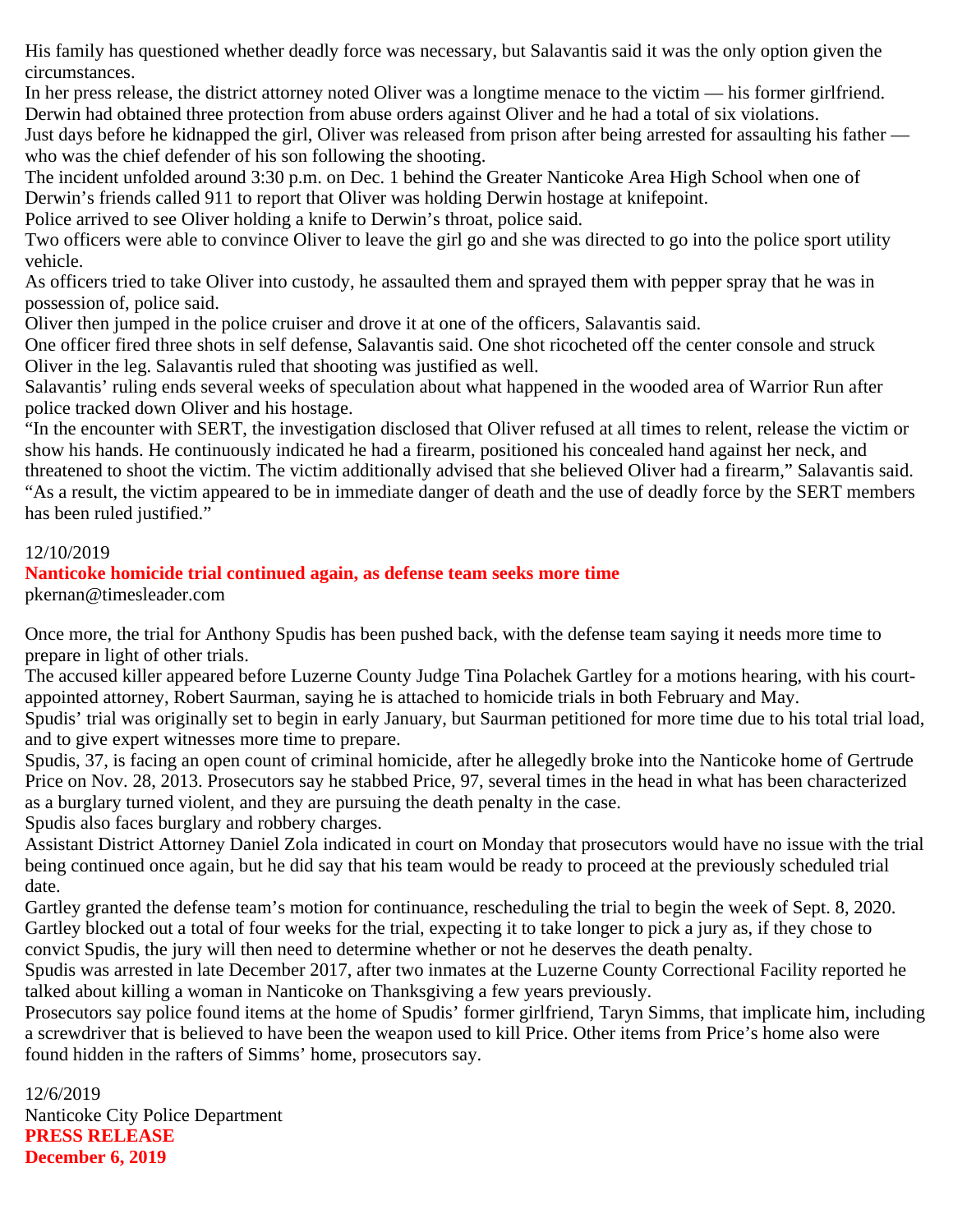### **Offense Type: Narcotics Trafficking Location 147 Phillips Street Nanticoke City**

Subject: Dwayne Abramson (a.k.a. Dwayne Abramson) 43 yrs., of Phillips St., Nanticoke, Pa

### Incident Details:

A joint narcotics operation with the Luzerne County District Attorney's Drug Task Force, Hanover Township and Nanticoke City Police Narcotic Units led to the arrest of Dwayne Abramson, 43, on December 4, 2019. Narcotics operations in Hanover Township led to the purchasing of Crack Cocaine from the subject, Abramson, on four (4) separate occasions.

Upon serving a search warrant at his home located at 147 Phillips St. Nanticoke City, on December 4, 2019 at 7:15 am hours, Abramson was taken into custody when he attempted to flee out the back door/yard of the property.

The subject was transported to District Magistrate Donald Whittaker and bail was set at "no bail amount" due to the Subject being on Federal Probation for Firearms violations. Federal Probation, Scranton, Pa put a Federal Detainer on the subject and he was transported to the Luzerne County Prison.

Charges:

Delivery of a Sch II Controlled Substance, Crack Cocaine (4 counts) Possess with the Intent to Deliver a Sch II Controlled Substance, Crack Cocaine (4 counts) Possession of a Sch II Controlled Substance, Crack Cocaine (4 counts) A preliminary hearing was scheduled for December 11, 2019 at Luzerne County Central Court Nanticoke City Code Enforcement assisted at the location as the property possessed code violations.

### 12/4/2019

## **Alleged kidnapper died of multiple gunshot wounds**

jhalpin@citizensvoice.com

The Nanticoke man killed by police after stealing a squad car and kidnapping a policeman's daughter died of multiple gunshot wounds, the Luzerne County Coroner's Office announced Tuesday.

An autopsy determined 20-year-old Jordan Patrick Oliver was shot multiple times during a confrontation with the Pennsylvania State Police Special Emergency Response Team in a wooded area near Hanover Twp. overnight Sunday, the coroner's office said.

The manner of Oliver's death was still pending the results of an investigation, Coroner Frank Hacken said in a statement. The Luzerne County District Attorney's Office is investigating the use of force and has not yet made a ruling on whether it was justified.

According to kidnapping and aggravated assault charges state police filed against Oliver before he was killed, police were dispatched to Greater Nanticoke Area High School around 3:30 p.m. Sunday to a report of a man holding a girl at knifepoint.

Police said they found Oliver standing in the parking lot while holding 15-year-old Samara Derwin — his ex-girlfriend and the daughter of Nanticoke police officer Michael Derwin — by her neck with a knife up against her throat. The officers tried to negotiate with Oliver, who said he didn't want to go to jail and that he would not hurt Derwin if

officers stayed back, according to the complaint.

At one point when Derwin got separated from Oliver, officers told her to go sit in a waiting Nanticoke police SUV. The officers tried to arrest Oliver, who began struggling and broke loose after spraying them with pepper spray, according to the charges.

He then jumped into the police SUV and sped off with Derwin inside, police said. An officer on the scene fired as Oliver drove toward him, but the vehicle continued on and left the area.

Police issued an Amber alert for Derwin and began an hours-long manhunt for Oliver that ended with the deadly confrontation in the woods of Hanover Twp.

State police described finding Oliver "holding (Derwin) hostage" and then being killed after "deadly force was used." Troopers have refused to provide more detail on the shooting.

Oliver's father, Sean Oliver, has questioned the need for police to use lethal force, saying his son deserved to go to jail but didn't warrant a death sentence.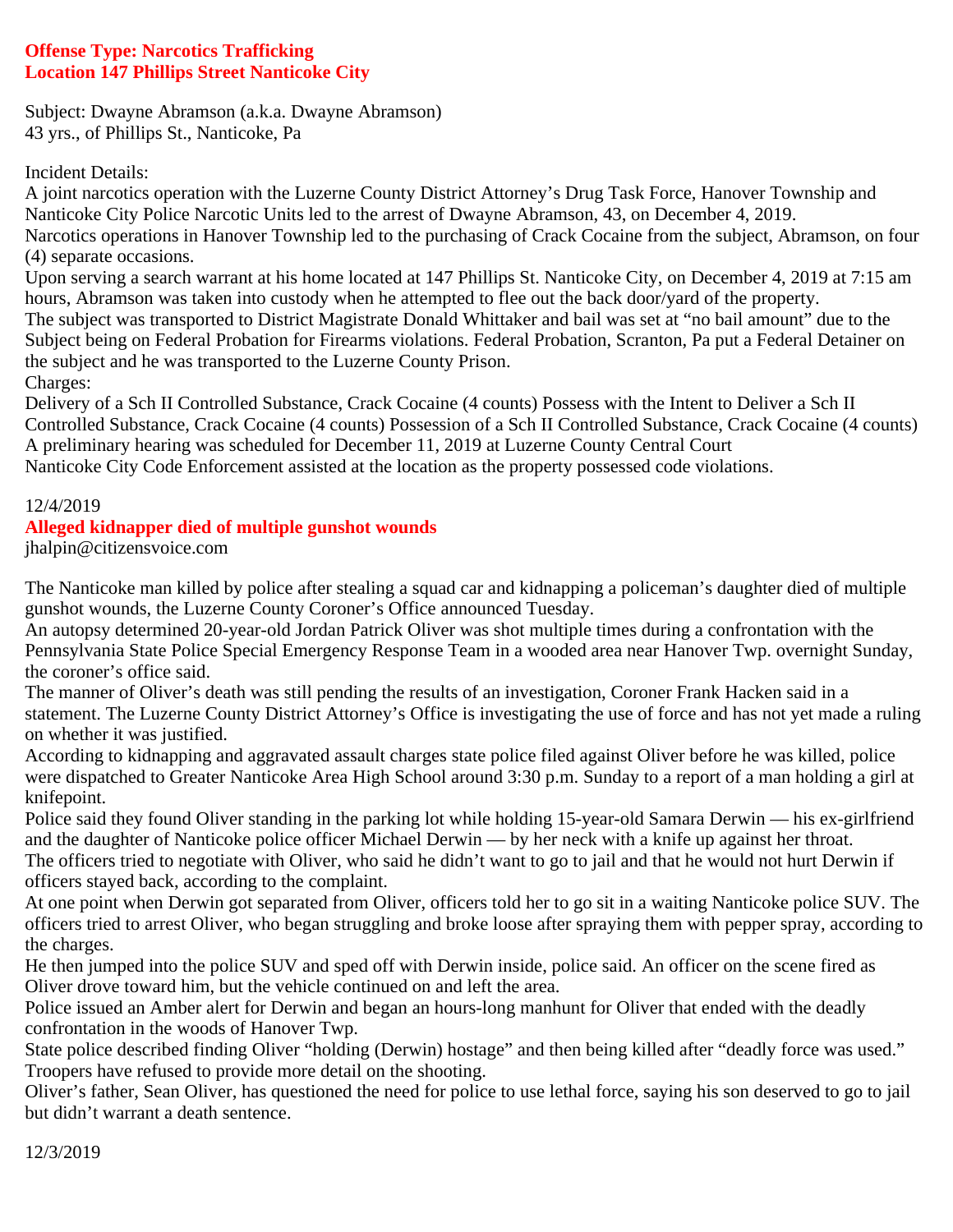### **Teenage kidnapping victim describes relationship, abuse**

kcarroll@timesleader.com

Samara Derwin, the teenage girl who was taken hostage by ex-boyfriend Jordan Oliver on Sunday, spoke out about the ordeal that ended with Oliver being shot to death by a state trooper.

"I want to say something, because people are making up all these stories," Derwin said in an interview with the Times Leader.

Samara, 15, spoke with a reporter in the presence of her parents, Kathleen Minsavage and Michael Derwin, who is a Nanticoke police officer.

The Times Leader's policy is normally not to identify victims of sexual assaults. We are publishing the details of Samara's account, including allegations that Oliver, 20, coerced her into sex during the kidnapping, because Samara and her parents spoke freely, and because she has openly been identified by police as the individual kidnapped by Oliver. All three family members said that contrary to what has been alleged on social media, Michael Derwin was not on duty or involved in a professional capacity with Sunday's incident.

Samara said she had been in an on-again, off-again relationship with Oliver for more than a year. They were not together at the time of Sunday's incident, she and her mother said, but Oliver had attempted to contact Samara on Saturday.

"Just the other day, Samara received a call and it was him. She hung up and he called again," Minsavage said. Details about the kidnapping, chase and shooting are reported elsewhere in today's Times Leader, which also includes an interview with Oliver's father, Sean.

Acting Nanticoke Police Chief Robert Lehman did not return calls from a reporter on Monday and was not in the office when the Times Leader visited.

State Police, meanwhile, referred questions about the case to Luzerne County District Attorney Stefanie Salavantis, who responded only that no media statement was forthcoming on Monday.

PFA, abusive behavior

Samara said she and her mother had taken out a restraining order against Oliver — who had previous orders taken out against him by other women — and that he violated the order multiple times. Those cases are also reported on elsewhere in today's edition.

"When I got the PFA (protection from abuse order), he would call me, tell me that he was going to kill me and kill my family," Samara said.

Court records show the PFA was filed on Samara's behalf in May by Minsavage.

"He had begun to get obsessive and abusive," Minsavage said. "She finally let me intervene. He was supposed to go and get mental health treatments and stay away from her for three years.

"We were okay with as long as he got the treatment, he wouldn't have to do the full time," Minsavage added.

The PFA alleges that Oliver struck Samara in the head several times in an argument on May 6. It also alleges that he threatened to kill Samara if she sought a PFA against him.

Incident at high school

Samara said that Oliver had tracked her down at Greater Nanticoke High School on Sunday afternoon via a friend. He got into a car with her and her friends, at which point he pulled the knife and held it to her throat.

"When the police showed up, he put the knife to my throat and said that if they got any closer, he would kill me," Samara said.

Oliver walked Samara down to the football field at knifepoint, she said, where the officers attempted to take him into custody. She said they placing her in the back of a Nanticoke Police SUV while officers patted Oliver down. But Oliver became violent, Samara said, and pepper sprayed an officer in a struggle.

According to court documents an officer's Taser was deployed, but it had no effect on Oliver, who kept struggling. Oliver was able to break free and get into the open door of a police vehicle where Samara was being held.

He drove off in the SUV with Derwin inside at about 3:20 p.m.

During his escape from custody, Oliver was shot in the leg by police. Samara said he made her bandage him up.

"He was complaining that he'd been shot, and that he had pepper spray in his eyes," Samara said. "He made me drive the car."

Sexual assault alleged

As time wore on, Oliver threatened Samara and coerced her into having sex with him, under the threat of death, she said.

"He wasn't being mean until I didn't want to have sex with him or I didn't want to kiss him, then he said 'I guess you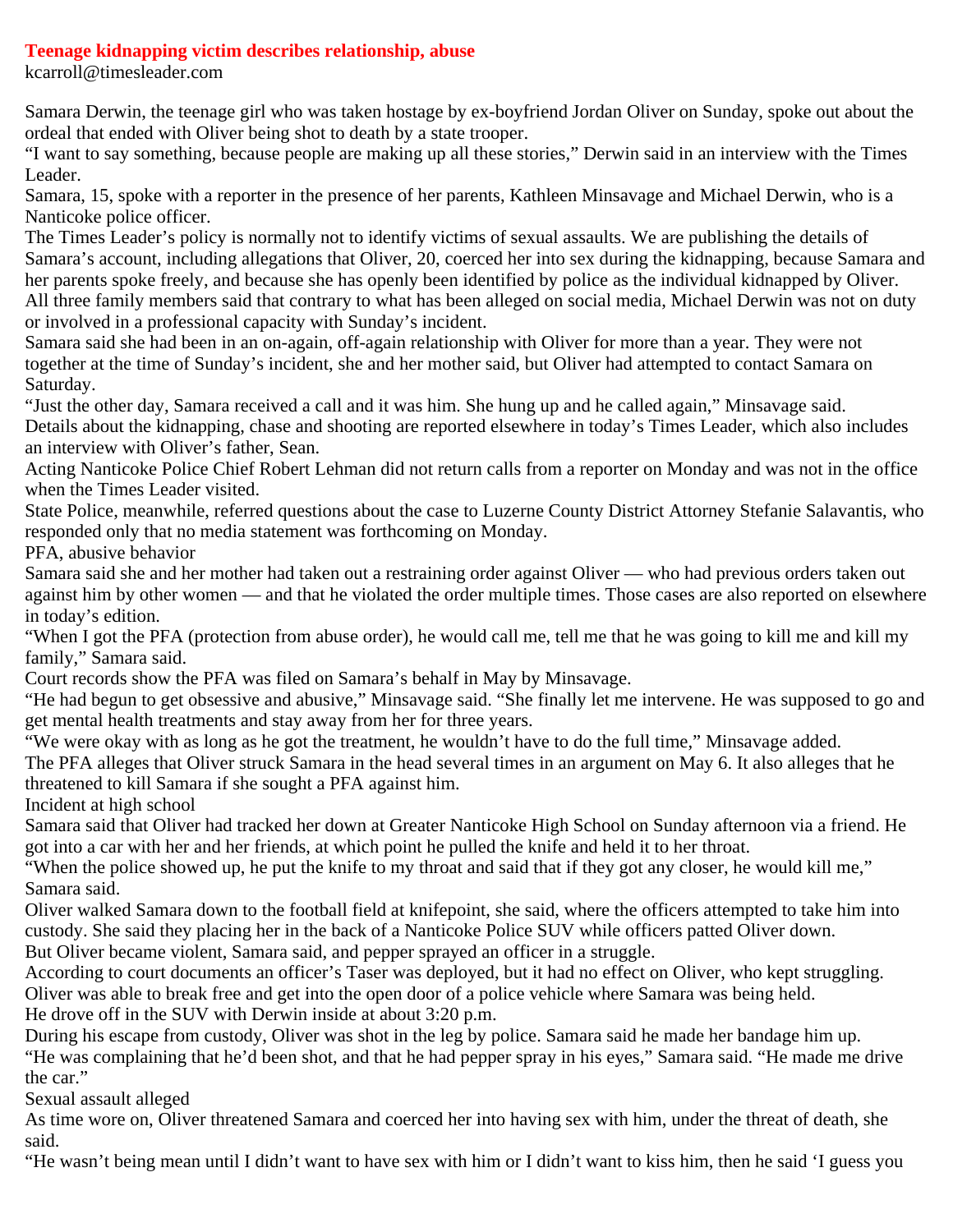want to die,'" she said.

"Then he had sex with me, but I didn't want to have sex with him."

According to Samara, they had stopped in the woods and were waiting for a friend to come pick them up. The friend was supposed to hide Oliver away while the police were looking for him.

"I asked him if I could go home, but he said that I was coming with him," Samara said. "I couldn't run, because he would've gotten me."

Police issued a BOLO, or be-on-the-lookout order for Oliver and the SUV. Later Sunday night they also issued an Amber Alert for Samara.

Troopers tracked them to a wooded area of Hanover Township near Warrior Run, and eventually converged on the scene.

"He [Oliver] told the troopers that if they came any closer, he would shoot me," Samara said. "I don't even think he had a gun on him, but he was acting as if he did."

Samara says the she told Oliver to let him go or else he would die, to which Oliver allegedly replied, "I want to die." Oliver and a trooper then got into an argument, Samara said, at which time he was shot and killed. She was freed unharmed.

"He was mentally ill, he needed help," she said. "I didn't want him to die."

## 12/3/2019

## **Abductor was focus of PFAs, had troubled past**

Ed Lewis - elewis@timesleader.com

A Nanticoke man killed by state troopers after he allegedly kidnapped a 15-year-old girl had a history of violating a court-imposed restraining order barring him from having any contact with the teen.

Court records say Jordan Oliver, 20, of Center Street, violated the Protection From Abuse order six times by repeatedly contacting Samara Derwin multiple times, including one instance in which he threatened to shoot himself in front of her. Oliver was the subject of an hours-long manhunt Sunday shortly after he was confronted by two Nanticoke police officers while holding a knife to Derwin's throat in a parking lot of the Greater Nanticoke Area High School around 3:20 p.m., according to court records.

Oliver held Derwin as he walked toward a baseball field, telling officers he would harm the girl if they got any closer. Derwin managed to escape Oliver's grasps and was instructed by an officer to sit inside a police cruiser.

An officer deployed a Taser, but that had no impact on Oliver, records state.

Oliver sprayed mace in the officers' faces and jumped into the police cruiser with Derwin, driving toward one of the officers, who discharged a round from his service revolver, court records say.

Authorities searched for Oliver and Derwin in the Nanticoke area, including the secluded Concrete City, for hours before issuing an Amber Alert at about 9:30 p.m.

One hour after the Amber Alert, Oliver and Derwin were spotted by troopers with the Special Emergency Response Team in a wooded area along Tomko Avenue in Hanover Township, near Warrior Run.

During an exchange with SERT troopers, Oliver was killed and Derwin was freed unharmed, state police said.

Authorities did not say whether the 2014 Ford Interceptor cruiser was recovered, and it was not clear Monday whether Oliver had been armed when he was killed.

Oliver was not inside the cruiser when he was killed, a law enforcement source said.

Nanticoke Acting Police Chief Robert Lehman could not be reached for comment Monday.

State police referred calls to Luzerne County District Attorney Stefanie Salavantis, who responded to a message she would not be briefing the media "at this time."

An autopsy on Oliver's body is scheduled for today.

PFA obtained

Prior to the use of deadly force, state police obtained an arrest warrant signed by District Judge Joseph Halesey in Hanover Township charging Oliver with four counts of aggravated assault and one count each of kidnapping for ransom, theft and unlawful restraint.

Derwin is the daughter of Nanticoke police Officer Michael Derwin, who had an encounter with Oliver during a preliminary arraignment on Aug. 25, 2017, court records say.

Derwin, through mother Kathleen Minsavage, filed an application for a protection from abuse order on May 7, alleging Oliver struck her head during an argument and threatened to kill her. A county judge imposed a permanent PFA order prohibiting Oliver from contacting Derwin until June 18, 2022.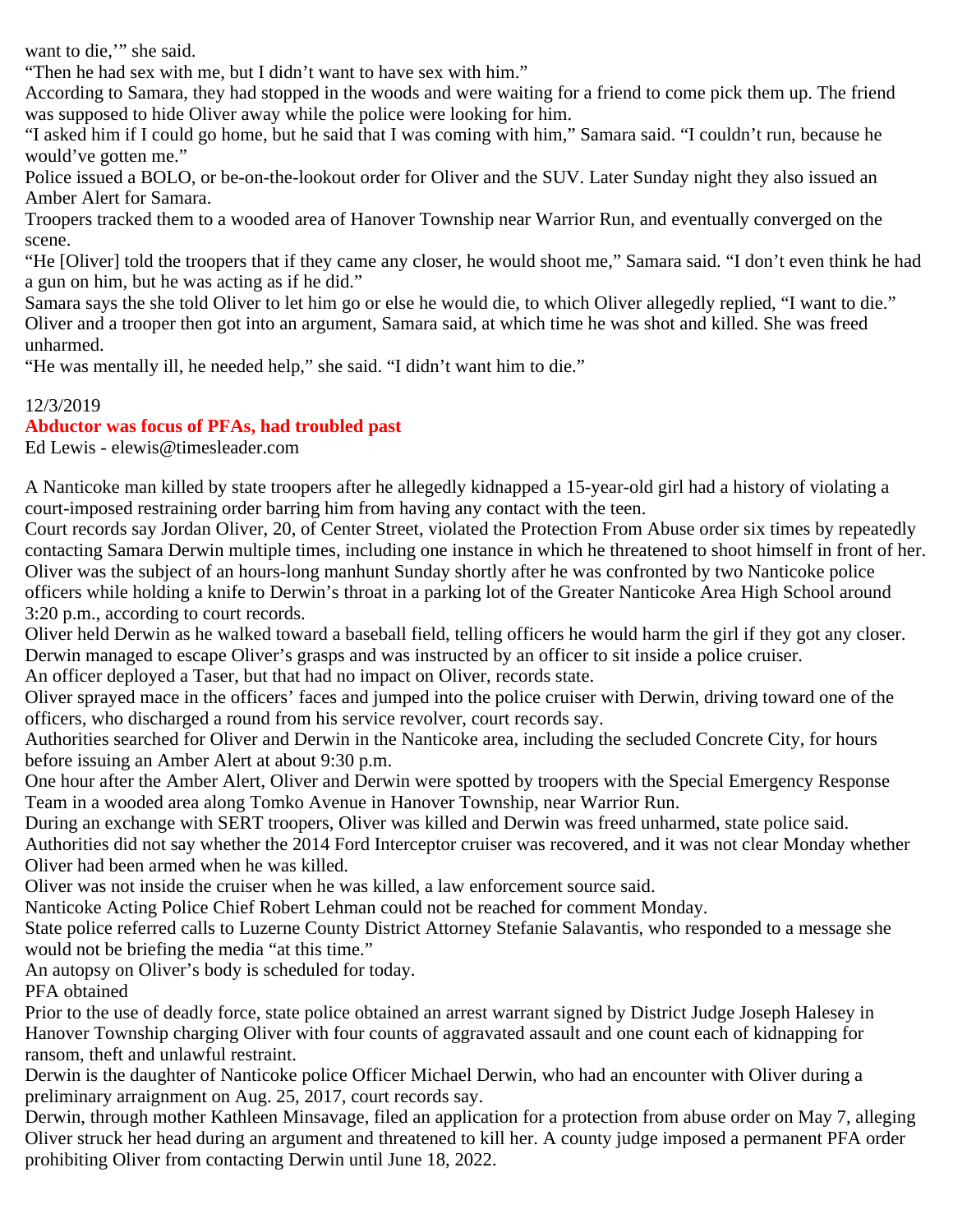Oliver violated the PFA order six times from May 7 to May 20 — two times within two hours on May 20, according to court records.

In all of the violations, Derwin alleged Oliver repeatedly sent her text messages and called her, disguising his phone number several times.

Oliver on May 19 told Derwin he was going to show up at her house and shoot himself in front of her, asking her why she causes him pain and why she won't talk to him. Oliver also sent messages to Derwin's mother asking for permission to talk to her daughter to say goodbye, pledging he would leave her family alone, court records say.

A court hearing on the alleged PFA violations, which was continued several times, was scheduled to take place Dec. 17. Previous incidents

A former girlfriend of Oliver's obtained a PFA against him in August 2017, alleging he threw a cell phone at her, causing an injury, and harassed her multiple times at her place of employment in Nanticoke.

Oliver was arrested for violating the PFA on Aug. 25, 2017. He was taken to a district judge in Nanticoke to be arraigned by Nanticoke officers Bryan Kata and Michael Derwin.

Court records show that when Oliver found out he was going to jail, he had an outburst in the courtroom and refused commands by Kata to place his hands behind his back to be handcuffed.

A struggle ensued with Kata and Officer Derwin as Oliver's father, Sean Oliver, told the officers his son was having a panic attack. Oliver continued to struggle by kicking the walls and the judge's bench in the courtroom, according to court records.

Oliver pleaded guilty to a single count of resisting arrest and was sentenced Sept. 7, 2018, to one year probation. In an unrelated case, Oliver, then 18, was charged by state police with drunken driving after he fled the scene of a crash on Interstate 81 in Jenkins Township on Oct. 29, 2017. Oliver had an alcohol level of .118 percent in his blood stream, court records say.

Oliver was sentenced on the drunken driving crash to six months probation on Sept. 10, 2018.

### 12/3/2019

### **Alleged kidnapper's family questions use of lethal force**

jhalpin@citizensvoice.com

The Nanticoke man accused of pepper-spraying officers and stealing a police car while kidnapping his 15-year-old exgirlfriend was killed when police converged on a wooded area near Warrior Run Sunday.

State police have released few details about the standoff that ended in the death of 20-year-old Jordan Oliver, but his family is questioning whether deadly force was necessary.

"My son didn't need to be killed," Sean Oliver said Monday afternoon. "I'm not making excuses up for him. I'm not saying he should have gotten away with anything at all. He should have done jail time for what he did. But he didn't deserve to die."

In a prepared statement, Pennsylvania State Police said Jordan Oliver was holding Nanticoke resident Samara Derwin — his former girlfriend and the daughter of Nanticoke police Officer Michael Derwin — as a "hostage" when they confronted him. The Special Emergency Response Team contacted Jordan Oliver and "deadly force was used" before Derwin was freed unharmed, according to the statement.

A state police spokeswoman did not immediately return a message seeking additional details on what prompted police to use deadly force.

Luzerne County District Attorney Stefanie Salavantis said her office would investigate the incident.

While Sean Oliver acknowledged he didn't know much about what happened in the moments before his son's death, he did challenge the police description of Derwin as a hostage.

"They were both willingly together," Sean Oliver said, noting Derwin was freely communicating on her phone during her alleged abduction. "There was no kidnapping. ... As a matter of fact, I kind of think he was set up, to be honest with you, because of her father being a Nanticoke police officer."

According to kidnapping and aggravated assault charges state police filed against Jordan Oliver before he was killed, police were dispatched to Greater Nanticoke Area High School around 3:30 p.m. Sunday to a report of a man holding a girl at knife point.

Officers arrived to find Oliver standing in the parking lot while holding Derwin around the neck with a knife to her throat, the complaint says.

Police tried to negotiate with Oliver, who said he didn't want to go to jail and that he would not hurt Derwin if officers stayed back, according to the complaint.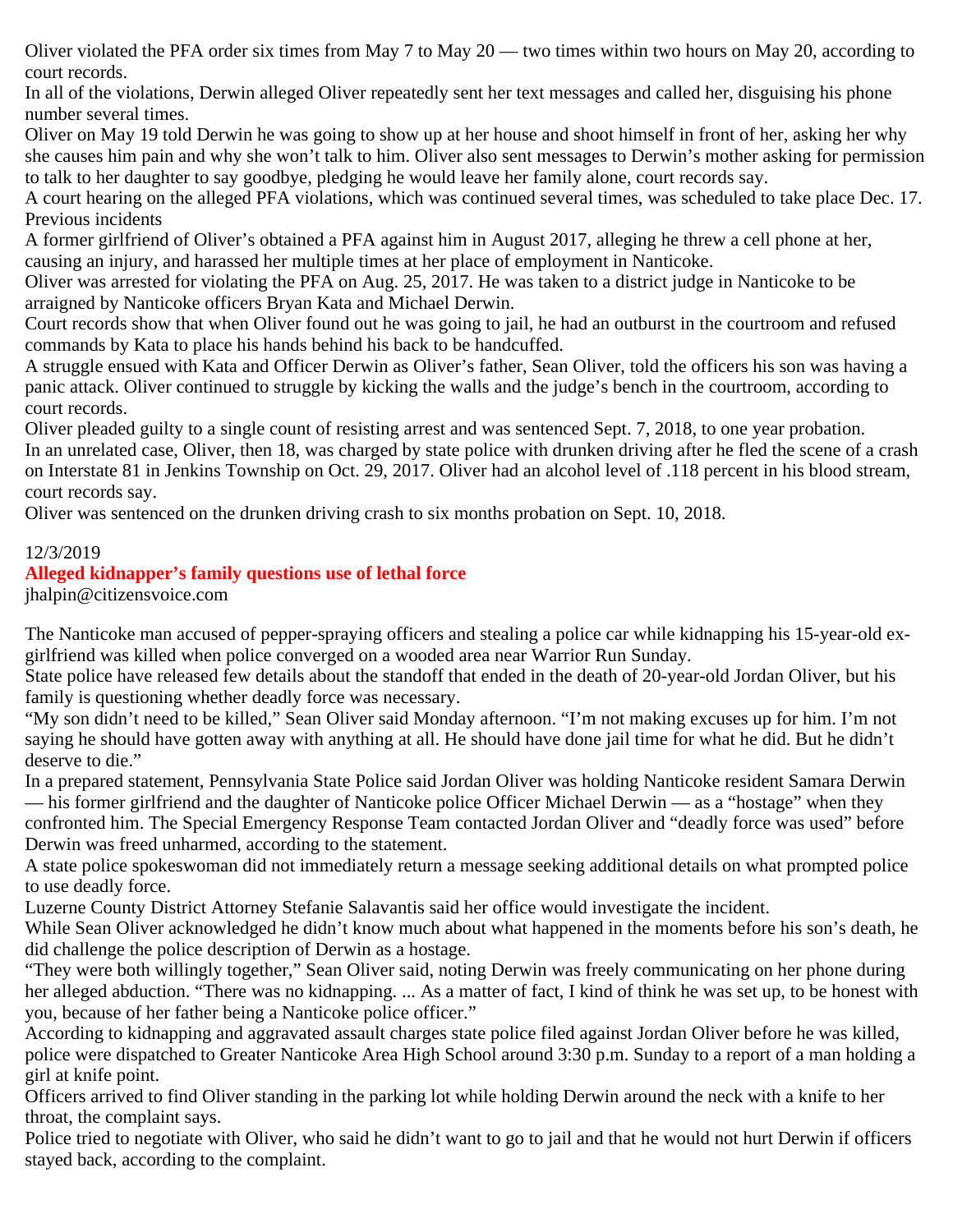Officers continued negotiating as Oliver walked Derwin toward a baseball field, police said. At some point during the negotiation, Derwin got separated from Oliver and police told her to go wait in a marked Nanticoke city police SUV, the complaint says.

The charges allege that when police tried to arrest Oliver for assault, he grew combative and began to struggle, police said. Officers deployed Tasers, but the shock failed to subdue him.

At that point, Oliver pulled out a can of pepper spray and sprayed the officers with it before breaking free, according to the charges. Oliver jumped into the police car where Derwin was sitting and drove off, nearly hitting another uniformed officer who was in the area, police said.

That officer, who was not identified, fired his service weapon at Oliver as the vehicle came toward him, the complaint says. The vehicle continued on, however, until police lost sight of it.

What followed was an Amber alert for Derwin and a massive manhunt for Jordan Oliver, during which time his father said he sent frequent text messages to his son urging him to surrender.

"Turn yourself in. I don't want to see yourself get hurt anymore," Sean Oliver wrote, according to a text exchange he provided to The Citizens' Voice.

"I'd rather die than go back to jail and deal with more PTSD," Jordan Oliver wrote back.

Court records show Jordan Oliver had a number of brushes with the law in recent years, including an August 2017 protection-from-abuse order obtained on behalf of an ex-girlfriend who alleged he hit her on the neck and became emotionally and physically abusive.

Within weeks, Jordan Oliver was accused of violating the order by trying to make contact with the girlfriend. When he was being arraigned on the violation charge, Jordan Oliver refused to comply with police commands and began smashing his head on a metal door and kicking the walls and the judge's bench, according to the complaint.

An officer eventually used a Taser to subdue Jordan Oliver, who was charged with resisting arrest.

Over the years, Jordan Oliver was also charged with driving under the influence and with a number of non-criminal summary offenses, court records show.

Then in May, Derwin's mother filed for a restraining order on allegations that Jordan Oliver hit her daughter on the back and side of the head. Jordan Oliver pushed the girl into a chair and pulled her hair, then threatened to kill her if she got a restraining order against him, according to the petition.

The filing alleges Jordan Oliver continued to bother Derwin in school via Facebook and showed up at the family home despite being told he was not welcome.

Derwin left the home with her father and the police were called, but Jordan Oliver continued sending messages saying he was walking around the house armed with a knife, the petition says.

Court records show that Jordan Oliver violated the protection-from-abuse order within weeks when he messaged Derwin's mother asking her to permit him "five minutes to say goodbye" and then he would no longer bother the family.

Sean Oliver, however, maintained Monday that Derwin's parents were the driving force behind the restraining order, which was to remain in effect until June 18, 2022.

"These two have been back and forth," Sean Oliver said. "They've never stopped seeing each other, even from the PFA."

In contrast to the police account that Jordan Oliver abducted Derwin, Sean Oliver said his son told him he was "talking to Samara" when the police showed up looking to arrest him for violating the PFA.

Following an hours-long manhunt, police eventually found Jordan Oliver "holding (Derwin) hostage" in a wooded area near Warrior Run, according to the state police statement.

Derwin was recovered unscathed, but police killed Jordan Oliver, according to the statement.

Sean Oliver questioned why police couldn't have used nonlethal means such as tear gas or rubber bullets to subdue his son, rather than resorting to lethal means.

"He didn't deserve to lose his life at only 20 years old," Sean Oliver said. "There had to be 90 cops up there. You're going to tell me that you guys were fearing that kid, even if he had a knife in his hand? I mean, there was something else they could have done other than use deadly force on him — just my opinion. These guys are trained for situations like this."

12/2/2019

**Suspect dead, girl safe after Nanticoke abduction**

Eric Mark and Bob Kalinowski - Citizens Voice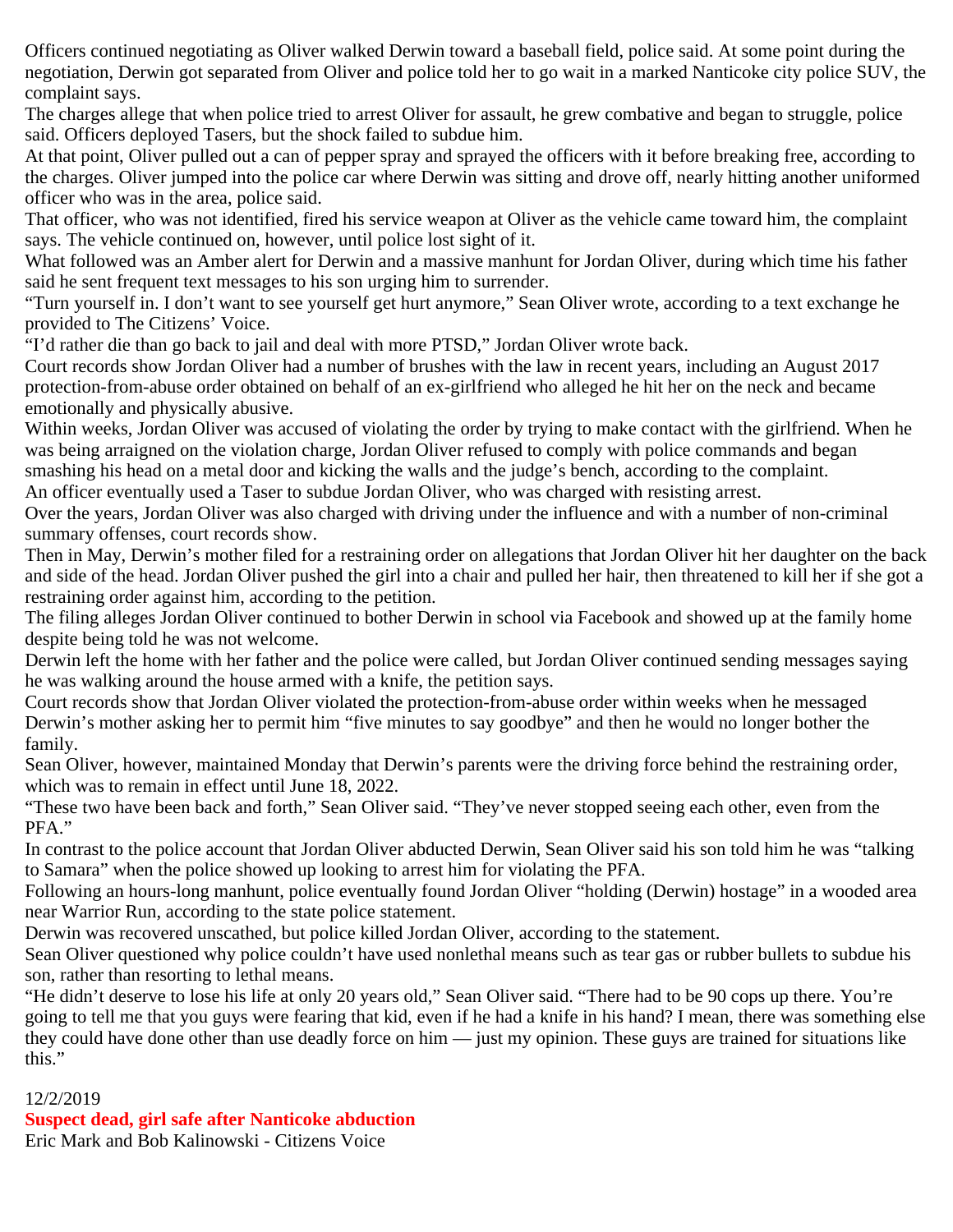A 15-year-old girl is safe and the man who police say abducted her and stole a police vehicle in Nanticoke on Sunday is dead.

Jordan Oliver, 20, was killed by police late Sunday night as he held the girl hostage in a wooded area of Warrior Run borough, state police said in a news release.

The girl was not harmed, police said. Police had earlier identified her in an Amber Alert as Samara Derwin. That alert has been canceled.

The incident began when police responded to a report of a man holding a female at knifepoint near Nanticoke High School at 3:18 p.m. Sunday, according to Nanticoke acting police Chief Robert Lehman.

After the girl was secured in a police SUV, Oliver started a fight with an officer, Lehman said.

Oliver was in possession of knives and axes, and possibly a gun, the chief said.

When a police officer tried to take him into custody, Oliver blinded him with pepper spray and jumped in the Nanticoke police SUV, according to Lehman. The officer fired shots at Oliver, Lehman said.

Officers from multiple departments searched for Oliver and the stolen SUV.

Late Sunday afternoon, police issued an alert advising all emergency personnel in the region to be on the lookout for the stolen SUV and Oliver, who was described as armed and dangerous.

Derwin was considered a hostage, police said.

An investigation indicated that Oliver was likely to be in the Warrior Run section of Hanover Twp., according to police. A state police special response team located Oliver in Warrior Run, where he was holding Derwin hostage, police said. "Deadly force was used against Oliver," while Derwin was freed unharmed, the state police news release states.

### 12/2/2019

## **Alleged kidnapper killed by deadly force in Warrior Run**

elewis@timesleader.com

A man who allegedly abducted a teenage girl and stole a Nanticoke City police cruiser that resulted in an hours long search Sunday is dead, state police at Wyoming said.

Jordan Oliver, 20, was killed by deadly force in a wooded area of Warrior Run.

Samara Derwin, 15, was unharmed during the exchange.

An amber alert was issued by state police at about 9:30 p.m. Sunday, about six hours after Oliver allegedly kidnapped Derwin. The amber alert was cancelled about one hour later when Oliver and Derwin were located in Warrior Run. According to a news release from state police:

A Nanticoke police officer responded to the Greater Nanticoke Area high school finding Oliver holding a knife to Derwin's throat.

The officer attempted to negotiate with Oliver and as a result, Derwin became separated from him.

Oliver initiated a struggle and sprayed mace in the officer's face, forcing Derwin into the police cruiser he stole. State police and multiple law enforcement agencies canvassed the Nanticoke area for hours, including the secluded Concrete City located in the Hanover Section of Nanticoke.

An amber alert was issued for Derwin that included a warning Oliver was armed and dangerous.

State police said Oliver and Derwin were located in a wooded area of Warrior Run by troopers with the Special Emergency Response Team.

SERT troopers initiated contact with Oliver who was holding Derwin hostage. She was freed unharmed after deadly force was used, the news release says.

## 12/2/2019

## **Dorrance Twp. home destroyed in fire**

kcarroll@timesleader.com

Police have made an arrest in a suspected arson after a home went up in flames late Saturday night.

Randy Joseph Yost, 32 of Nanticoke has been charged with arson, reckless endangerment and criminal trespass after police say that he intentionally set the fire that destroyed the home of Curtis and Diana Rollar.

Engines from Nuangola, Slocum, Mountain Top, Dorrance and Berwick responded to reports of a residential structure fire around 7 p.m. at 328 Sunset Drive in Dorrance Township, Mountain Top.

The home was completely engulfed in flames and appears to be a total loss. The Rollars were not home at the time of the blaze but were alerted to the fire by a security camera notification sent to their phone.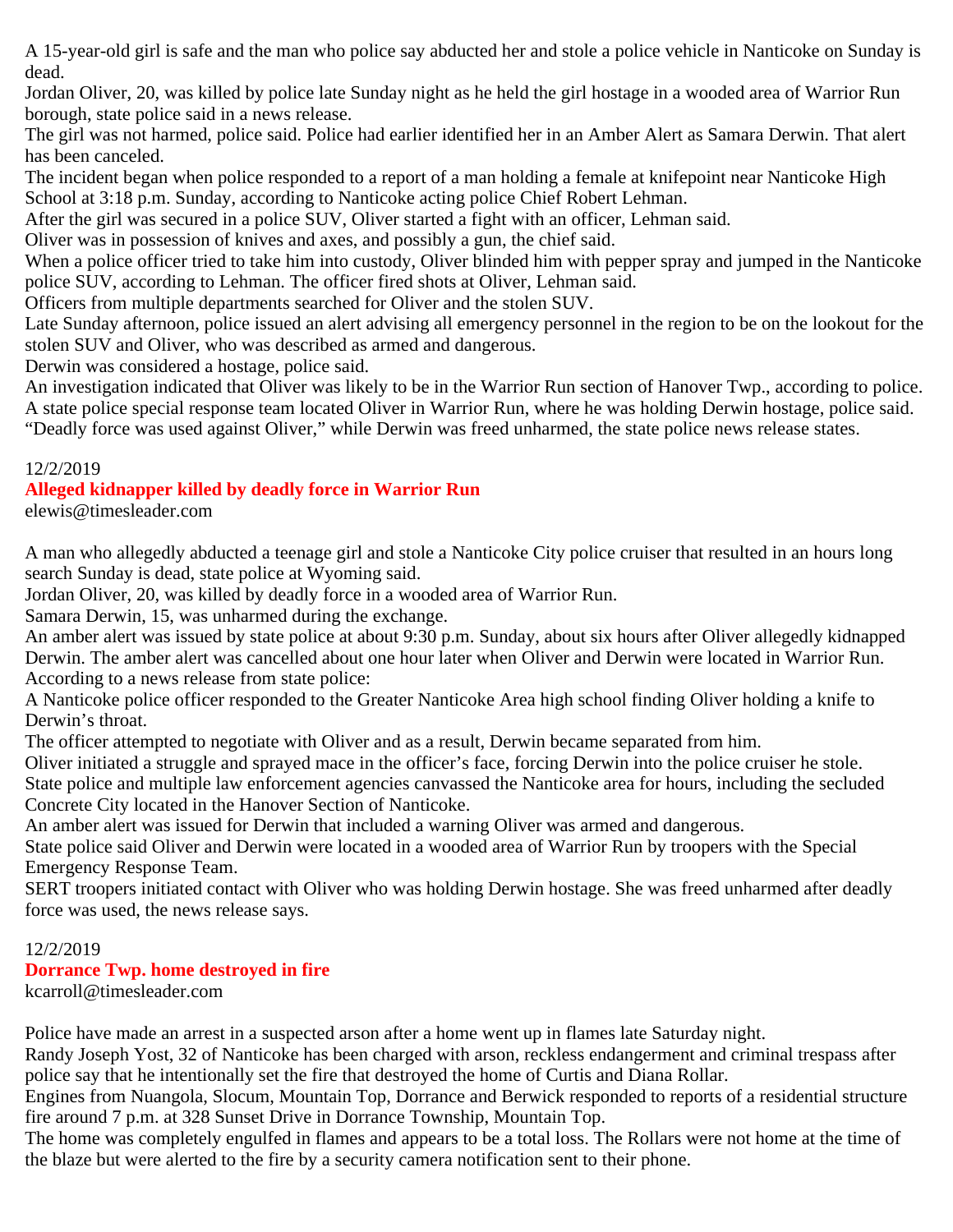The video surveillance showed Yost setting the fire and taking pictures of it, also using leaves and yard debris in an attempt to stoke the flames, according to police.

The arson is currently being investigated by the Pennsylvania State Police Hazleton Criminal Investigation Unit and the Troop N Fire.

#### 12/2/2019 **Nanticoke man facing arson charges** Kelly Monitz - Citizens Voice

A fire that tore through a Dorrance Twp. home Saturday night was arson, state police at Hazleton said. Firefighters responded to the home at 327 Sunset Drive just after 7 p.m. Flames were quickly through the roof of the home, which was a total loss. Firefighters from at least seven departments responded.

The home is owned by Curtis and Diana Rollar of Wapwallopen.

Randy Yost, 32, of Nanticoke, was charged with setting the fire, police said. Video surveillance showed Yost lighting the fire and taking pictures of the fire, police said. Witnesses saw Yost putting leaves and yard debris on the fire, police said.

Yost is charged with arson and related offenses, reckless endangerment and criminal trespass, police said. The arson is being investigated by state police Hazleton's Criminal Investigation Unit and the Troop N fire marshal. Anyone with information should call state police at Hazleton at 570-459-3890.

11/9/2019

## **Police: Nanticoke man assaulted estranged wife, slashed her tires**

bkalinowski@citizensvoice.com

A Nanticoke man was denied bail after being arrested on accusations he assaulted his estranged wife twice within six hours Tuesday at her Glen Lyon apartment and slashed the tires on her car.

Newport Twp. police filed two criminal complaints against the alleged attacker, Ryan David Casey.

Casey, 31, of River Street, Nanticoke, is charged with strangulation, burglary, simple assault, trespassing, harassment, endangering the welfare of children, and criminal mischief.

Following Casey's arraignment on Tuesday afternoon, Magisterial District Judge Donald Whittaker ordered Casey jailed in the Luzerne County Correctional Facility.

Whittaker denied Casey bail.

According to arrest papers:

Casey showed up at the East Main Street, Glen Lyon, apartment of his ex-wife, Sammi, around 6:50 a.m. after she blocked him from messaging or calling her. As she opened the door, Casey barged in and started choking her to the point she couldn't breath and nearly passed out, she said.

Casey only stopped when her children demanded he stop, arrest papers say.

After Casey fled, the woman noticed all four tires on her car were slashed.

The woman called police to report the incident around 7:06 a.m., but denied medical attention, police said.

Police say they were called back to the woman's apartment around 12:47 p.m. after Casey returned and broke into the home by kicking open the front door.

The woman said she hid in a closet, but Casey found her and dragged her out.

Police said Casey kicked and punched the woman, bloodying her nose. The couple's 11-year-old son tried to intervene, but Casey pushed him out of the way and continued the attack, police said.

In the meantime, the couple's 9-year-old daughter fled to a neighbor's house to call 911. Casey eventually stopped the attack and fled, police said.

Police said they apprehended Casey upon arrival at his home in Nanticoke.

### 11/5/2019

### **Woman pleads guilty to child endangerment**

jhalpin@citizensvoice.com

The wife of a Nanticoke man convicted of repeatedly raping a girl starting when she was 8 years old pleaded guilty Monday to charges alleging she knew about the abuse but failed to stop it.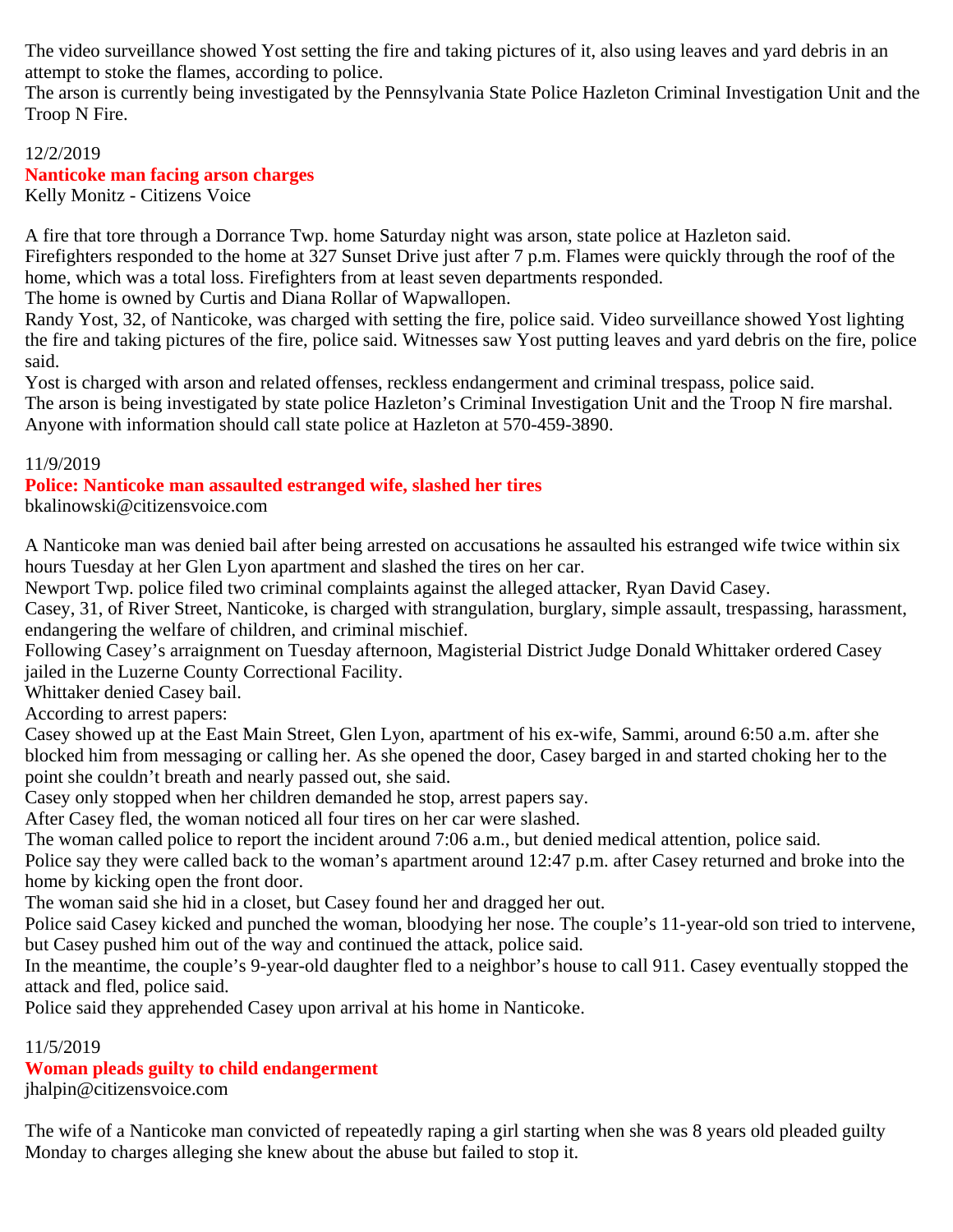Evalynn Buchanan, 37, pleaded guilty to two felony counts of endangering the welfare of a child before Luzerne County Judge Michael T. Vough, who set sentencing for Dec. 16.

Prosecutors alleged Buchanan knew about the abuse but failed to protect the girl, who reported the attacks in December 2017, when she was 15.

Last week, a jury convicted Jason Buchanan, 38, on charges of rape of a child, statutory sexual assault, sexual assault, aggravated indecent assault, indecent assault on a child, unlawful contact with a minor and corruption of a minor.

The girl told authorities that Jason Buchanan would come into her bedroom and perform sex acts, and told the girl that "we have to" when she questioned if he had to do it, according to prosecutors.

Jason Buchanan also told the girl she is beautiful and warned her not to tell anyone because he "could get in so much trouble," prosecutors said.

Jason Buchanan is being held at the Luzerne County Correctional Facility pending sentencing, which is set for Feb. 6.

### 11/2/2019

### **Man convicted on child rape charges**

jhalpin@citizensvoice.com

A Nanticoke man accused of repeatedly raping a girl starting when she was 8 years old was convicted at trial Friday on rape charges.

After a little more than three hours of deliberations, a jury found Jason Buchanan, 38, guilty on charges of rape of a child, statutory sexual assault, sexual assault, aggravated indecent assault, indecent assault on a child, unlawful contact with a minor and corruption of a minor.

Luzerne County Judge Michael T. Vough set sentencing for Feb. 6.

According to prosecutors, the victim reported in December 2017, when she was 15, that Buchanan had been molesting her since she was 8.

Buchanan would come into the girl's bedroom and perform sex acts, and told the girl that "we have to" when she questioned if he had to do it, according to the charges.

Buchanan also told the girl she is beautiful and warned her not to tell anyone because he "could get in so much trouble," according to prosecutors.

As a result of the verdict, Vough revoked Buchanan's bail and ordered him jailed at the Luzerne County Correctional Facility to await sentencing.

Buchanan's wife, Evalynn Buchanan, 37, is scheduled to stand trial next week on felony child endangerment charges alleging she knew about the abuse but failed to protect the girl.

### 11/1/2019

### **Cops: Infamous shoving suspect spits on hospital staff**

jhalpin@citizensvoice.com

The Nanticoke woman convicted of shoving a 12-year-old girl to the ground in an attack caught on video that went viral was arraigned Thursday on new charges accusing her of spitting on medical personnel at Geisinger Wyoming Valley Medical Center.

Marlenea Ann Uravage, 32, was being treated in the emergency department for an undisclosed ailment the afternoon of Aug. 22 when she began yelling and cursing at staff members, according to the complaint.

Police said Uravage spat in a registered nurse's face and also spat on the head and arm of an emergency room technician. A security officer called to the scene because of Uravage's conduct reported that Uravage appeared as though she was going to cooperate and then proceeded to spit on his arm as well, according to the complaint.

Police charged Uravage with three counts each of simple assault and harassment, as well as with one count of disorderly conduct.

Magisterial District Judge Donald L. Whittaker arraigned her on the charges Thursday morning and ordered her jailed at the Luzerne County Correctional Facility with bail set at \$10,000.

A preliminary hearing was set for Nov. 13.

Uravage previously made headlines when she shoved the 12-year-old girl to the ground outside the Quick Stop on Spring Street in May 2017.

Prosecutors said the assault took place after a man who was with Uravage approached the girl and asked if he could "get some of that," an apparent reference to some food the girl was eating.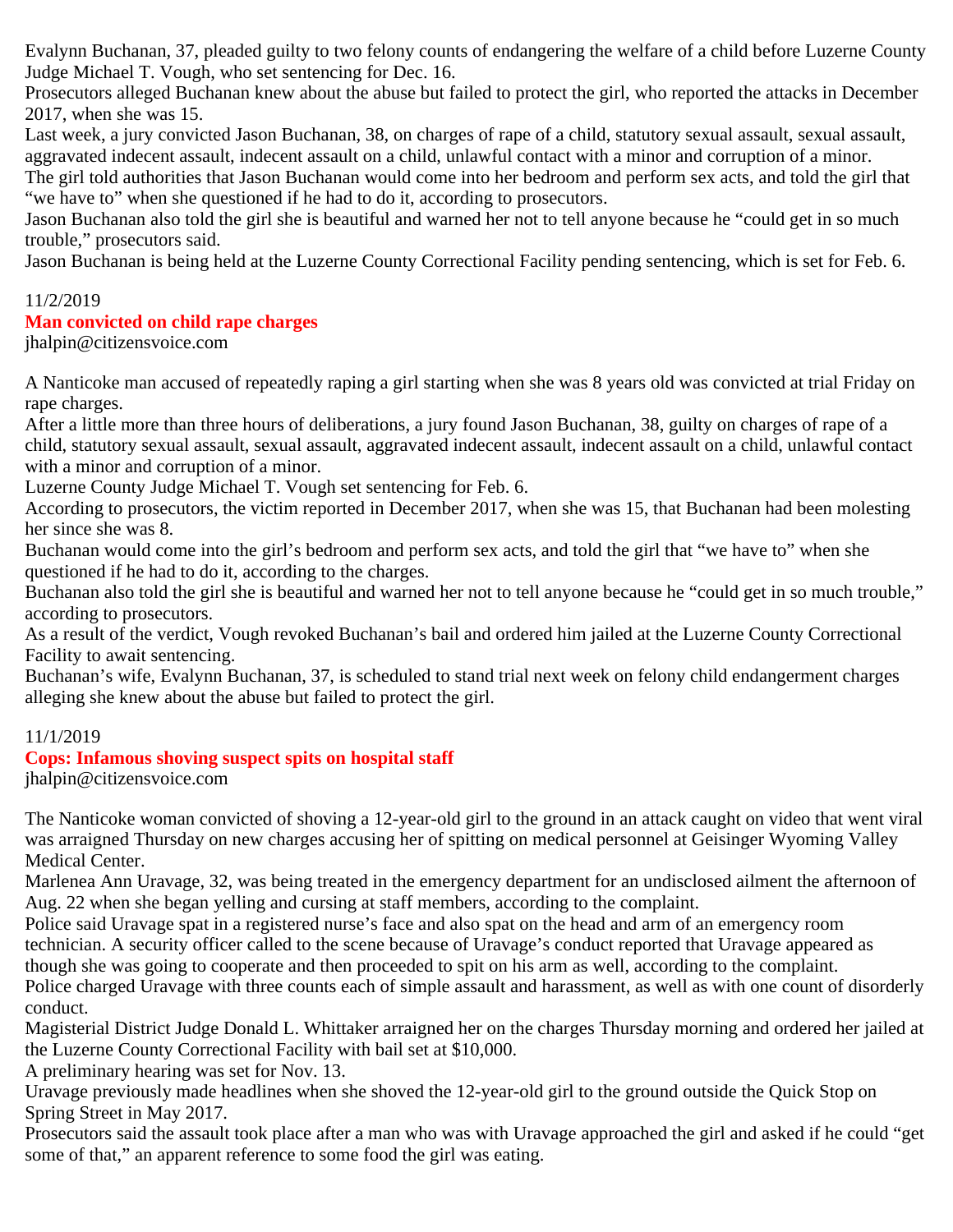When the girl went to hand him a Slim Jim, Uravage rushed over, hit the man and said, "Are you (expletive) stupid?" to the girl, according to prosecutors.

She then violently shoved the girl in the chest, causing her to fall down backwards.

Uravage pleaded guilty to a misdemeanor count of assault in that case and was sentenced to serve four to 20 months in the county jail, with Luzerne County Judge David W. Lupas noting she displayed "absolutely zero remorse" for her actions.

### 10/18/2019

### **Wilkes-Barre man pleads guilty to aggravated assault**

James Halpin - Citizens Voice

A Wilkes-Barre man accused of firing a gunshot during an argument between families about their children dating each other pleaded guilty Thursday to a felony count of aggravated assault.

Joey Concepcion, 27, of 56 Maxwell St., entered his plea before Luzerne County Judge Michael T. Vough, who set sentencing for Dec. 20.

Prosecutors alleges Concepcion was involved in a dispute with Steven Kocher Jr. about two youths dating and that he fired a shot past the ear of Steven Kocher Sr. when he entered the confrontation in Nanticoke on June 11. No injuries were reported.

Concepcion was allowed to apply for the Intermediate Punishment Program and remains free on \$75,000 unsecured bail pending sentencing.

### 10/11/2019 **Nanticoke City Police Department** PRESS RELEASE October 11, 2019

## **Incident: Criminal Mischief / Theft**

Location: NANTICOKE CITY Day/Time of Incident: October 7, 8, 2019

The Nanticoke City Police are investigating a series of copper related thefts.

On October 7, 2019 it was reported that copper tubing was cut away from an air-conditioning unit to the exterior of the Nanticoke Fitness Center, 440 West Main St. Nanticoke City.

On October 8, 2019 it was reported that copper tubing was forced from the exterior air-conditioning unit at Giuseppe's Restaurant, 14 N. Market St. Nanticoke City.

At the nearby Pennsylvania Coin LLC warehouse, located at 39 North Market St. the warehouse was broken into, and copper tubing was taken from various locations within.

In addition to a black duffel bag, the thieves left various tools such as vice grips and wire cutters behind at the Pennsylvania Coin LLC location.

Forensic examinations were performed and the evidence collected suggests at least two males were involved. A photo of the duffel bag as well as the damage caused at the Nanticoke Fitness Center and Giuseppe's Restaurant are attached to this press release for public review.

**Anyone with information about these crimes are asked to contact the Nanticoke City Police Department at 570- 735-2200 at extension 212. All information will be kept confidential.**

**Please see [Nanticoke City Police facebook page for pictures above](https://www.facebook.com/pg/Nanticoke-City-Police-Department-365343510340315/posts/?ref=notif) and more information.**

## 9/19/2019

**Police arrest woman who allegedly stole from dead person**

Michael P. Buffer - Citizens Voice

Police on Wednesday arrested a Nanticoke woman, who had been hiding in her home, on charges alleging she stole \$500 from the belongings of a deceased person at Highland Park Senior Living in Wilkes-Barre Twp. Nanticoke police arrested Marlena Rejniak, 49, and turned her over to Wilkes-Barre Twp. police, according to a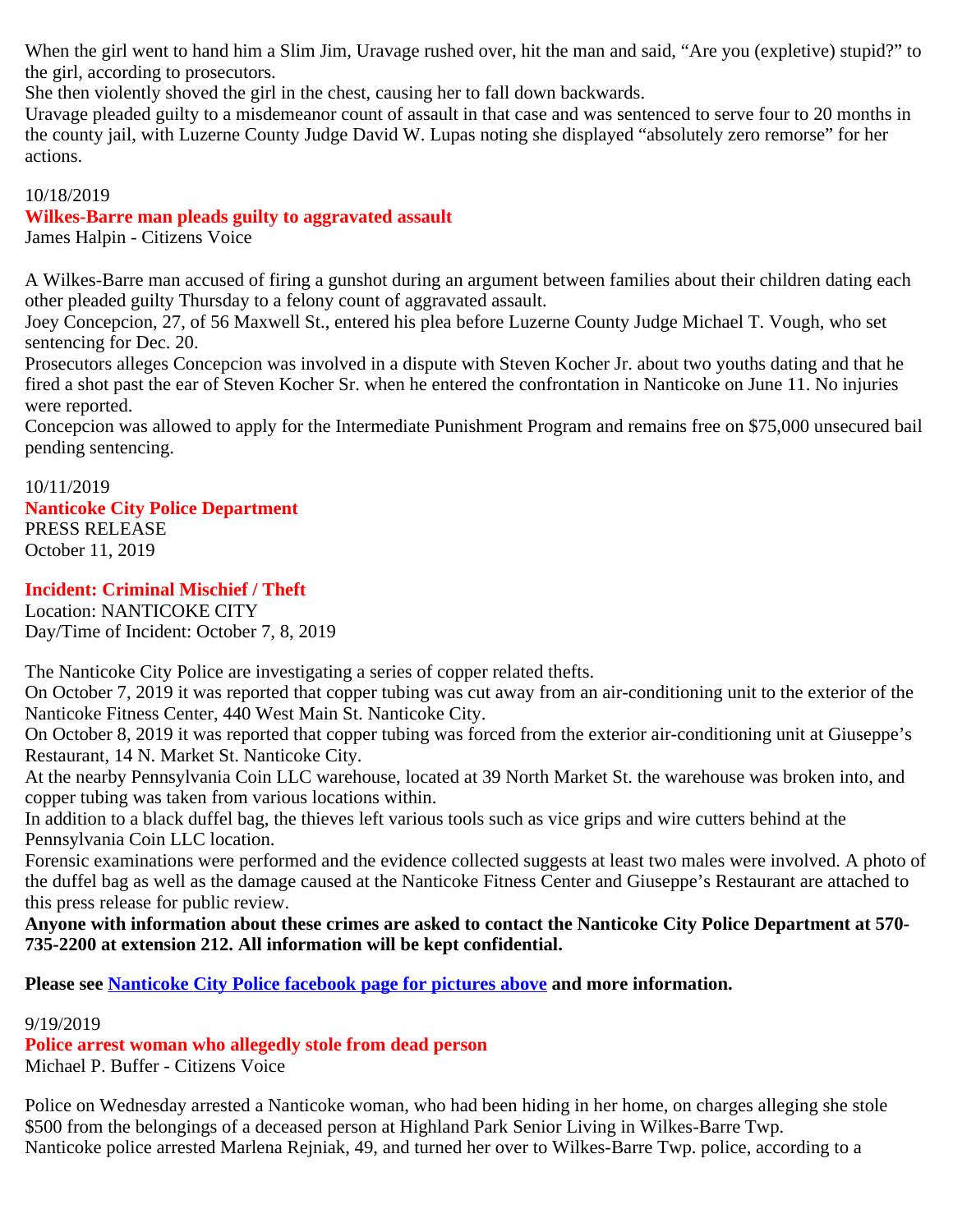Facebook post from Nanticoke police.

Rejniak worked at the Kingston Manor Personal Care Center at 700 Third Ave. from 2016 to 2018 and at Highland Park Senior Living from earlier this year until Friday, when she was informed she had been caught, police said. Rejniak and several acquaintances have pawned an "exorbitant amount of jewelry and items" over the past three years, police said.

### 9/17/2019

## **Cops: Nanticoke woman stole from deceased person**

jhalpin@citizensvoice.com

A Nanticoke woman stole cash from a dead person at a personal care home, and police said she may be linked to numerous other thefts.

Marlena Rejniak, 49, is wanted on theft charges alleging she stole \$500 from the belongings of a deceased person at Highland Park Senior Living at 874 Schechter Drive.

Rejniak, whose last known address is 407 W. Main St., Nanticoke, is wanted for theft by unlawful taking and is suspected of stealing from other residents, police said.

Investigators said Rejniak has used several names in the past and may change her identity in an effort to evade capture. According to police, Rejniak worked at the Kingston Manor Personal Care Center at 700 Third Ave. from 2016 to 2018 and at Highland Park Senior Living from earlier this year until Friday, when she was informed she had been caught. Police said Rejniak and several acquaintances have pawned an "exorbitant amount of jewelry and items" over the past three years.

Investigators are now seeking to hear from relatives of residents of the facilities who had jewelry, cash or other valuables go missing.

Anyone with information about property missing from the homes or on Rejniak's whereabouts is asked to call 911 or 570-606-4791.

9/11/2019 Nanticoke City Police Department PRESS RELEASE **Incident: Warrant / Drug Act Violation.**

Location: 218 West Ridge St. Nanticoke City Date/Time: September 10, 2019 at 8:53pm

City Police arrested Jessica L GRIFFITHS, 35, of Nanticoke City upon serving her with three (3) arrest warrants issued from the Luzerne County Court of Common Pleas. During the course of the arrest, Investigators found that GRIFFITHS possessed a schedule IV Controlled substance (pills) on her person. GRIFFITHS was additionally charged with possession of a controlled substance, misbranding a controlled substance and possession of a misbranded a controlled substance.

GRIFFITHS was arraigned by Magisterial District Court Judge, Joseph D. Spagnuolo, and provided \$1,000.00 unsecure bail, however will be held pending the outcome of the Common Pleas warrants. A preliminary hearing was scheduled on September 25, 2019 at 11am at Luzerne County Central Court.

9/11/2019 Nanticoke City Police Department PRESS RELEASE **Incident: Retail Theft**

Location: Weis Supermarket, 1 Weis Plaza Nanticoke City Date/Time: September 10, 2019 at 11:45am

The Nanticoke City Police responded to the report of a female shoplifter detained by a Weis Market Loss Prevention Officer. The female was accused of leaving the store without paying for food items that totaled \$48.26.The female was identified as April LEMMIE, 41, of Nanticoke City. LEMMIE was arrested for shoplifting and later released after being issued a summons.

9/10/2019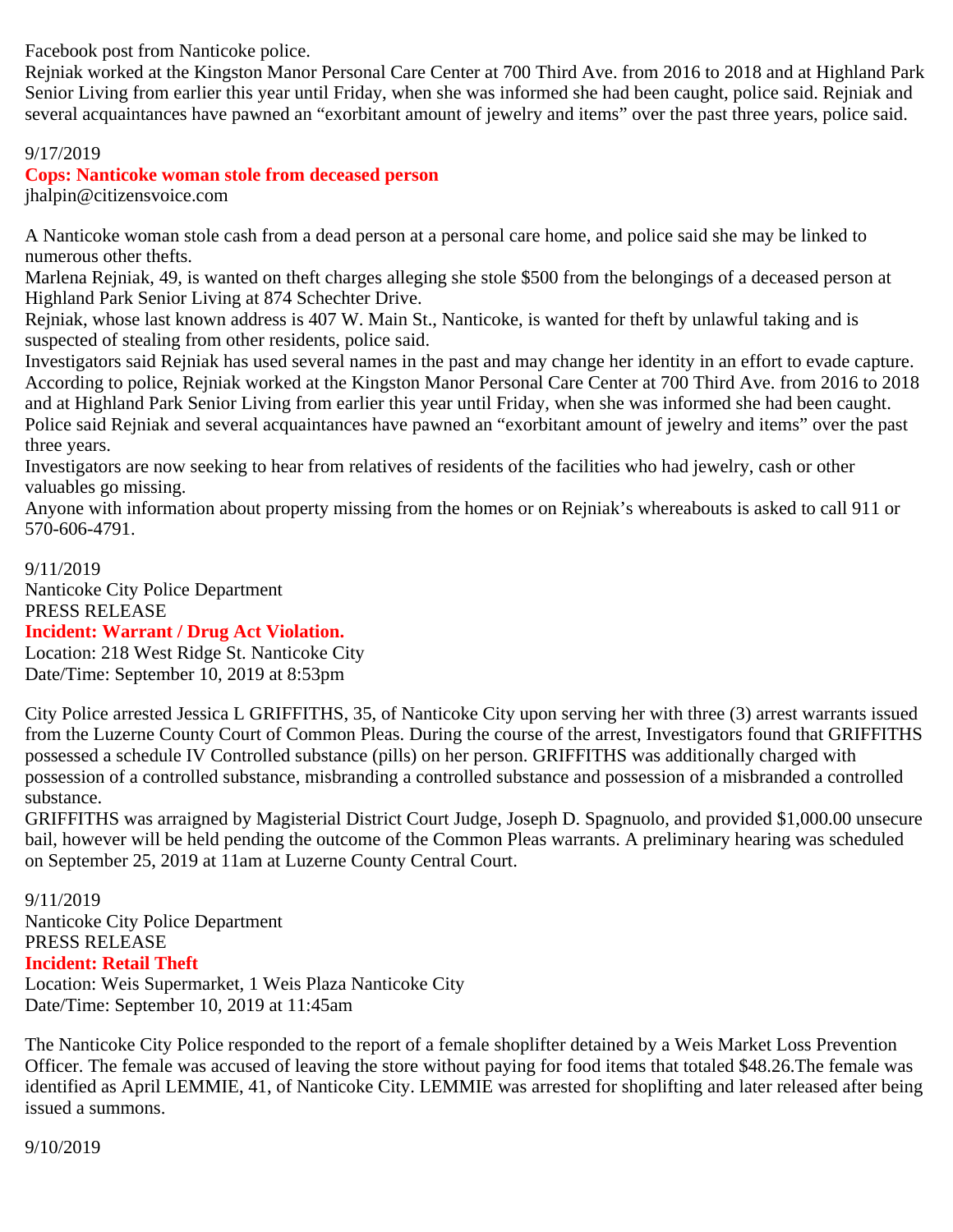Nanticoke City Police Department PRESS RELEASE

#### **Incident: Felony Retail Theft**

Location: Weis Supermarket, 1 Weis Plaza Nanticoke City Date/Time: September 9, 2019 at 5:18pm

The Nanticoke City Police responded to the report of a male shoplifter absconding from a Weis Market Loss Prevention Officer following having stolen \$57.52 worth of food items. City Police located the male subject walking on Hill St. and whom was in possession of the stolen items. Due to his previous record, Terry A. HILL, 33, of Binghamton New York, was arrested for Felony retail theft.

HILL was lodged at the Luzerne County Correctional Facility for overnight arraignment, and arraigned this morning by Magisterial District Court Judge, James Haggarty. A preliminary hearing was scheduled for Wednesday September 18, 2019 at 10am. HILL was remanded for failing to post \$2,500.00 bail.

9/9/2019 Nanticoke City Police Department PRESS RELEASE **Incident: Felony Retail Theft** Location: Turkey Hill Minit Mart, 460 West Main St. Nanticoke City Day/Time of Incident: September 8, 2019. 11:45am

Nanticoke City Police investigated the report of a retail theft that occurred at the Turkey Hill Minit Mart, 460 West Main St. Nanticoke City, on Sunday September 8, 2019 at 11:45am.

The investigation disclosed that a Candice TAYLOR, 38, of West Ridge St. Nanticoke City was observed leaving the store with \$4.47 worth of Banana cakes. TAYLOR was found nearby and arrested.

TAYLOR is also facing felony retail theft charges relative to a September 4, 2019 report by Weis Markets, Nanticoke City, that TAYLOR stole \$169.78 worth of feminine and intimate products.

TAYLOR was arraigned by Magisterial District Court Judge Donald Whittaker on the September 8, 2019 offense and lodged at the Luzerne County Correctional Facility after failing to post \$25,000.00 bail. A preliminary hearing was scheduled for September 18, 2019 at Luzerne County Central Court.

9/6/2019 Nanticoke City Police Department PRESS RELEASE **Incident: TRESPASS COMPLAINT / ARREST WARRANT** Location: 400 Block East Ridge St.

Date/Time: September 6, 2019 at 6:12pm

The Nanticoke City Police responded to the report of trespassers within the 400 block of East Ridge St. While conducting their investigation, one of the involved subjects was recognized as being a suspect in multiple retail thefts at the Turkey Hill Minit Mart, West Main St. Nanticoke City, recently. Bobby Maurice WICKS, 42, of Scranton was detained after it was disclosed he had escaped from a halfway house in Lackawanna County, and an active arrest warrant by the Commonwealth of Pennsylvania Board of Probation and Parole existed. WICKS was charged with multiple counts of retail theft and released to the custody of State Parole.

### 9/6/2019

**Man confesses he had crack cocaine in anus** elewis@timesleader.com

A Nanticoke man admitted to township police he had a bag of crack cocaine hidden in a body cavity, according to court records.

Police said they stopped Daniyel J. Heyward, 40, of East Poplar Street, Nanticoke, while traveling on Sans Souci Parkway when a license plate inquiry revealed he was wanted by Nanticoke police.

Heyward stopped in a parking lot near Kings Road where police recovered a marijuana cigarette from his vehicle, court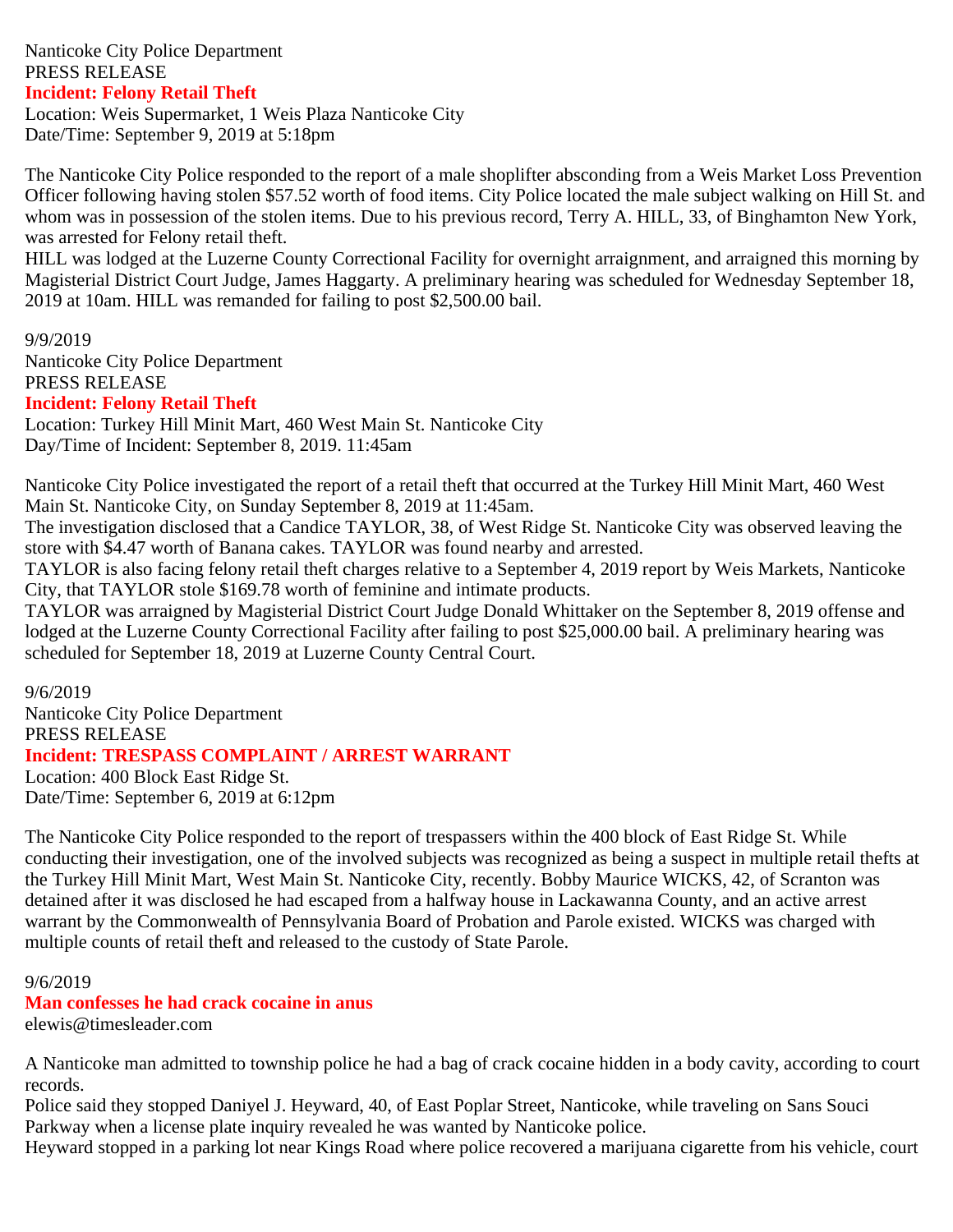records say.

Police handcuffed and transported Heyward to Nanticoke who obtained an arrest warrant on Aug. 15 charging him with trafficking crack cocaine.

During a custody exchange with Nanticoke police, Heyward confessed he had a drugs "in his a—," court records say. Police said they recovered a plastic bag containing 24 packaged bags of suspected crack cocaine from Heyward's anus. Nanticoke police charged Heyward with delivering crack cocaine on West Grand Street in May.

Heyward was arraigned Thursday by District Judge Donald Whittaker in Luzerne County Central Court on five total counts of possession with intent to deliver a controlled substance, three total counts of possession of a controlled substance, two counts of criminal use of communication facility and a single count of possession of drug paraphernalia. He was jailed at the county correctional facility for lack of \$125,000 total bail.

### 9/6/2019 Nanticoke City Police Department PRESS RELEASE **Incident: NARCOTICS OPERATION / ARREST WARRANT**

The Nanticoke City Police and Luzerne County Drug Task Force concluded a joint narcotics operation into the distribution and sales of crack cocaine within Nanticoke City by obtaining an arrest for Daniyel HEYWARD, 40, of Plymouth Township.

HEYWARD was charged with Felony counts of Delivery of a controlled substance, Possession with the intent to deliver a controlled substance, and Criminal use of a communication facility.

On September 5, 2019, HEYWARD was arraigned in front of Magisterial District Court Judge, Donald Whittaker and lodged in the Luzerne County Correctional Facility for lack of \$100,000.00 bail. A preliminary hearing was scheduled for September 18, 2019 at Luzerne County Central Court.

### 8/31/2019

## **Nanticoke man accused of selling heroin, possessing marijuana**

Staff report - Citizens Voice

A 58-year-old man was arrested Friday for alleged heroin sales, police state in a news release.

Nanticoke police executed a search warrant at 625 S. Walnut St. following an investigation into heroin sales within the city.

Tyrone Anthony Davis was arrested for felony counts of delivery of a controlled substance, possession with the intent to deliver a controlled substance, criminal use of a communication facility, possession of drug paraphernalia and possession of marijuana.

Davis was arraigned by District Judge Donald Whittaker, Nanticoke, and lodged at the Luzerne County Correctional Facility for lack of \$100,000 bail. A preliminary hearing was scheduled at Luzerne County Central Court for Sept. 11.

### 8/27/2019

**Police: Man jumps from Nanticoke roof to avoid domestic arrest**

elewis@timesleader.com

City police investigating allegations of domestic assault at a residence on East State Street arrested a man they say jumped from a second floor roof to avoid being arrested on Friday.

Officers were at the home of Fawn Lee Workman, 23, when a child went to a neighbor's house saying he was assaulting his mother.

After officers spoke with the woman and were about to enter the house, Workman allegedly jumped from a roof to avoid being arrested.

Police said there was no food in the refrigerator and the house was filled with garbage, damaged furniture, smashed televisions and broken glass.

The city's code enforcement office condemned the house due to unsanitary conditions.

According to the criminal complaint:

A child went to a neighbor's house saying Workman was beating his mother in the basement of the home.

Officers heard yelling and screaming coming from inside the house and were met at the front door by the woman.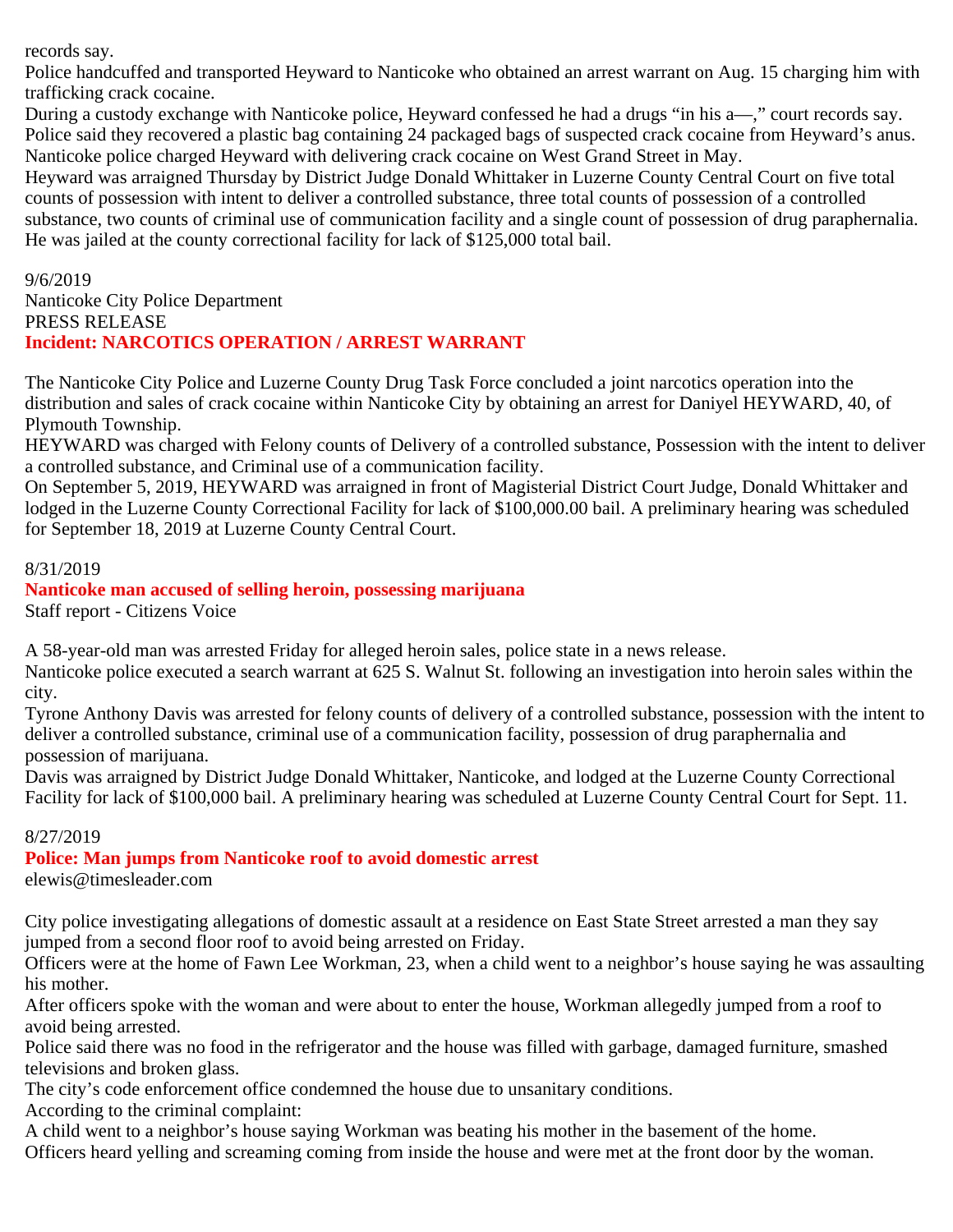When she opened the door, officers noticed the deplorable conditions inside.

Police said the woman initially denied there was any abuse but the child interrupted, telling officers she had bruises on her arms, shoulders and back.

As officers approached the front door to enter the house to locate Workman, he jumped from the roof and attempted to run away.

Officers caught up with Workman, who was arrested after a struggle. An officer suffered a hand injury during the struggle with Workman, the complaint says.

Officers searched the basement where they allegedly found illicit drugs and paraphernalia on a table.

Police said the child was taken into protective custody due to conditions of the house and the woman was treated at Wilkes-Barre General Hospital.

Workman was arraigned by District Judge James Haggerty in Kingston on two counts each of terroristic threats and reckless endangerment, and one count each of simple assault, stalking, harassment, resisting arrest, disorderly conduct, possession of a controlled substance and possession of drug paraphernalia.

He remained jailed Monday at the Luzerne County Correctional Facility for lack of \$15,000 bail.

### 8/23/2019

## **Nanticoke won't challenge ruling on police chief**

bwellock@citizensvoice.com

The City of Nanticoke will not challenge a Pennsylvania Supreme Court ruling that former police Chief Thomas Wall was hired illegally under state law.

On Tuesday, the court upheld a Luzerne County judge's decision that the 2016 hiring violated state regulations regarding internal hiring for a police chief.

Mayor Nicole Colatosti-Mackiewicz said she won't further challenge the decision. The city could have asked the state Supreme Court to reconsider or appealed to the U.S. Supreme Court.

Capt. Robert Lehman will serve as the officer in charge of the department until she determines a permanent replacement. Colatosti-Mackiewicz said she will seek candidates from the department.

"I am sincerely thankful for Chief Wall," she said. "He did a great service to the city in all aspects of his job. I will be saddened to see him not be there tomorrow morning."

Previous mayor Richard Wiaterowski appointed Wall chief in September 2016, citing 25 years state police experience with the state police, leadership ability and a record of community service as reasons for the hire.

After Wall was appointed chief, the City of Nanticoke Police Officers Association filed a lawsuit alleging an internal candidate was improperly passed over to fill a vacancy created by former Chief William Shultz's death. The suit also alleged Wall had conflicts of interest because he was a member of the city's police civil service commission and he is married to Nanticoke interim city Manager Donna Wall.

In a ruling filed last August, Luzerne County Judge William H. Amesbury found Wiaterowski and the city appointed Wall as police chief without seeking applications or interviewing anyone within the police department, even though Lt. Michael Roke had expressed interest in the job.

The city said that its home-rule charter allowed someone from outside the department to be appointed chief, but Amesbury agreed with the union that state law prohibits the city from making such a change to regulations that affect employee rights.

"While the Mayor feels that Chief Wall has held and still validity holds the position of Chief of Police of the City of Nanticoke, in order to move the City and Police Department forward without the distraction of further litigation, the City of Nanticoke will comply with the most recent Court Order," Colatosti-Mackiewicz wrote in a press release. Wall compared the situation to going into a hospital to get surgery, but being told you need to pick from a shorter list of surgeons instead of getting the best surgeons in the hospital.

"If I own a company, I would go out looking for best people I could get to have in a position. I think makes the company better; in this case, the department," he said.

He recalled his tenure as marked by an adversarial relationship with the union from the beginning.

"Before I had a chance to prove myself, the lawsuit was filed. I was told by a union member, 'Don't take it personally. If it had been someone else, their name wold have been on the lawsuit.' I took affront to that," he said. "Give me a chance. If you don't feel I'm doing a good job or you feel you're being slighted, then go ahead. There are other communities that have chiefs from outside the department, and those chiefs are doing a fantastic job."

He pointed to various modernization improvements, such as installing a computer system in each patrol car that can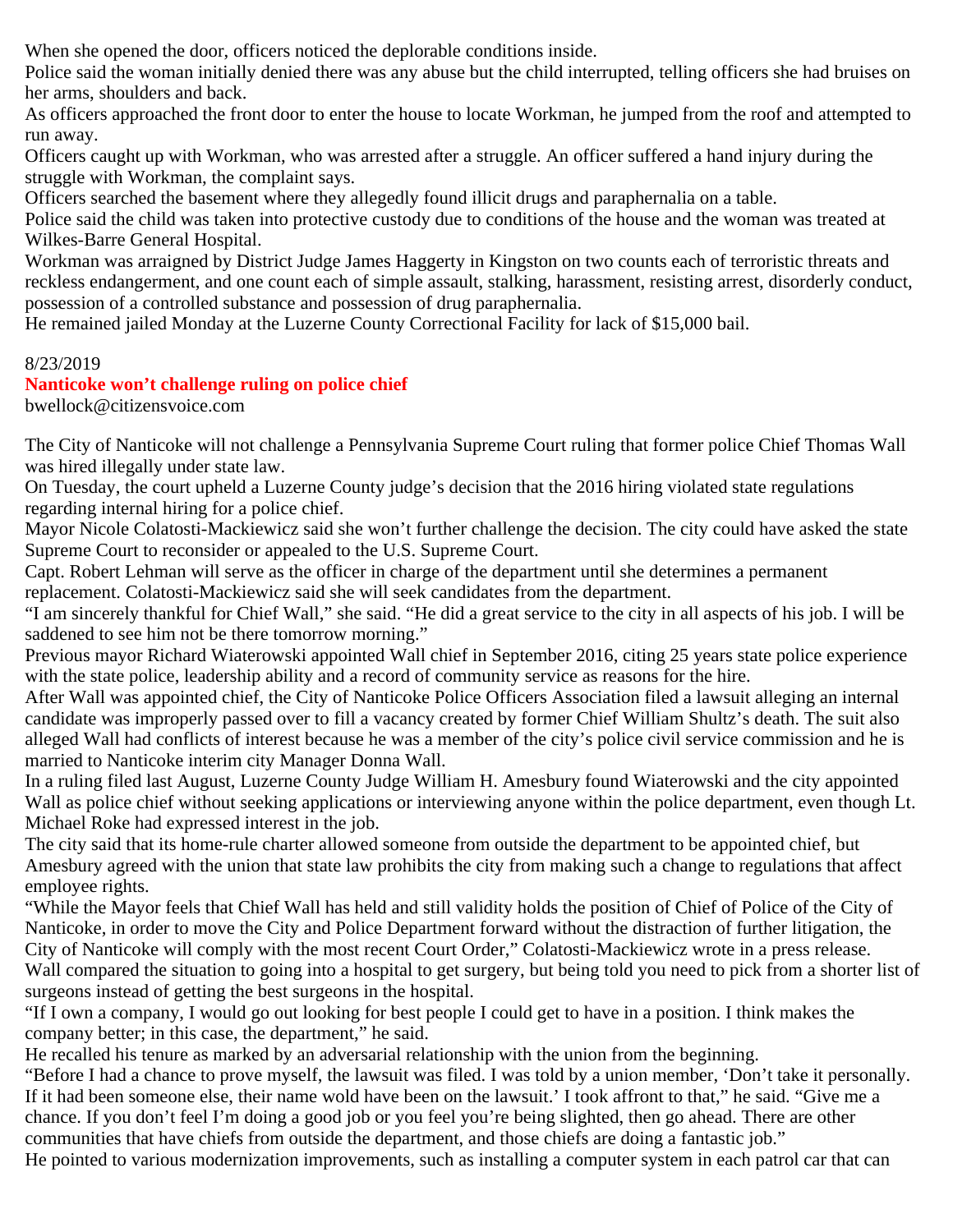print tickets, SUVs with built-in storage and newer vehicles, as evidence of efforts to move the department forward and make sure officers were well-equipped.

"I tried to overlook it and to carry on and do things," Wall said.

He called the chance to serve as chief "an honor and a pleasure."

"It's something that's in my blood. It carries over from my days with the state police," he said. "It wasn't an effort to get up and go to work every day."

### 8/19/2019

### **Police: W-B man charged in Nanticoke shooting incident**

Eric Mark - Citizens Voice

Police on Monday released details of a shooting incident in Nanticoke on Saturday night.

Tazelle Curtis, 33, of Wilkes-Barre, fired a handgun and made threats during an argument at a Welles Street home just before 9:30 p.m. Saturday, according to Nanticoke police.

Officers located Curtis a short time later and detained him, police said in a news release.

Police recovered the gun Curtis allegedly fired nearby. A records check revealed the gun had been reported as stolen in Hanover Twp. in April, police said.

Curtis was wanted by the Luzerne County Sheriff's Department for failure to appear at a hearing last month, according to police.

Police charged Curtis with felony counts of aggravated assault, receiving stolen property and illegal possession of a firearm, as well as misdemeanor counts of terroristic threats and reckless endangerment.

He was arraigned Monday and sent to Luzerne County Correctional Facility in lieu of \$100,000 bail. A preliminary hearing is scheduled for Aug. 28 at Luzerne County Central Court.

### 8/19/2019

## **Nanticoke shooting over reported marital affair**

elewis@timesleader.com

A convicted felon was arraigned Monday on charges he discharged a firearm next to a man he blamed for having a sexual relationship with a married woman.

City police arrested Tazelle Frederick Curtis, 33, of East Ridge Street, in the area of 109 Espy St. in the Hanover Section of Nanticoke shortly after he allegedly fired at least two rounds from a handgun inside 109 Welles St., rear. David Buckley told police Curtis fired rounds while holding a handgun next to his head, court records say.

Court records say witnesses told police Curtis was angry with Buckley for being involved in a sexual relationship with a married woman close to Curtis.

After Curtis was arrested, he denied any involvement in the shooting and told police marriage is sacred and doesn't believe in abortion and divorce.

No injuries were reported.

According to the criminal complaint:

Luzerne County 911 received several phone calls at about 9:30 p.m. Saturday about gunfire from the Welles Street residence.

Officers arrived and spoke with Buckley.

Buckley claimed Curtis put a gun to his head and threatened him before firing two rounds next to him.

After the gunshots, Buckley said Curtis demanded his car keys.

A person inside the house identified in the complaint as Witness 2 told police Curtis held a gun to Buckley's head. Buckley knelt on the floor as Curtis stood over him and fired two or three rounds next to Buckley, the complaint says. Curtis left the residence with Jamie Donsky both carrying duffel bags and walking in opposite directions. Donsky walked toward a Chevrolet Cavalier and put the car keys in the door but returned to the residence knowing officers wanted to speak with her.

Police said they found a Springfield XD-9 semi-automatic handgun inside a duffel bag Donsky left outside the Chevrolet. The handgun was loaded with 12 rounds with one round in the chamber, the complaint says.

A loaded magazine was also found inside the duffel bag.

Police said the handgun was reported stolen on April 27 to Hanover Township police.

Court records say Curtis is prohibited from owning, carrying and possessing a firearm due to a 2006 drug trafficking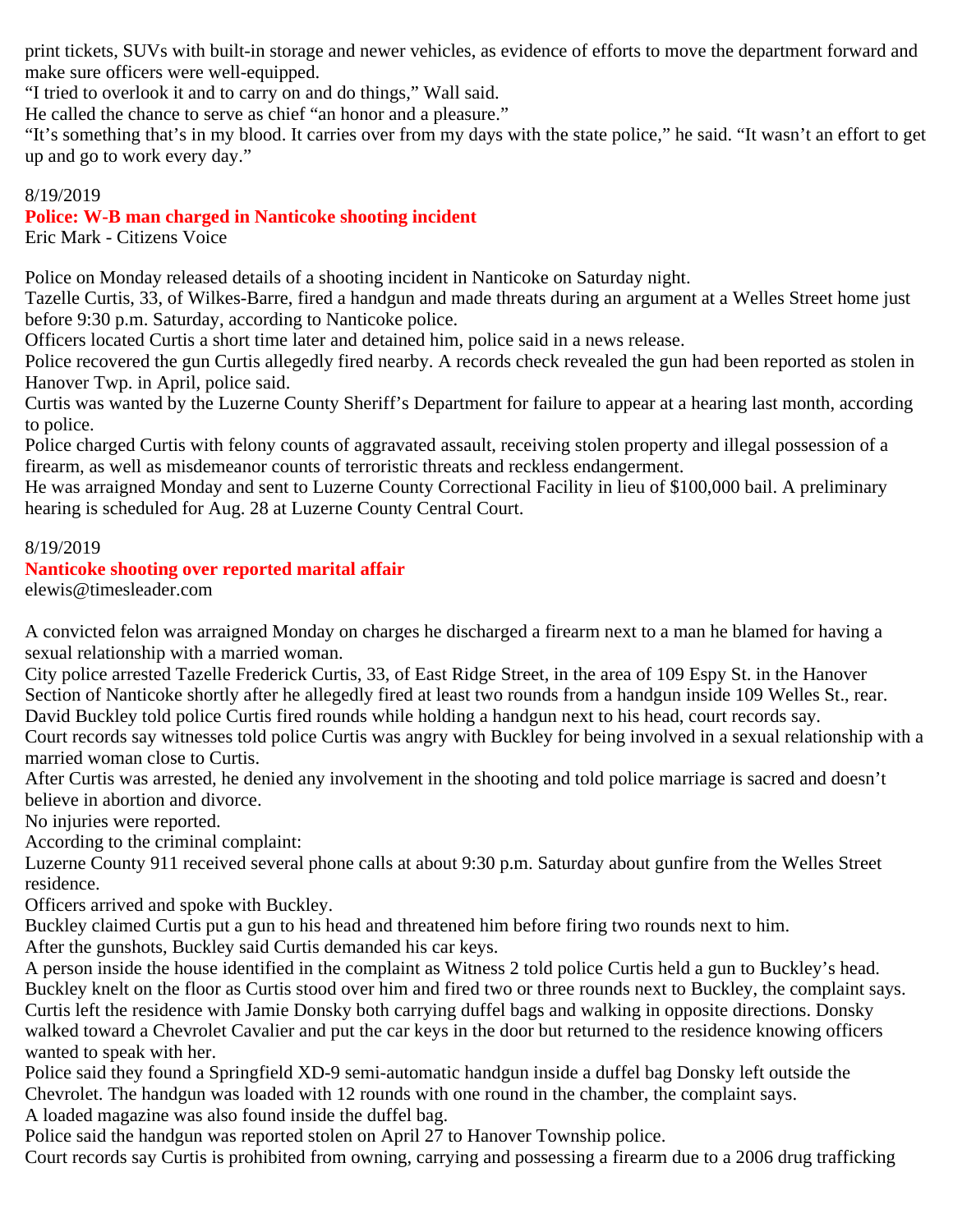conviction in Luzerne County.

Curtis was arraigned by District Judge Richard Cronauer in Luzerne County Central Court on charges of aggravated assault, reckless endangerment, terroristic threats, receiving stolen property and illegal possession of a firearm. He was jailed at the county correctional facility for lack of \$100,000 bail.

### 8/18/2019 **Nanticoke City Police Department - via. Facebook**

Nature of Incident: Shots Fired

Location: Rear 109 Welles St., Hanover Section Nanticoke

Nanticoke PD was dispatched at 9:31 P.M. for a report of shots fired at the aforementioned address arriving at approximately 9:32 P.M.

A resident at this address reported that an argument occurred and a male subject who was a guest at the residence brandished a pistol and began firing it. The suspect then ran from the residence and was located at approximately 9:40 P.M. at Ruby's Pizza, Espy St. A search of the area was conducted and a loaded pistol was located on Welles St. Name of suspect is withheld at this time pending the filing of charges.

### 8/13/2019

### **Nanticoke arms dealer case centers on national security question**

jhalpin@citizensvoice.com

Whether a Nanticoke arms dealer evaded national security controls by shipping two rifle scopes bound for Russia will have a major impact on the sentence he receives.

Mark Komoroski pleaded guilty in January 2018 to a count of attempting to evade export controls after he was accused of shipping two rifle scopes with a total value of less than \$2,500 to undercover agents.

The charges alleged Komoroski knew the scopes were to be exported to Russia but that he failed to obtain the required export license.

But while there is no dispute Komoroski shipped the scopes, the parties are now debating whether his conduct amounted to an attempt to evade national security controls.

If it did, Komoroski could be facing more than five years behind bars; otherwise he faces a guideline range of 12 to 18 months.

The U.S. Attorney's Office argues it is a national security matter because the purpose of the export regulations "is premised on national security."

"The Government agrees with Komoroski that the (Export Control Classification Number) associated with the two scopes at issue indicates that the reason for control is crime control," Assistant U.S. Attorney Carlo D. Marchioli wrote in a sentencing memorandum. "But it does not follow that the applicable control is not a national security control." The filing cites a number of similar cases where the courts found prohibitions on exporting items to places such as Iraq, Iran and North Korea were based on national security concerns.

But defense attorney Al Flora Jr. noted most of those cases involve countries for which a trade embargo is in place. Flora maintains Komoroski's conduct violated foreign policy controls rather than national security controls, and he therefore should face the lesser punishment.

"Under the government's overbroad analysis, the export of horses by sea without a license would be the evasion of a national security control and subject to (the increased penalty)," Flora wrote in his sentencing memorandum.

Flora also cited a California case involving the illegal exportation of holographic rifle sights to the Philippines.

In that case, the U.S. Attorney's Office agreed that the defendant's conduct related to the scopes violated crime controls and therefore was subject to the lesser punishment.

Marchioli characterized that agreement, as well as another in a similar case, as "outliers" that are inconsistent with the Justice Department's stance on the matter.

"The position taken here is consistent with the Department of Justice's position on this issue as well as the multiple cases cited above that applied (national security controls) in circumstances similar to those present here," Marchioli wrote.

Komoroski was set to be sentenced today , but U.S. District Court Judge Malachy E. Mannion instead directed the parties to appear for oral arguments over the applicable sentencing guidelines.

Komoroski, the owner of D&R Sports Center at 620 Fairchild St., was previously convicted of conspiracy to defraud the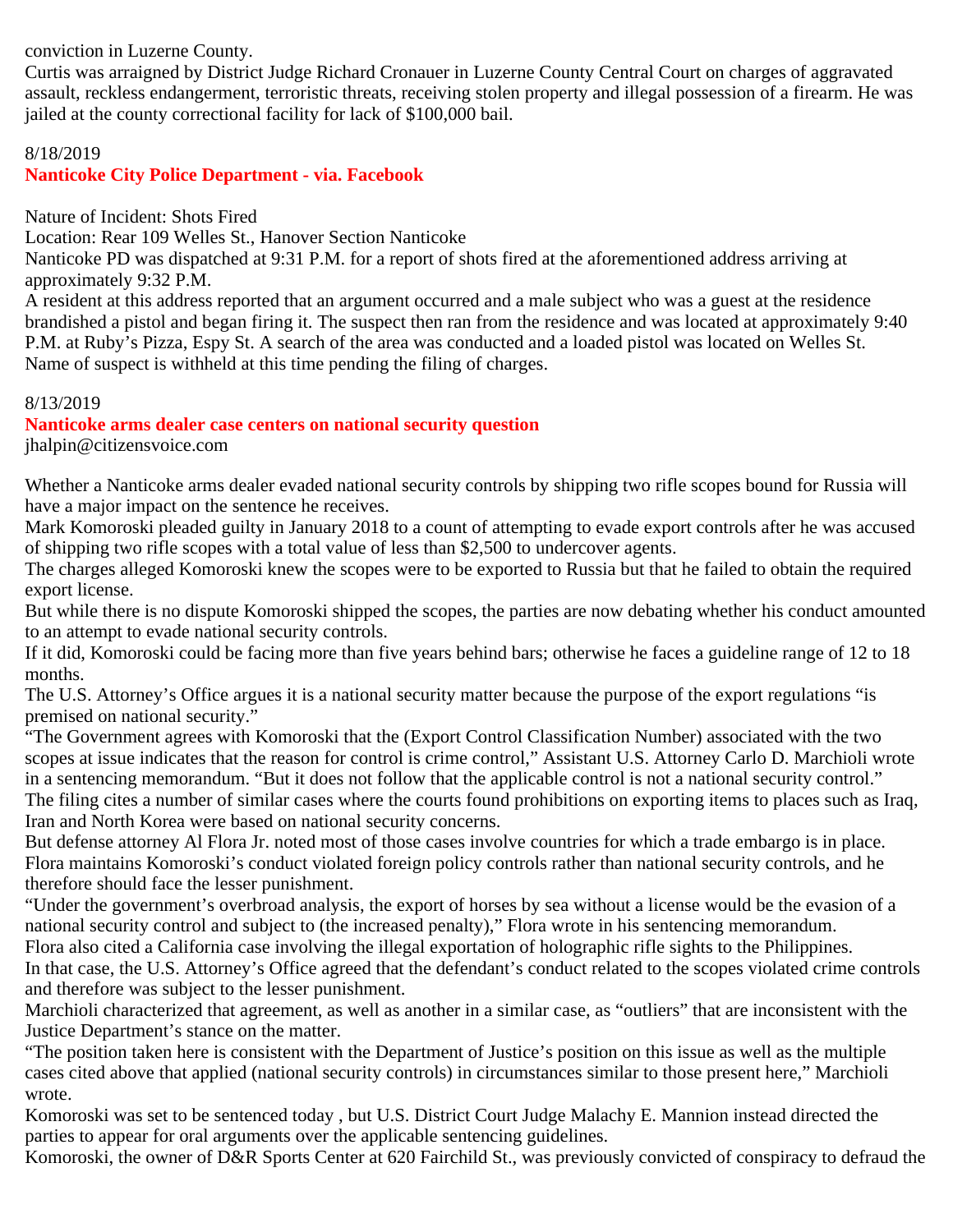federal government after being accused of illegally selling and shipping \$247,854 worth of restricted items — rifles and related devices such as optics — to Russia, Kuwait, Germany and Japan without required export licenses. In that case, Komoroski was sentenced to 32 months in prison.

### 8/12/2019

## **Police: Man shot at Wilkes-Barre home, then killed self**

emark@citizensvoice.com

A man shot and killed himself in his car in Nanticoke after shooting at a Wilkes-Barre home in a domestic altercation early Sunday morning, according to police.

It was among three incidents involving gunfire in Wilkes-Barre on Sunday, two of which happened within minutes of each other.

Luzerne County Coroner Dan Hughes and Nanticoke police Chief Thomas Wall identified the dead man as Leon Bailey, 31, of Nanticoke.

Bailey got into a dispute with the mother of his children at her home on Oak Street in Wilkes-Barre early Sunday, and apparently fired shots at the house, according to police.

Officers responded to a report of shots fired at 3:46 a.m., police said in a news release. Officers spoke with the residents, confirmed no one was injured and collected evidence, police said.

The officers got a description of Bailey and his vehicle, a white Chevrolet Impala, and issued a bulletin to surrounding police departments, according to Wall.

Police located the vehicle in a field near the intersection of East Slate and South Prospect streets in Nanticoke. Officers attempted to communicate with Bailey, instructing him to lower the car window and show his hands, Wall said.

Bailey told officers he was not going to go to jail, and a short time later police heard a muffled sound from inside the car, according to Wall.

Officers approached the car, looked inside and found that Bailey had shot and killed himself, Wall said.

Bailey had no criminal history in Pennsylvania apart from traffic tickets, according to court records.

He worked as a corrections officer at State Correctional Institution-Dallas, according to Wall.

Bailey posted to his Facebook page several times shortly before he died, pleading for understanding and claiming that his ex was to blame for the problems between them.

Bailey's friends and co-workers mourned him in social media posts, describing him as a good, kind-hearted man who let his problems get the best of him.

Violent day

The Oak Street incident was not connected to a drive-by shooting that happened minutes earlier in Wilkes-Barre, according to city police Chief Joseph Coffay.

In that case, officers encountered two men in the area of South Pennsylvania Avenue and East Northampton Street at 3:39 a.m., city police said in a news release.

One of the men, a 41-year-old Wilkes-Barre resident, had been wounded in a drive-by shooting at the intersection of Hazle and Blackman streets, according to police.

"Neither the complainant nor his associate could provide a description of the suspect or vehicle nor could they provide a motive for the shooting," the news release states.

The shooting victim suffered non-life-threatening wounds, according to Coffay.

Police responded to another reported shooting at a home on Madison Street in Wilkes-Barre at about 1 p.m. Sunday. Police had not released information about that incident as of Sunday night, but on Sunday afternoon it appeared that officers were investigating possible shots fired at a home in the 300 block of Madison Street.

Anyone with information about the latter two incidents is asked to contact Wilkes-Barre police at 570-208-4200, or dial 911.

8/1/2019

## **Police: Man burns underwear during lovers' quarrel**

James Halpin - Citizens Voice

A city man set fire to his partner's underwear because he thought the man was cheating on him, according to police. Tyler Warren Cook, 27, of 26 Keech St., is charged with risking catastrophe and other offenses after the fire broke out at his home early Wednesday.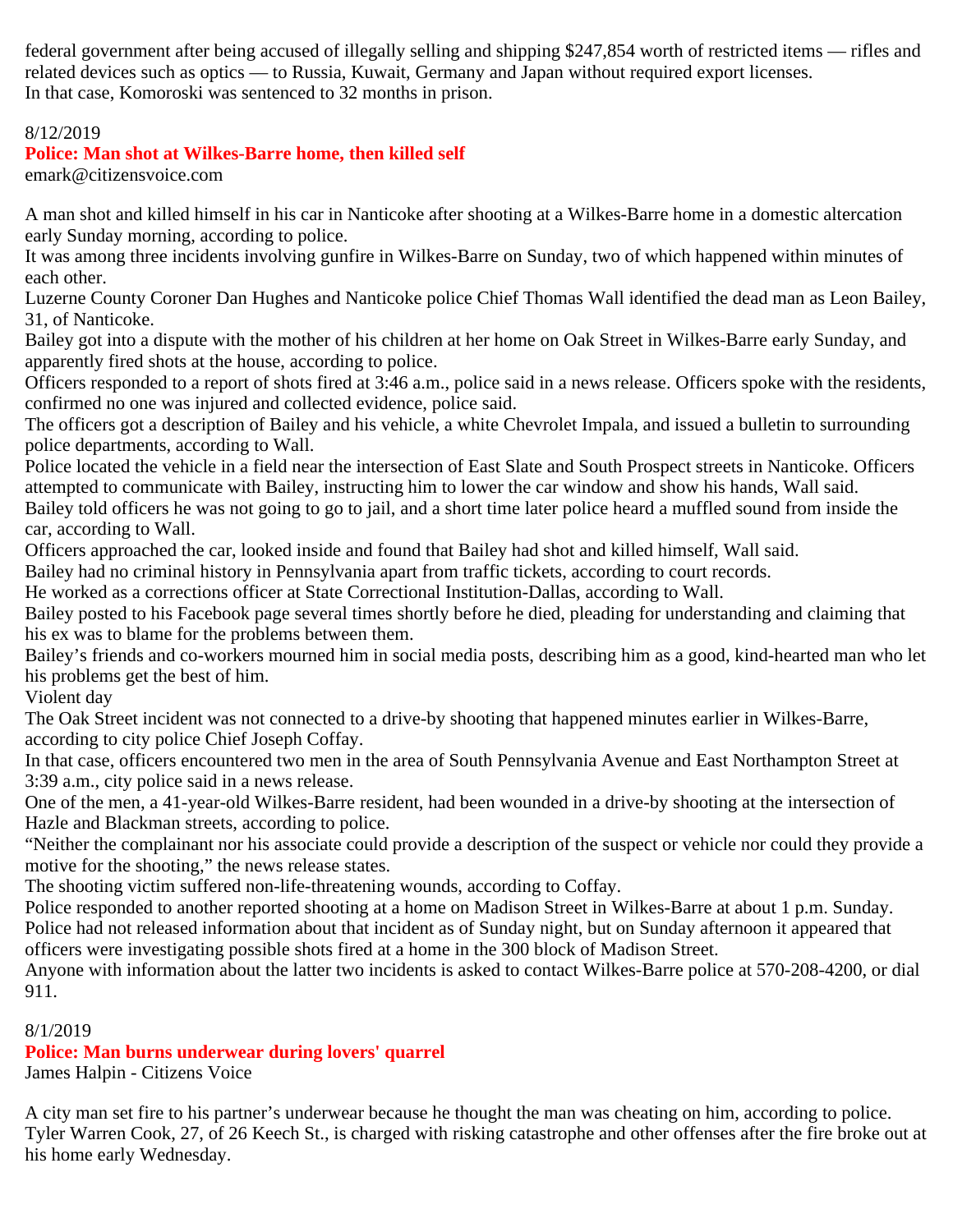According to the complaint, police were dispatched to the home around 2:15 a.m. to a report of a fire. Cook's partner Daniel Guevarez told investigators that they had been arguing because Cook accused him of cheating with another man, the complaint says.

They agreed that Cook would go stay at a friend's house for the night, but after he went upstairs to get his clothes and medicine their roommate began smelling something burning, police said.

The roommate realized the fire was in the bedroom and ran to get Guevarez, who went upstairs and discovered Cook had lit a pair of his underwear on fire, the complaint says.

Guevarez doused the flames with a wet towel, which he threw outside to prevent the fire from spreading, according to police.

Cook initially claimed the underwear caught fire because of a candle burning in the area, but police say there was no candle in the area of the charred night stand.

"OK, so I used a penis lighter that has a big flame on it to catch them on fire," the complaint quotes Cook as saying. "I thought I would burn his underwear after catching him cheating on me."

Police charged Cook with a felony count of risking catastrophe, a misdemeanor count of disorderly conduct, and summary counts of criminal mischief and dangerous burning.

Magisterial District Judge Joseph D. Spagnuolo Jr. arraigned Cook on the charges Wednesday morning and set his bail at \$15,000.

A preliminary hearing was set for Aug. 14.

## 7/25/2019

## **Homeless man charged with stealing vehicle, using stolen credit cards**

Ed Lewis - elewis@timesleader.com

A homeless man arrested by Nanticoke police was arraigned Wednesday on charges he stole a vehicle from a friend's residence last month.

Harold K. East, 20, was captured at a house in the 500 block of East Main Street, Nanticoke, on Tuesday.

City police said East was wanted by the Luzerne County Sheriff's Office and by Kingston police.

Kingston police allege East stole a Kia Spectra from a Rutter Avenue residence and used stolen credit cards to purchase items at a Mountain Top pharmacy, court records say.

According to the criminal complaint:

A woman told Kingston police on June 14 her Kia was stolen and suspected East and a juvenile, who were hanging out with her daughter. She also noticed her purse was taken from her home.

Police said a surveillance camera from a nearby residence recorded East and the juvenile leaving the Rutter Avenue residence and standing in the shadows. It appeared the juvenile was acting as a "lookout."

The camera recorded East and the juvenile entering and driving away in the Kia.

Police said the woman's daughter received messages on social media that East showed up at a friend's residence in Wright Township claiming he purchased the vehicle.

Wright Township police recovered the vehicle in Mountain Top, the complaint says.

East allegedly sent messages to the woman apologizing for taking her vehicle and noting where she can find the keys. He also requested a backpack be returned he left in the woman's vehicle.

Police said the woman reported her credit card was used in Mountain Top on June 13 to purchase make-up and cigarettes.

East was arraigned by District Judge Daniel O'Donnell in Luzerne County Central Court on two counts of theft and criminal conspiracy and a single count of access device fraud. He was jailed at the county correctional facility for lack of \$5,000 bail.

## 7/24/2019

## **Police seize heroin during raid in Nanticoke**

Steve Mocarsky - Citizens Voice

Local police and members of a drug task force team carried out the raid at 1226 S. Market St. at about 6:30 a.m. and arrested resident Kashon Ellis, Nanticoke police said.

Narcotics operations in Hanover Twp. and Nanticoke led to officers serving a search warrant at the South Market Street address.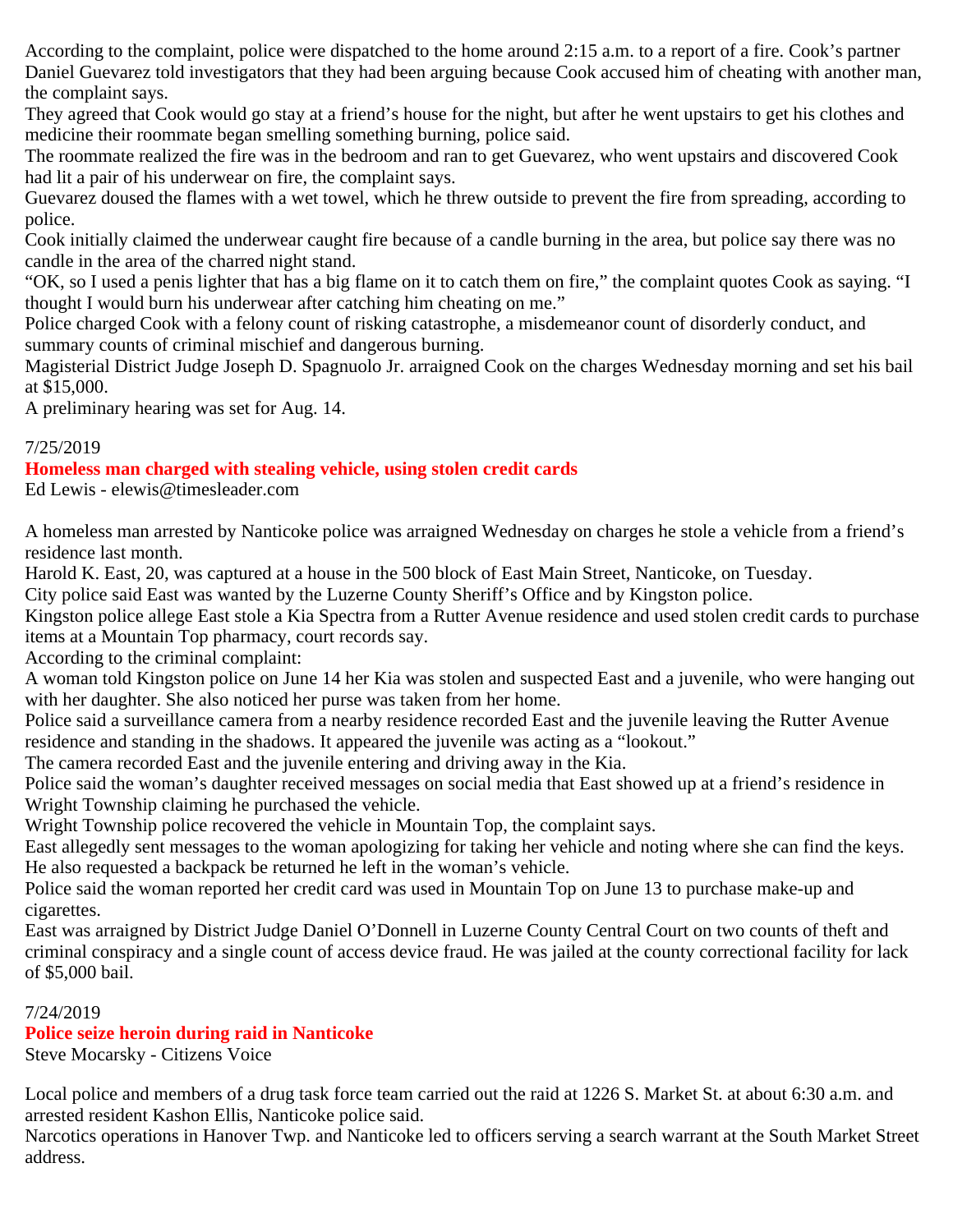The raid was a result of a joint narcotics operation conducted with the state Office of Attorney General Bureau of Narcotics Investigation Region 8 office, Luzerne County District Attorney's Drug Task Force, Hanover Twp. Narcotics Unit and the Nanticoke City Narcotics Unit.

Narcotics officers seized 340 packets of heroin, U.S. currency, one revolver, a digital scale and cellphones. Ellis, 25, was charged with a felony count of possession with the intent to deliver a controlled substance, and misdemeanor counts of possession of a controlled substance and possession of a small amount of marijuana for personal use.

He was arraigned before Magisterial District Judge Joseph Halesey in Hanover Twp. and, unable to post \$125,000 bail, was jailed at the Luzerne County Correctional Facility to await arraignment, which is scheduled for 9:30 a.m. July 31. Police said they anticipate making additional arrests in connection with this investigation.

### 7/24/2019

#### **Man waives hearing on vehicular homicide charges** jhalpin@citizensvoice.com

A Nanticoke man will stand trial on vehicular homicide charges alleging he caused a deadly crash while driving under the influence.

Jose Mariano Crespo Mendez, 21, on Tuesday waived his right to a preliminary hearing on charges of vehicular homicide while DUI, reckless endangerment and fleeing police. In exchange for the waiver, prosecutors dropped dozens of additional charges against Crespo Mendez.

Crespo Mendez is accused of killing Gerald Mosley, 72, while fleeing police trying to pull him over for traffic violations on May 24.

According to police, the high-speed chase began on Interstate 81 north near Exit 165 in Ashley and continued until the crash on East Main Street in Wilkes-Barre. Mosley died at Geisinger Wyoming Valley Medical Center on June 1. Crespo Mendez continues to be held at the Luzerne County Correctional Facility with bail set at \$50,000.

### 7/22/2019 **Nanticoke man charged with sexting girl, 11**

James Halpin - Citizens Voice

A Nanticoke man is facing child pornography charges after police say he swapped sexually explicit photos with an 11 year-old girl on Facebook.

Thomas Wydra, 33, of 243 E. Green St., was caught after the girl's parents discovered their text exchanges in her Facebook Messenger application, police said.

According to the complaint, the text exchanges took place between Nov. 21, 2018, and Jan. 1, growing more sexually explicit over time.

Wydra eventually requested the girl to take photos of her genitals and send them to him, the complaint says. The girl sent Wydra five sexually explicit photos, and he in turn sent her five pictures depicting himself exposed, according to the complaint.

Police say Wydra knew the girl was only 11 because she explicitly told him her age at one point during the exchange. During questioning, Wydra admitted exchanging nude photos with the girl, saying "she told me she was attracted to me," the complaint says. Wydra also claimed to have deleted the photos as soon as the girl sent them.

"I was still talking to her when I knew I was not alloud [sic] to be talking to her because she was underage and I was wrong for doing that," Wydra allegedly wrote in a statement to police.

Police charged Wydra with multiple felony counts of photographing child sex acts, unlawful contact with a minor, possessing child pornography, corruption of a minor and disseminating sexually explicit materials involving a minor. Magisterial District Judge Alexandra Kokura Kravitz arraigned Wydra on the charges Saturday morning and set bail at \$50,000.

Wydra was being held at the Luzerne County Correctional Facility with a preliminary hearing set for July 30.

### 7/20/2019

**Three men arrested in drug sweeps in Nanticoke, Hanover Township** Ttimesleader Local, News, Police Blotter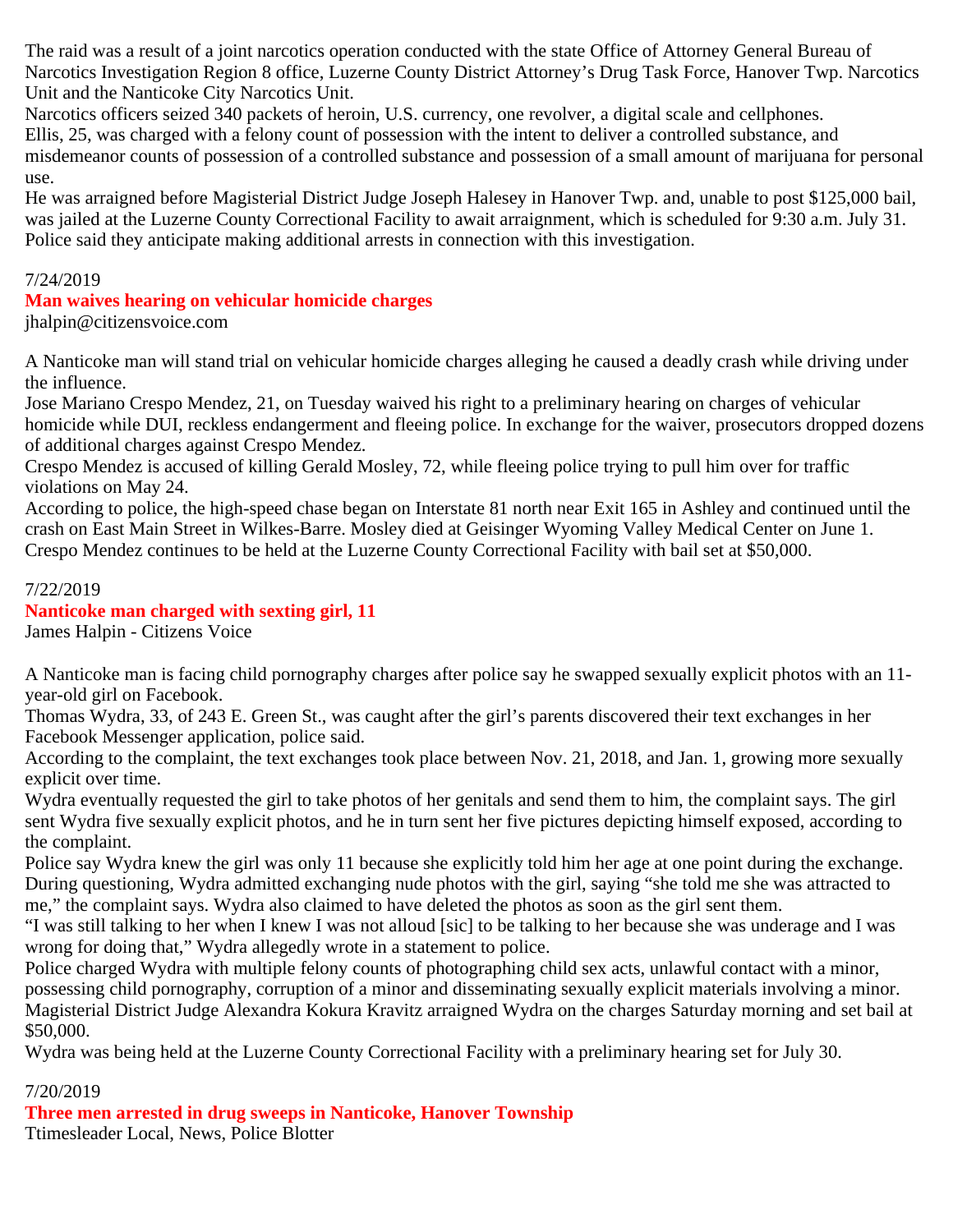Three men were arrested in separate drug sweeps in Nanticoke and Hanover Township resulting in the seizure of a large amount of heroin and crack cocaine.

Police in **Nanticoke** and Hanover Township along with the Luzerne County Drug Task Force served a search warrant at a residence on **South Market Street** arresting Kashon Ellis on Friday.

Authorities said they seized 340 heroin packets, cash, a revolver, a digital scale and cellphones from Ellis' residence. Ellis, 26, was arraigned by District Judge Joseph Halesey in Hanover Township on charges of possession with intent to deliver a controlled substance, possession of a controlled substance and possession of a small amount of marijuana. He was jailed at the county correctional facility for lack of \$125,000 bail.

Authorities said they arrested Bernard Brightman, 31, of Center Street, Plains Township, and Nassir Morrison, 18, of Philadelphia, after an alleged sale of crack cocaine on July 13. Brightman and Morrison were arrested on High Street in Hanover Township.

Brightman was charged with two counts of possession with intent to deliver a controlled substance and one count each of possession of a controlled substance, criminal conspiracy and criminal use of communication facility. He was jailed at the county correctional facility for lack of \$150,000 bail.

Morrison was charged with criminal conspiracy but has not been arraigned.

Authorities said Morrison was free on bail related to drug trafficking charges filed by Wilkes-Barre police on June 15.

### 7/1/2019

### **Judge denies suppression motion in capital case**

James Halpin - Citizens Voice

A county judge has denied a motion to suppress a search warrant that produced evidence against capital murder suspect Anthony Spudis.

Spudis, 36, is charged with criminal homicide, burglary and robbery in the death of 97-year-old Gertrude Price, whose family found her body in her bed at 23 E. Grand St. in Nanticoke on Nov. 29, 2013. He is accused of brutally beating and stabbing the elderly woman with a screwdriver during a break-in at her home.

During a hearing in April, defense attorney Robert Saurman argued for suppression of a search warrant for a property at 2 W. Union St. Spudis lived at the address with his girlfriend at the time of the murder. The warrant application indicated that Price's Access and Medicare cards, as well as some of her family photos, were found at 2 E. Union St. State Trooper Edward J. Urban said the incorrect address was a "typographical error" and noted that the other supporting documents indicated the property in question was in fact 2 W. Union St.

In an order issued Friday, Luzerne County Judge Tina Polachek Gartley denied the motion, allowing the evidence seized from Spudis' former residence to be presented to a jury.

Prosecutors are seeking the death penalty for Spudis, who is set to stand trial starting Jan. 6.

### 7/1/2019

### **Judge refuses to suppress warrant, statements in Nanticoke homicide case** rdupuis@timesleader.com

A judge has denied a defense motion to suppress the findings of a search warrant and two statements made by the defendant in a capital murder case over the slaying of an elderly Nanticoke woman five years ago.

Anthony Spudis, 36, is facing an open count of criminal homicide along with counts of burglary and robbery after he allegedly broke into the Nanticoke home of Gertrude Price, 97, on Nov. 28, 2013. Prosecutors say he stabbed Price several times in the head in what has been characterized as a burglary turned violent, and they are pursuing the death penalty in the case.

Luzerne County Judge Tina Polachek Gartley on Friday issued an order denying suppression motions filed by the defense regarding:

• A search warrant that was conducted on the home Spudis lived in at the time of the robbery. The search in question was conducted in 2017, years after he moved out.

• Statements made by Spudis to investigators on two occasions in 2017.

In the ceiling boards of the home's basement, police say they found a bag containing items that belonged to Price, including numerous pieces of mail with her name and family photographs.

During a suppression hearing held in April of this year, Pennsylvania State Trooper Edward Urban testified that while the bag was missed during a search in 2014, photos from that search show it poking out of the ceiling.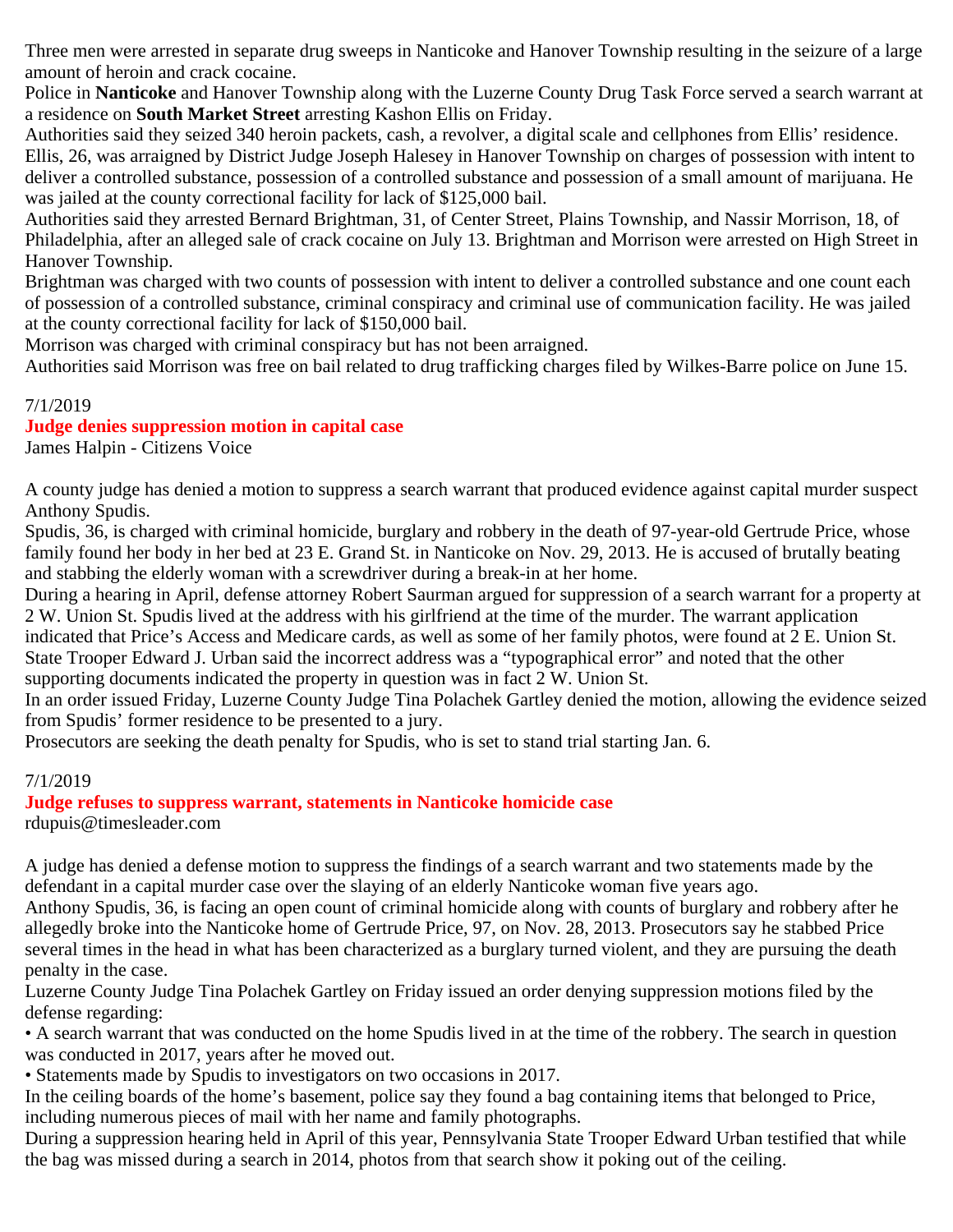At the hearing, defense attorney Robert Saurman focused on inconsistencies in the filing of the search warrant, namely that the search warrant states it was for a home located at 2 E. Union St., Nanticoke, when the search was actually conducted at 2 W. Union St. Urban characterized this as a typographical error.

Search warrant

Regarding the search warrant, the defense contended that the underlying affidavit gave no indication "that the items from the crime would likely have been stored at the defendant's former home or that they would still be there four years after the defendant left the residence," the judge wrote.

In response, Gartley noted that investigators observed the bag, later found to contain Price's belongings, after meeting with confidential witnesses at the West Union Street residence on Aug. 7, 2017, and that they compared it with photos from 2014 showing it partially hanging between the ceiling boards.

Even if the search warrant was deemed defective, the judge continued, Nanticoke police obtained a consent to search the building from the property owner as well as the tenants living in the property at the time of the search.

She further referred to the issue of East Union Street vs. West Union Street to be "meritless."

Defendant's statements

Spudis was charged Dec. 20, 2017 — more than four years after Price was killed — after investigators received information from inmates housed with him.

Spudis was then serving seven-and-a-half to 15 years in state prison on multiple burglaries and thefts in the Nanticoke area in 2013 and 2014, according to court records.

His attorney sought to have statements the incarcerated Spudis made to investigators on July 11, 2017 and Aug. 10, 2017 suppressed.

According to Gartley, Spudis had been given Miranda warnings, but the question was whether it was clear to him that he had the right to refuse the interviews.

Gartley wrote that "there is no evidence that the defendant was anything but alert and coherent when he made his statements and his mental faculties and ability to answer questions were unimpaired."

The judge noted that the Miranda warnings given to Spudis on both dates were read from a standard state police form, which he signed in the presence of two troopers, and that both interviews were audio-recorded.

Further, the judge noted, Spudis "was clearly aware that he was being questioned first regarding the unsolved burglaries and then about the homicide of Ms. Price."

"The argument … regarding the defendant believing that the interviews were being conducted for a possible parole issue is disingenuous," Gartley wrote. "The defendant never inquired about anything related to parole."

At the April hearing Gartley agreed to push Spudis's trial back from May of this year to Jan. 6, 2020 at the request of Saurman, who said the defense team needed more time to prepare.

## 6/27/2019

## **Hearing waived in gunfire case**

James Halpin / Published: June 27, 2019

A Wilkes-Barre man accused of firing a gunshot during an argument between families about their children dating each other waived his right to a preliminary hearing Wednesday.

Joey Concepcion, 26, of 56 Maxwell St., will face a county judge on a felony count of aggravated assault. In exchange for the waiver, prosecutors dropped other counts against him.

Prosecutors allege Concepcion was involved in a dispute with Steven Kocher Jr. about two youths dating and that he fired a shot past the ear of Steven Kocher Sr. when he entered the confrontation in Nanticoke on June 11. No injuries were reported.

After waiving the hearing, Concepcion's bail was reduced to \$75,000 unsecured. He will face a county judge Aug. 22.

6/22/2019 **Nanticoke City Police Department** PRESS RELEASE June 21, 2019

Incident: Wanted Person Apprehended Location: 600 Blk. Prospect St. Nanticoke City.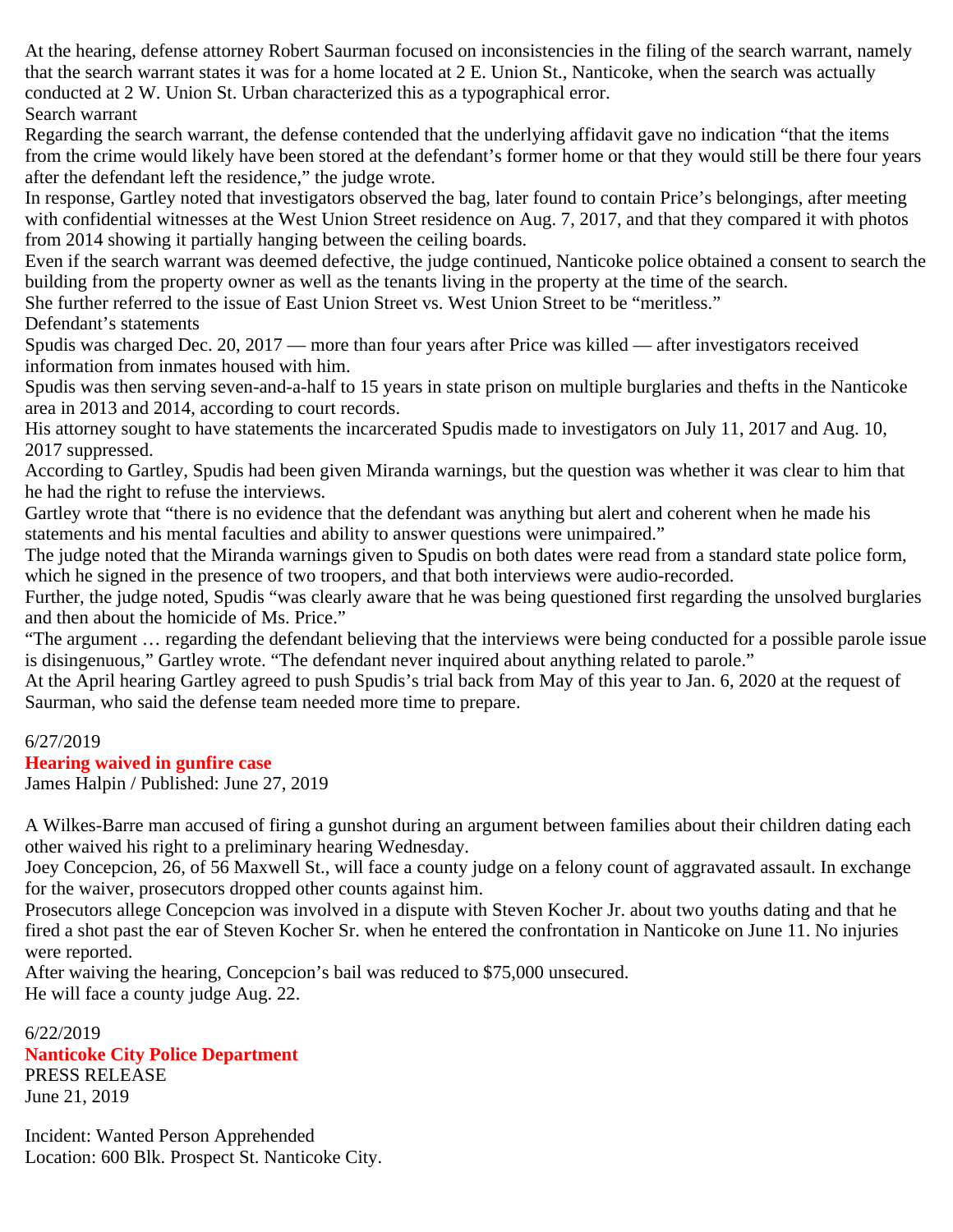Day/Time of Incident: June 21, 2019.

Nanticoke City Police responded to the report of a wanted person between East Grand and East Washington Sts. Tyler WILLIAMS, 22, of Nanticoke City had been wanted by the Luzerne County Sheriff's Office and Luzerne County Adult Probation since April 2019. Police encountered WILLIAMS who then fled. Kingston Police, Newport Township Police and the Pennsylvania State Police aided City officers in apprehending WILLIAMS a few hours later near the City's Municipal building. WILLIAMS will be charged with Flight to avoid apprehension and will face similar charges for the June 12, 2019 incident when he avoided apprehension by fleeing from a motor vehicle on Lower Broadway St. Nanticoke.

### 6/15/2019

### **Five charged in Nanticoke drug investigation**

rdupuis@timesleader.com

Five people are in custody following a drug investigation that culminated in execution of a search warrant at a city apartment on Thursday and the seizure of more than \$10,000 in heroin, cash and a stolen handgun, Nanticoke City Police said.

Talideen Chambers, 21, Justice Chambers, 19, Draya Knighton, 20, and Antwan Smith, 19, were arrested for felony drug-related offenses in connection with the investigation at 3 West Union St., Apartment 3-B, according to a post on the police department's Facebook page.

A 10-month-old child found in the apartment was taken into protective custody, police said.

Knighton and Talideen Chambers also were charged with child endangerment, while Smith was found to be a fugitive from justice from New Jersey.

The four were arraigned by District Judge Donald Whittaker and each received \$500,000 cash bail. Smith was denied bail on a fugitive from justice charge. They are scheduled to appear Wednesday in Luzerne County Central Court.

On Friday city police and members of the Luzerne County Drug Task Force arrested a fifth person in connection with the investigation, taking Eleazor Bryant, 40, of South Prospect Street into custody.

Bryant faces charges of felony criminal conspiracy to deliver a controlled substance and criminal use of a communication facility, police said. He was taken to the Luzerne County Correctional Facility for overnight arraignment

6/12/2019

## **2 facing charges after police raid in Nanticoke**

James Halpin - Citizens Voice

Two city residents are facing charges after police raided a home Monday.

Officers descended on 365 E. Church St. and seized a "substantial amount" of heroin along with other drugs, cash and a handgun.

One of the occupants, Ramel Lenell Parker, 32, was free on \$25,000 unsecured bail after being charged with drug trafficking in April, according to police.

Police charged Parker with drug trafficking, drug possession, possessing drug paraphernalia, marijuana possession and child endangerment. Another occupant, Shanae Theresa Coleman, 28, was charged with child endangerment. Magisterial District Judge Rick Cronauer arraigned the pair Monday evening and ordered Parker jailed at the Luzerne County Correctional Facility with bail set at \$50,000. Coleman was released on \$10,000 unsecured bail.

### 6/12/2019

**Police: Children inside house with heroin, methamphetamine** elewis@timesleader.com

Three children were residing inside a residence where city police and the Luzerne County Drug Task Force allegedly discovered a large amount of heroin and methamphetamine on Monday.

Authorities served a search warrant at 365 E. Church St. finding heroin and methamphetamine in various rooms including a table and kitchen drawers, according to court records.

A handgun and several cellphones were also found, authorities said.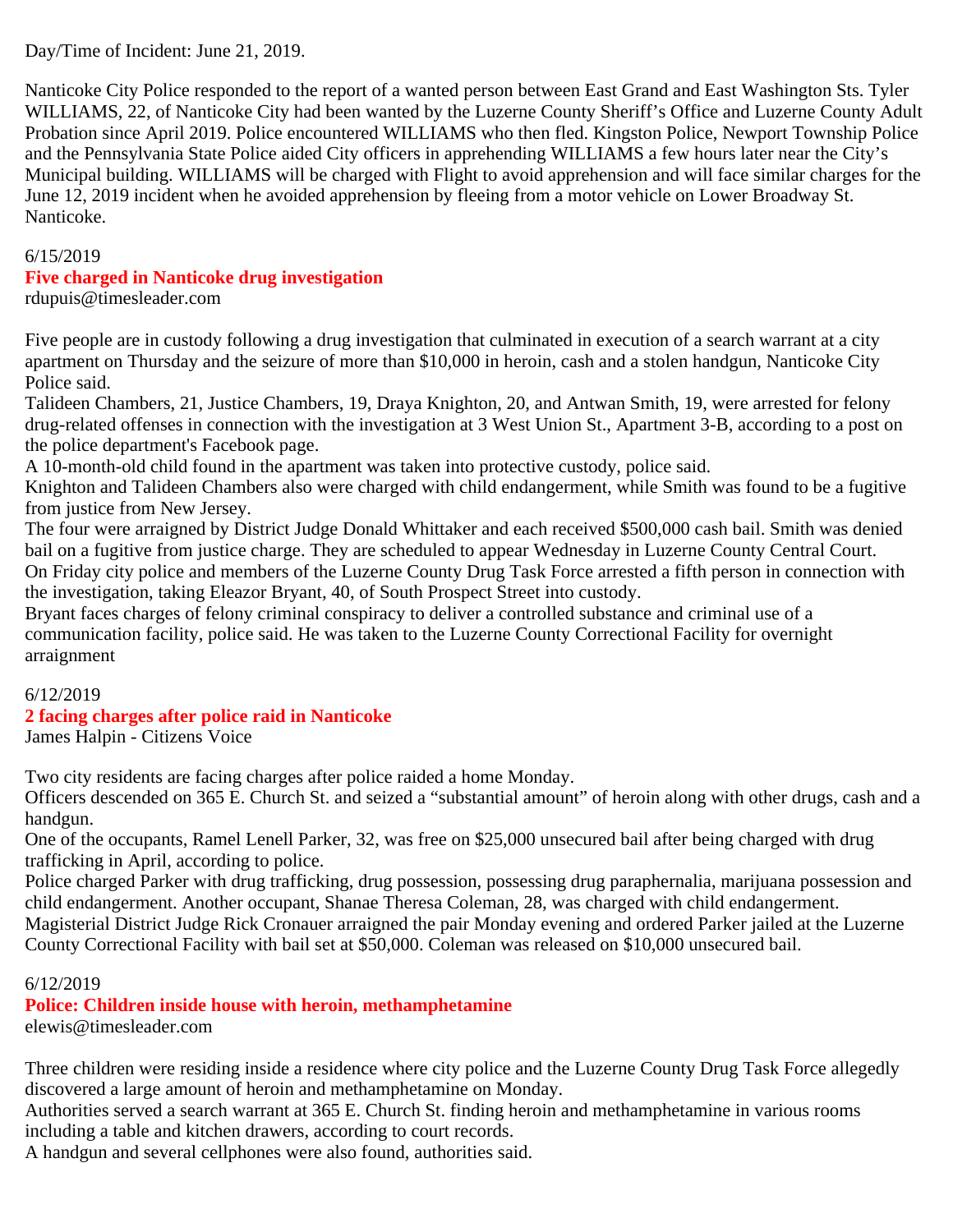Three children, ages 13, 5 and 4, were inside the residence with their parents, Shanae Theresa Coleman, 28, and Ramel Parker, 32.

Authorities said in court records the illegal narcotics were exposed from packages creating dangerous conditions. In an unrelated case, court records say Parker was free on \$25,000 bail on drug trafficking charges filed by the state Office of Attorney General in April.

Parker and Coleman were arraigned by District Judge Richard Cronauer in Wilkes-Barre.

Parker and Coleman were each charged with three counts of endangering the welfare of children. Parker was further charged with two counts each of possession with intent to deliver a controlled substance and possession of a controlled substance, and one count each of possession of drug paraphernalia and possession of marijuana.

Parker was jailed at Luzerne County Correctional Facility for lack of \$50,000 bail, and Coleman was released on \$10,000 unsecured bail.

### 6/12/2019

## **Youthful romance leads to violent family feud**

James Halpin - Citizens Voice

A dispute between families about their children dating each other escalated into a heated argument with a gunshot being fired Tuesday evening, according to police.

Joey Concepcion, 26, of 56 Maxwell St., Wilkes-Barre, is facing aggravated assault charges after police say he fired a shot past the ear of another man during the confrontation.

According to the complaint, the incident began with Concepcion and Yahaira Santiago exchanging Facebook messages with the Kocher family of 588 E. Main St., Nanticoke, about their children dating each other.

Santiago told police that around 5:15 p.m. Tuesday, she and Concepcion pulled up at the Kocher residence to have a "conversation" about Angel DeJesus dating September Myers.

The discussion between Concepcion and Steven Kocher Jr. soon grew heated and the men came close to blows, according to police. At that point, Steven Kocher Sr. jumped off the front porch — where Daniel and Tammy Myers were watching along with the Kochers — and ran toward the commotion, according to the complaint.

According to the Kocher clan, Kocher Sr. was trying to stop the fight. Concepcion, however, claimed Kocher Sr. ran up behind him and made him feel like he was about to be attacked.

Once Kocher Sr. was in the fray, Concepcion pulled a Ruger 9mm pistol from his pocket and fired a shot, the charges allege. Kocher Sr. told investigators the gun had been against his left ear when it fired, and police say his ear showed severe redness.

The bullet went toward a grassy area and did not strike anyone, police said.

After the shot was fired, Concepcion continued arguing with the Kochers and put the gun back inside the vehicle he arrived in, the complaint says. Kocher Jr. threw a trash can at the vehicle prior to police arrival, according to the charges.

A search of Santiago's Lincoln Navigator turned up the pistol, \$120 in counterfeit cash and a marijuana blunt, police said.

Police charged Concepcion with a felony count of aggravated assault and misdemeanor counts of reckless endangerment, possession of marijuana and possessing drug paraphernalia.

Magisterial District Judge Brian James Tupper arraigned him on the charges Wednesday morning and set bail at \$75,000. Concepcion was being held at the Luzerne County Correctional Facility with a preliminary hearing set for June 26.

### 6/12/2019

**Dispute about youths' relationship behind Nanticoke shooting**

elewis@timesleader.com

Two families involved in a dispute about two young people dating each other led to a shooting outside an East Main Street residence on Tuesday, according to court records.

City police allege Joey Concepcion, 26, of Maxwell Street, Wilkes-Barre, fired a round from a 9mm handgun during a fight with Steven Kocher Jr. in front of 588 E. Main St. at about 5:20 p.m.

The round nearly struck Steven Kocher Sr., who suffered an ear and head injury, police said.

Concepcion allegedly told police he received messages on social media taunting him to fight the Kocher family in a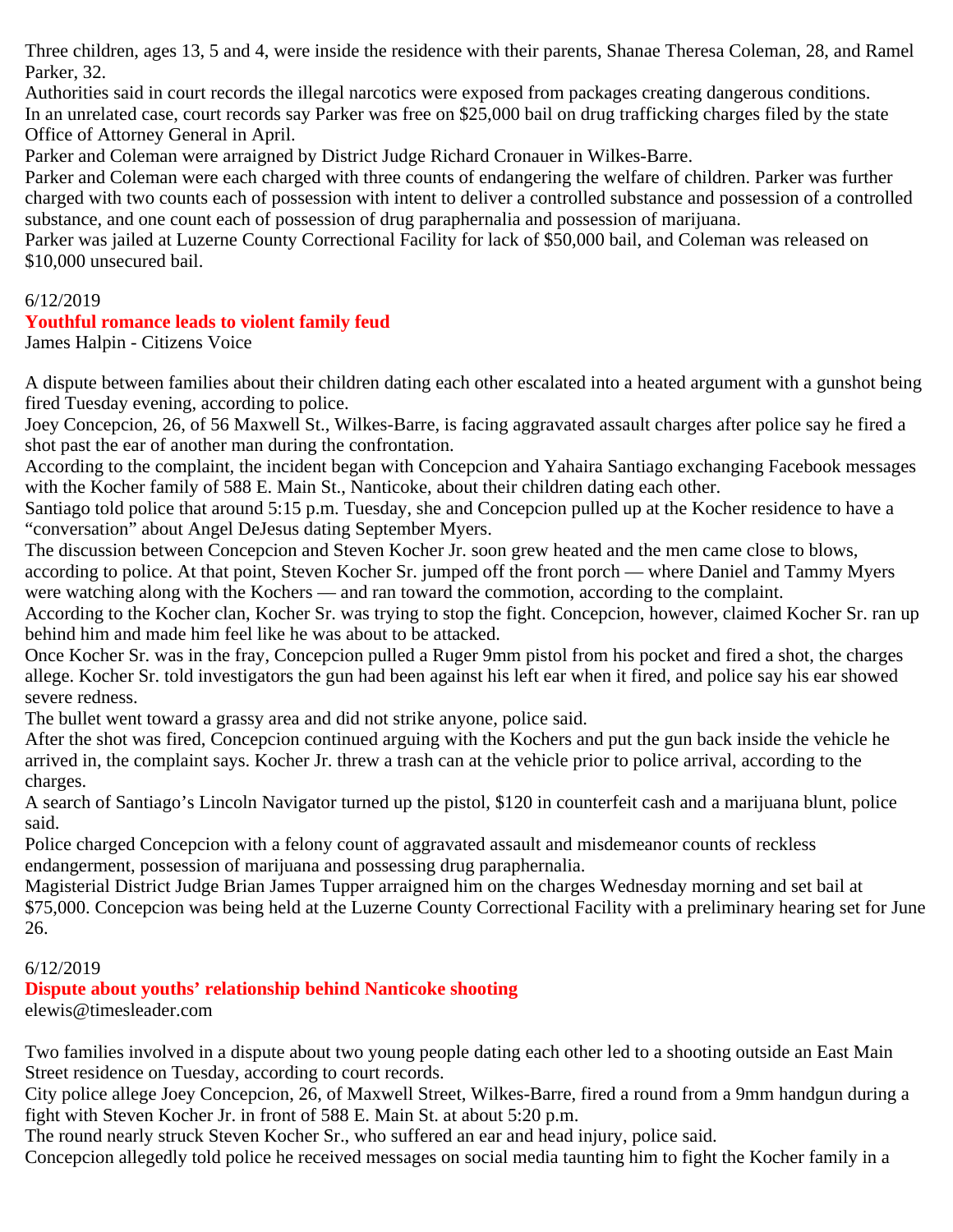dispute about their children dating each other.

Police recovered the firearm inside Concepcion's vehicle in addition to marijuana and \$120 in counterfeit cash, court records say.

According to the criminal complaint:

Officers responded to the gunfire and observed Steven Kocher Sr. and others screaming on the front porch. Kocher Sr. yelled, "He almost (expletive) killed me."

Concepcion was detained when he attempted to enter his Lincoln Navigator that was parked in front of the residence. Police learned Concepcion and his girlfriend, Yahaira Santiago, arrived at the residence and began arguing about a relationship between their children.

During the argument, Kocher Jr. and Concepcion were about to fight when Kocher Sr. jumped off the front porch. Kocher Sr. told police he attempted to separate the two men when Concepcion brandished a firearm and discharged a round, nearly striking him in the head, the complaint says.

Concepcion told police he was about to engage in a fight with Kocher Jr. when he believed Kocher Sr. was going to attack him from behind causing him to pull the weapon. Concepcion claimed Kocher Sr. pulled his arm down causing the firearm to discharge.

Concepcion claimed the incident began over messages on Facebook Messenger between the Kochers and Santiago about their children dating. He also alleged the Kochers taunted him to fight them, the complaint says.

Santiago told police they drove to the Kocher residence intending to speak with them when Kocher Jr. started cursing and saying, "Fight me (expletive)."

Concepcion was arraigned Wednesday by District Judge Brian James Tupper in Luzerne County Central Court on charges of aggravated assault, recklessly endangering another person, possession of marijuana and possession of drug paraphernalia. He was jailed at the county correctional facility for lack of \$75,000 bail.

### 6/3/2019

## **Man dies after being struck by driver fleeing police**

Eric Mark - Citizens Voice

A Bear Creek Twp. man died Saturday from injuries he suffered when a man fleeing from police crashed into his car last month, according to Luzerne County Coroner Daniel Hughes.

Gerald Mosley, 72, died Saturday of multiple traumatic injuries from a motor vehicle accident, Hughes said.

On May 24, Mosley's vehicle was struck by a vehicle driven by Jose Crespo Mendez, who was fleeing from police after officers attempted to pull him over for traffic violations, according to state police.

A police report does not state where the accident happened. The chase began on Interstate 81 north near Exit 165 in Ashley, according to the report.

Following the crash, Mosley was taken to a local hospital for treatment, according to police.

Crespo Mendez, 21, of Nanticoke, was charged with aggravated assault by vehicle while DUI, accidents involving death or personal injury, fleeing or attempting to elude police, simple assault, DUI and reckless endangerment. Those charges were filed before Mosley died.

Crespo Mendez is in Luzerne County Correctional Facility in lieu of \$50,000 bail. A preliminary hearing is scheduled for Wednesday in Luzerne County Central Court.

Authorities continue to investigate, Hughes said.

### 5/26/2019

**Jose Mendez, 21 of Nanticoke, is locked up after troopers say he led them on a chase near Wilkes-Barre.** Channel 16 WNEP TV

Two people were hurt in the crash that ended the chase.

Newswatch 16 spoke to a witness of the chase who says he's surprised more people were not hurt.

Viewer photos sent to Newswatch 16 showed mangled cars and state police cruisers on East Main Street in Wilkes-Barre

State police say this was the scene early Friday afternoon after the driver of the gray colored Acura, Jose Mendez, led troopers on a chase that started on Interstate 81 near Ashley.

A witness says they saw Mendez speeding away from police on the shoulder on 81 northbound before he got off the interstate near the Bear Creek exit.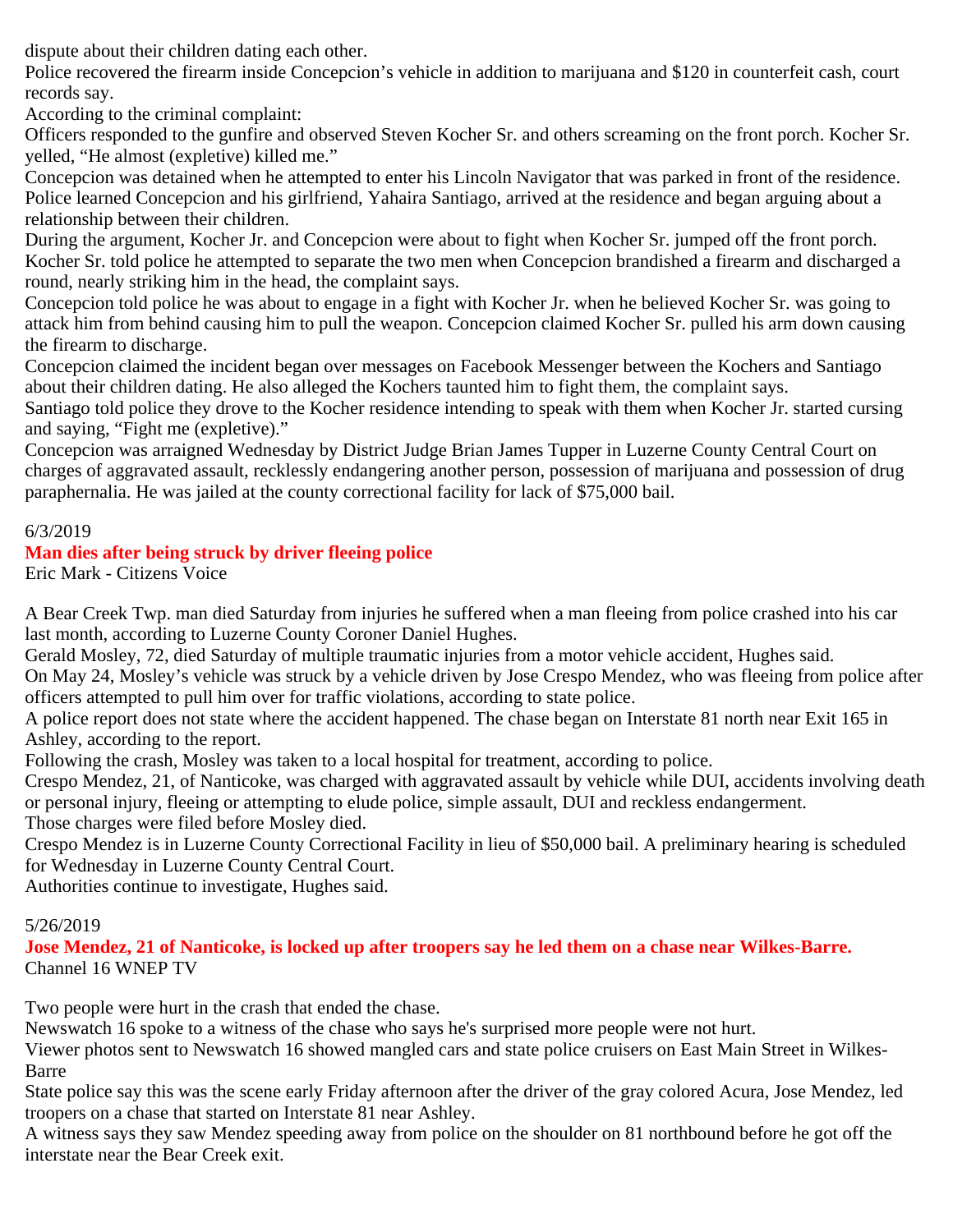"If he moved seven inches to the left he would have taken out about 20 cars. I mean he was coming up the exit ramp fast," said John Piazza.

Piazza says he first saw the chase in his rearview mirror, then moved over to give the cars room.

"I'm glad that all those people that were on that highway yesterday made it through safe because it was a bad situation, it could have been a lot worse ugly," said Piazza.

Piazza says he didn't realize until later, when he saw pictures like this on Facebook, that it did get ugly.

Police say the chase ended after Mendez crashed into a red Toyota.

This car was being driven by Gerald Mosley, 72 of bear creek township. At last check, officials at Geisinger Wyoming Valley says he is listed in serious condition.

"That's bad. You're just out minding your own business and something like that happens," Piazza said. "It's terrible. I mean people this day in age they're not worried about nothing. It's a bad time. Somebody like that, taking somebody else's life in jeopardy."

Troopers say the chase started when they tried to pull Mendez over for traffic and equipment violations. Mendez is locked up on \$50,000 bail.

He is facing charges including fleeing, aggravated assault, recklessly dangering another person and DUI in Luzerne County.

## 4/25/2019

## **Standoff ends after man surrenders in Nanticoke**

Bob Kalinowski - Citizens Voice

Facing a massive presence of police in tactical gear ready to swarm, a Nanticoke man who threatened to shoot anyone who approached his home surrendered Wednesday afternoon following a standoff that lasted several hours. "He gave himself up without incident," Nanticoke police Chief Tom Wall said. "I guess when he looked outside and

saw everything happening, he decided to give himself up."

Police said the man, Andrew Blake, 31, was taken for an involuntary mental health commitment after he walked out of his 217 W. Green St. home.

More than 50 members of the Pennsylvania State Police Special Emergency Response Team were assembled near the man's house ready to make forcible entry if necessary. A state police armored vehicle, known as The Rook, was on hand.

Nanticoke police said the standoff began Wednesday morning after city police obtained an involuntary mental health commitment against Blake after getting complaints about his alleged bizarre behavior.

After police tried to make contact, Blake left his home and shot out a neighbor's surveillance cameras with a pellet gun, police said.

Police said Blake then returned to his house and did not respond to subsequent attempts to contact him.

"He had signs posted that if anyone tried to enter his house, he would shoot them," Wall said.

Wall said Blake was known to possess a crossbow and neighbors have complained about him shooting the weapon in his yard. It is believed the man used the crossbow to have killed a groundhog and a neighbor's cat, Wall said.

During the standoff, West Main Street was shut down between Fairchild Street and Alden Road.

City police said charges are pending against Blake.

## 4/24/2019

## **Former Nanticoke firefighter sentenced to prison for sexually abusing girl**

Bob Kalinowski - Citizens Voice

A former Nanticoke volunteer firefighter will spend at least six years in state prison for sexually abusing an 8-year-old girl.

Michael L. Sansone, 31, was convicted in October of having illegal contact with a minor.

Luzerne County Judge Michael Vough on Tuesday sentenced Sansone to serve 72 to 144 months in state prison. Sansone was accused of sexually assaulting the girl several times leading up to his arrest in May 2016. He was immediately removed as a volunteer firefighter after being arrested.

At trial, Sansone was also convicted of corruption of minors and endangering the welfare of children. He was acquitted of rape.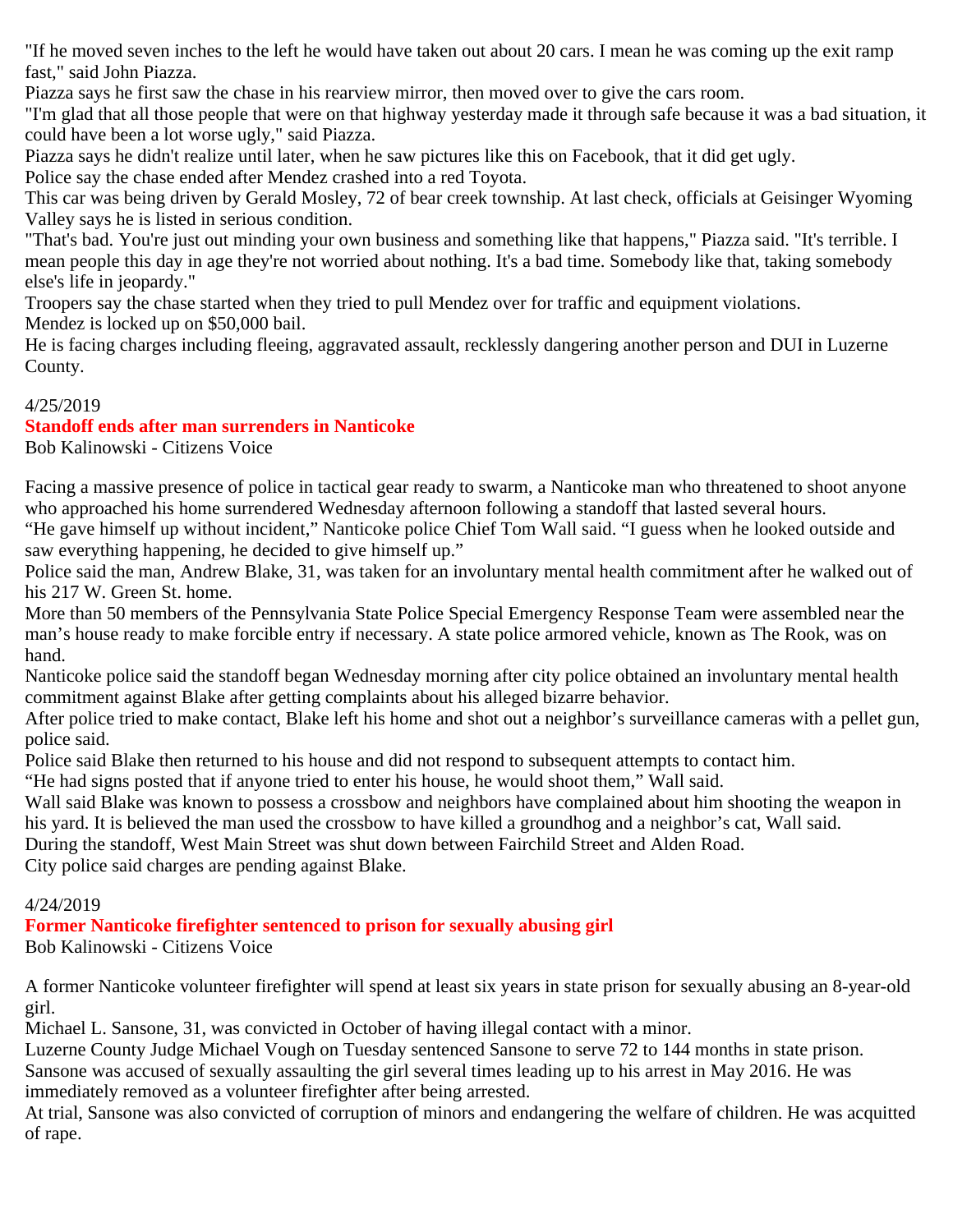## 4/18/2019 **Pounds of marijuana seized from house**

Police Blotter - Times Leader

State police and city police arrested Oscar Alfredo Diaz-Flores, 26, and Elizabeth Collazo Perez, 25, on drug trafficking charges when a large amount of marijuana was allegedly found inside their residence on Monday.

Authorities served a search warrant at 94 Front St. where three packages weighing approximately 17 pounds, drug paraphernalia and packaging materials were found, according to the criminal complaint.

It was not known what led authorities to serve the search warrant.

Diaz-Flores and Perez were each charged with possession with intent to deliver a controlled substance, possession of a controlled substance, possession of marijuana and possession of drug paraphernalia.

District Judge Matthew C. Christopher in Luzerne County Central Court arraigned the duo and jailed them at the county correctional facility for lack of \$75,000 bail each.

### 4/15/2019

### **Edwardsville man accused of robbing Nanticoke pharmacy**

jhalpin@citizensvoice.com

A man wanted on attempted robbery and assault charges alleging he tried to hold up a drug store and pistol-whipped a man who intervened was arraigned Thursday.

Ryan Stanley Romanoskey, 25, last known to reside in Edwardsville, was arraigned Thursday morning and jailed as he awaits trial on charges alleging he tried to rob the Rite Aid Pharmacy at 5 E. Main St. the evening of Nov. 3.

According to the charges, Romanoskey entered the store and went to the counter pretending to buy candy. When the clerk, Cristen O'Brien, went to complete the transaction, Romanoskey put a black object to her chest and said, "Give me all the money and two cartons of cigarettes," the complaint says.

Romanoskey jumped onto the counter, but O'Brien pushed him off and yelled for help, prompting customers to come to her aid, police said.

Romanoskey then ran out of the store past witness Stephen Kocher Jr., who called for Romanoskey to stop, according to the complaint. Kocher gave chase but Romanoskey swung a black handgun and hit him in the face, causing a cut to Kocher's left eyebrow, according to police.

Police put out a press release and a surveillance photo of the robber, and a family who knows Romanoskey recognized him on the news, police said.

According to the complaint, Lori Beth Thomas told investigators that a few hours before the robbery, Romanoskey had come to her house and was under the influence of something. Romanoskey had a crack pipe that he showed to Thomas' children and was trying to call someone to buy crack, police said.

After about a half hour, Romanoskey left and the family went to a football game, the complaint says. When they returned, the children saw a report about the robbery on the news and recognized the robber as Romanoskey, according to police.

When they told her, Thomas recognized Romanoskey as well, police said.

Police charged Romanoskey on Nov. 14 with two counts each of attempted robbery, simple assault and harassment. Court records show he was also wanted on a felony escape charge out of Wilkes-Barre that was filed last October. Magisterial District Judge Alexandra Kokura Kravitz arraigned him on the escape charge Wednesday evening and set bail at \$25,000 in that case. Magisterial District Judge Joseph D. Spagnuolo Jr. arraigned him in the attempted robbery case on Thursday morning and set bail at \$50,000 on those charges.

Romanoskey was booked into the Luzerne County Correctional Facility with preliminary hearings set for later this month.

### 4/13/2019 **Nanticoke man stabbed in robbery**

A Nanticoke man was stabbed in the shoulder during a reported robbery Thursday afternoon, according to police. Officers were dispatched to 224 Coal St. around 3:20 p.m. to a report that a 34-year-old man had been stabbed. They found the victim bleeding profusely, having been stabbed in the upper shoulder, police said. The man, whom police did not name, was taken to a local hospital for treatment.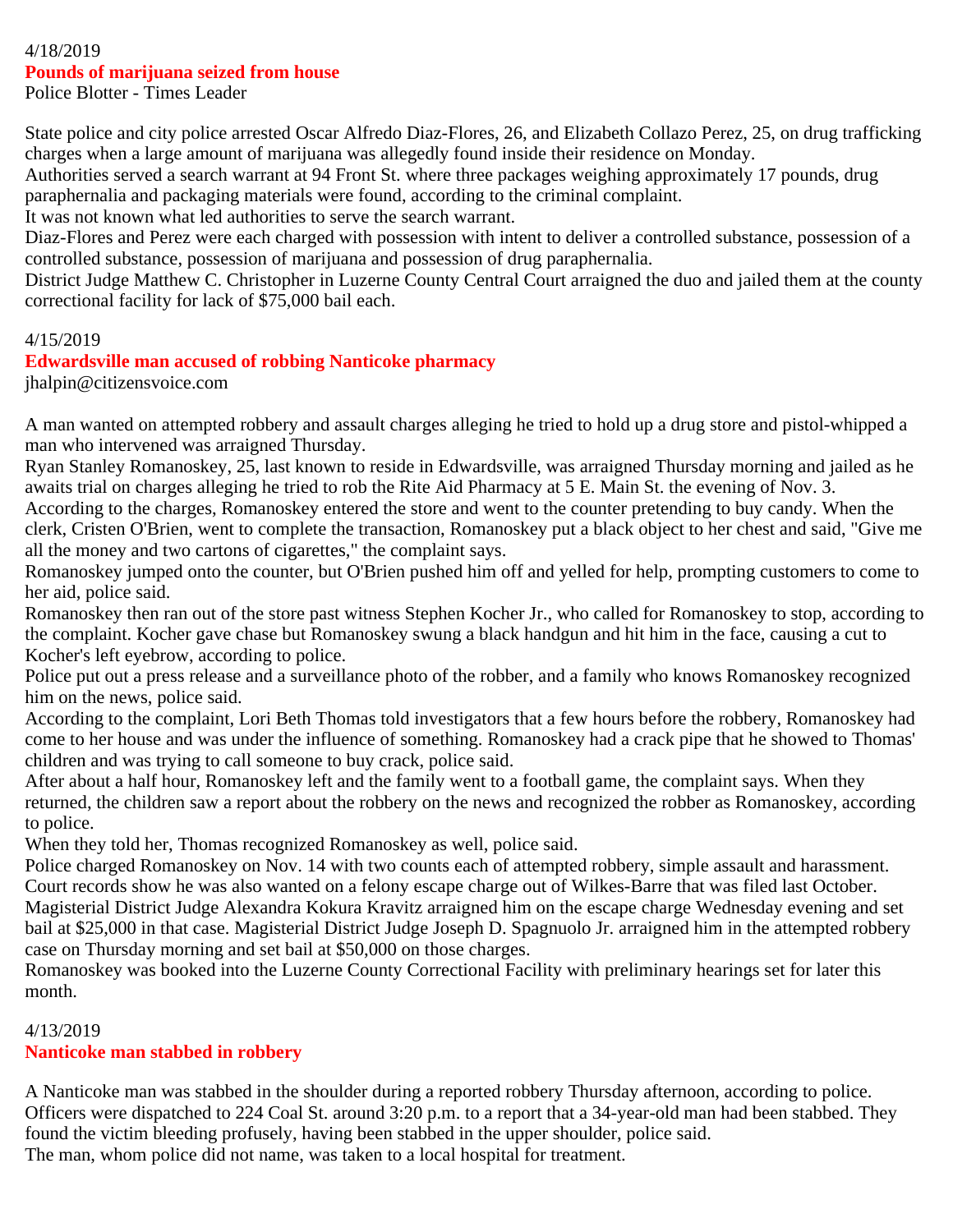He initially told investigators he was robbed at one location but then changed the location during subsequent questioning, police said.

The man then told police he no longer wanted to speak to investigators and he would not pursue charges if his attacker were captured, according to police.

### 4/11/2019

### **Man to stand trial for allegedly fleeing scene of crash**

James Halpin - Citizens Voice

A Nanticoke man accused of fleeing the scene of a crash that seriously injured a 72-year-old man waived his right to a preliminary hearing on Wednesday.

John Charles Gajewski, 64, of 65 Hill St., will stand trial on a felony charge of fleeing the scene of an injury accident. In exchange for the waiver, prosecutors dropped additional summary counts against Gajewski, including failing to render aid and careless driving.

Police said Gajewski spent the day drinking at a bar before hitting Harold Rinehimer and fleeing the scene in a panic the night of Jan. 20.

Rinehimer was hit as he crossed East Broad and Market streets, and officers said they found him lying in the northbound lane of South Market Street saying he had been hit by a car that "came out of nowhere."

Rinehimer sustained broken bones, abrasions and contusions in the crash and was treated and released from Geisinger Wyoming Valley Medical Center.

Gajewski remains free on \$100,000 unsecured bail.

### 4/11/2019

### **Nanticoke man waives hearing on hit-run charges**

elewis@timesleader.com

Still recovering from being struck by a vehicle that fled the scene nearly three months ago, 78-year-old Harold Rinehimer was smiling as he positioned himself behind the alleged driver, John Charles Gajewski, on Wednesday. Gajewski, 64, of Hill Street, Nanticoke, was charged by Nanticoke police with driving away after striking Rinehimer in the 100 block of South Market Street on Jan. 20.

Gajewski appeared in Luzerne County Central Court, where he waived a single count of accidents involving personal injury to county court.

Rinehimer suffered head and facial injuries, and serious injuries to his legs, spine and ribs, police said, while a large laceration on his scalp continues to heal.

Police said surveillance cameras showed Rinehimer being thrown into the air and Gajewski swerving his vehicle into oncoming traffic, indicating he was aware he struck a pedestrian.

Gajewski initially denied he was involved but later admitted he struck Rinehimer, court records say.

Police said they located a 2016 Malibu with passenger-side damage parked near Gajewski's residence several days after the incident.

Gajewski claimed his vehicle was struck by another vehicle weeks earlier in the parking lot of a food market in Wilkes-Barre but later recanted, telling police he was at Larry's Pizza consuming eight to 10 cans of beer during his stay, court records say.

Gajewski allegedly told police he left Larry's and drove on South Market Street on his way home.

Police in court records say they found Rinehimer's bodily fluids on Gajewski's vehicle.

Prosecutors withdrew four traffic summary offenses against Gajewski.

During the brief proceeding before District Judge Joseph Halesey, Rinehimer - using a walker

- stood behind Gajewski. Needing to move closer to his attorney, Nanda Palissery, Gajewski with a grim face looked and nodded his head at Rinehimer.

Gajewski remains free on \$100,000 unsecured bail.

### 4/11/2019

**Trial in Nanticoke woman's murder pushed back to 2020**

jhalpin - citizensvoice.com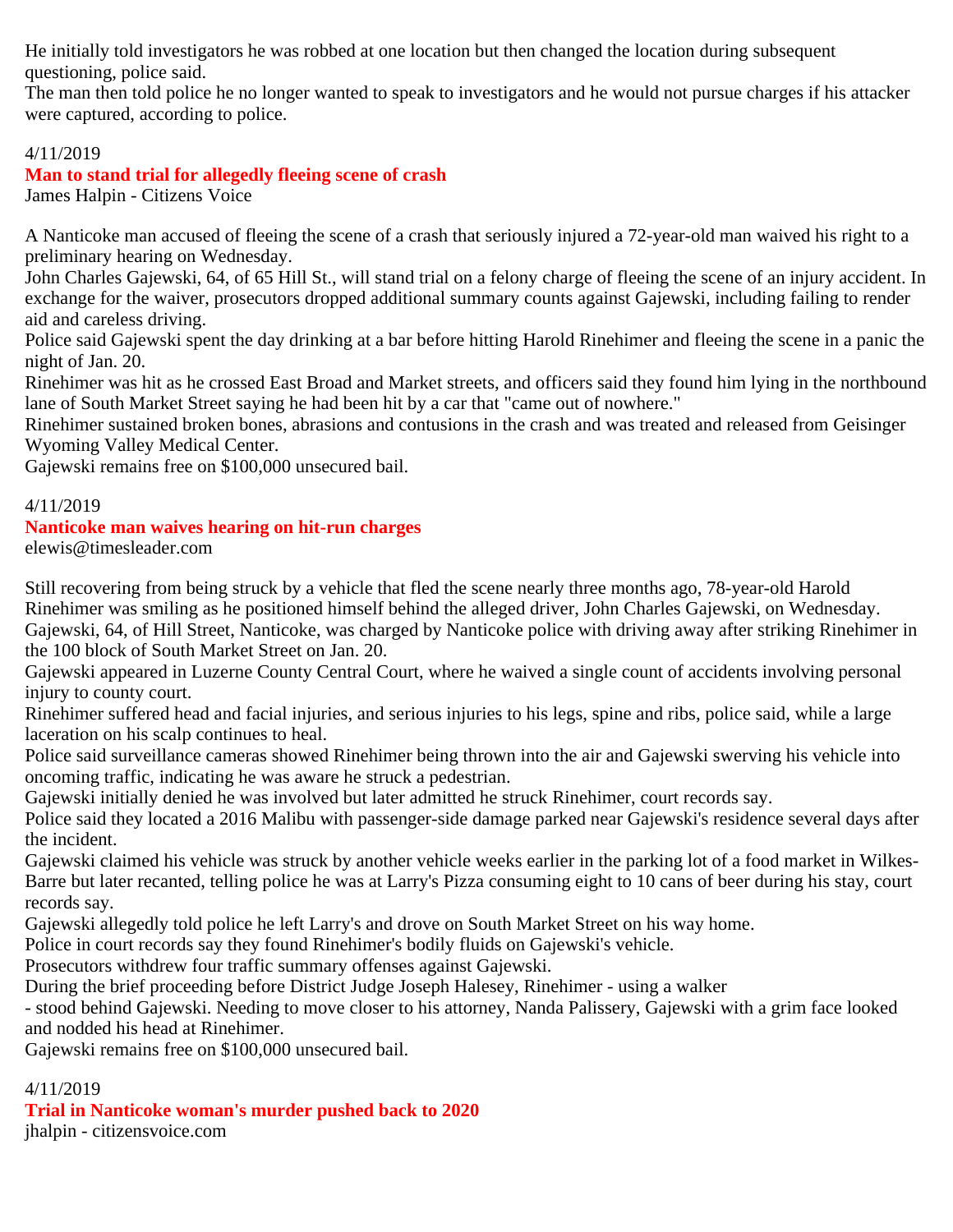The trial against capital murder suspect Anthony Spudis is on hold until next year as attorneys work to track down dozens of witnesses and a judge contemplates a host of pre-trial motions.

Spudis, 36, is charged with criminal homicide, burglary and robbery in the death of 97-year-old Gertrude Price, whose family found her bloodied body in her bed at 23 E. Grand St. in Nanticoke on Nov. 29, 2013. He is accused of brutally beating and stabbing the elderly woman with a screwdriver during a break-in at her home.

During a hearing Wednesday, the defense said it is working to track down more than four dozen potential witnesses for the three-week trial that was set to begin next month, and requested a continuance.

Luzerne County Judge Tina Polachek Gartley continued the trial until Jan. 6 at the defense's request.

That will give her more time to rule on a number of pending motions that were also addressed during the hearing, including a motion to suppress a search warrant for a property at 2 W. Union St. Spudis lived at the address with his girlfriend at the time of the murder.

In court Wednesday, defense attorney Robert Saurman noted that the warrant application said Price's Access and Medicare cards, as well as some of her family photos, were found at 2 E. Union St.

State Trooper Edward J. Urban said it was a "typographical error" and noted that the other supporting documents indicated the property was in fact 2 W. Union St.

"It's an error that we missed," Urban said.

Gartley will rule on that and the other motions at a later date.

### 4/11/2019

### **Trial for alleged killer Spudis pushed back to 2020**

pkernan@timesleader.com

At a motions hearing on Wednesday, the trial of a man accused of stabbing a 97-year-old woman to death during a Thanksgiving break-in five years ago was once again postponed at the behest of the defense.

Anthony Spudis, 36, was in court on Wednesday before Luzerne County Judge Tina Polachek Gartley, who heard a series of motions in relation to his case.

Spudis is facing an open count of criminal homicide along with counts of burglary and robbery after he allegedly broke into the Nanticoke home of Gertrude Price on Nov. 28, 2013. Prosecutors say he stabbed Price several times in the head in what has been characterized as a burglary turned violent, and they are pursuing the death penalty in the case.

Spudis' attorney, Robert Saurman, made a motion to have the trial continued from its scheduled date in late May, saying the defense team needed more time to prepare.

Gartley re-scheduled Spudis' trial for Jan. 6, 2020, blocking out a full week for jury selection and setting aside two more weeks for the trial.

This is the second continuance in the case; Spudis was originally set to go to trial last November. Warrant motion

The court also heard arguments related to other motions, including a motion to suppress the findings of a search warrant that was conducted on the home Spudis lived in at the time of the robbery. The search in question was conducted in 2017, years after he moved out.

In the ceiling boards of the home's basement, police say they found a bag containing items that belonged to Price and bore her name. Pennsylvania State Trooper Edward Urban testified that, while the bag was missed during a search in 2014, photos from that search show it poking out of the ceiling.

Saurman focused on inconsistencies in the filing of the search warrant, namely that the search warrant states it was for a home located at 2 E. Union St., Nanticoke, when the search was actually conducted at 2 W. Union St. Urban characterized this as a typographical error.

Gartley's ruling on the motion will come at a later date.

### 4/4/2019

**Nanticoke man allegedly beat woman at house party in Edwardsville**

dstokes@timesleader.com

A Nanticoke man was arraigned Wednesday for allegedly beating up a woman at a house party.

Nashim T. Coleman, also known as "Smoove," 24, of 120 E. Green St., is accused of punching and kicking a woman after the two got into an argument.

According to a criminal complaint: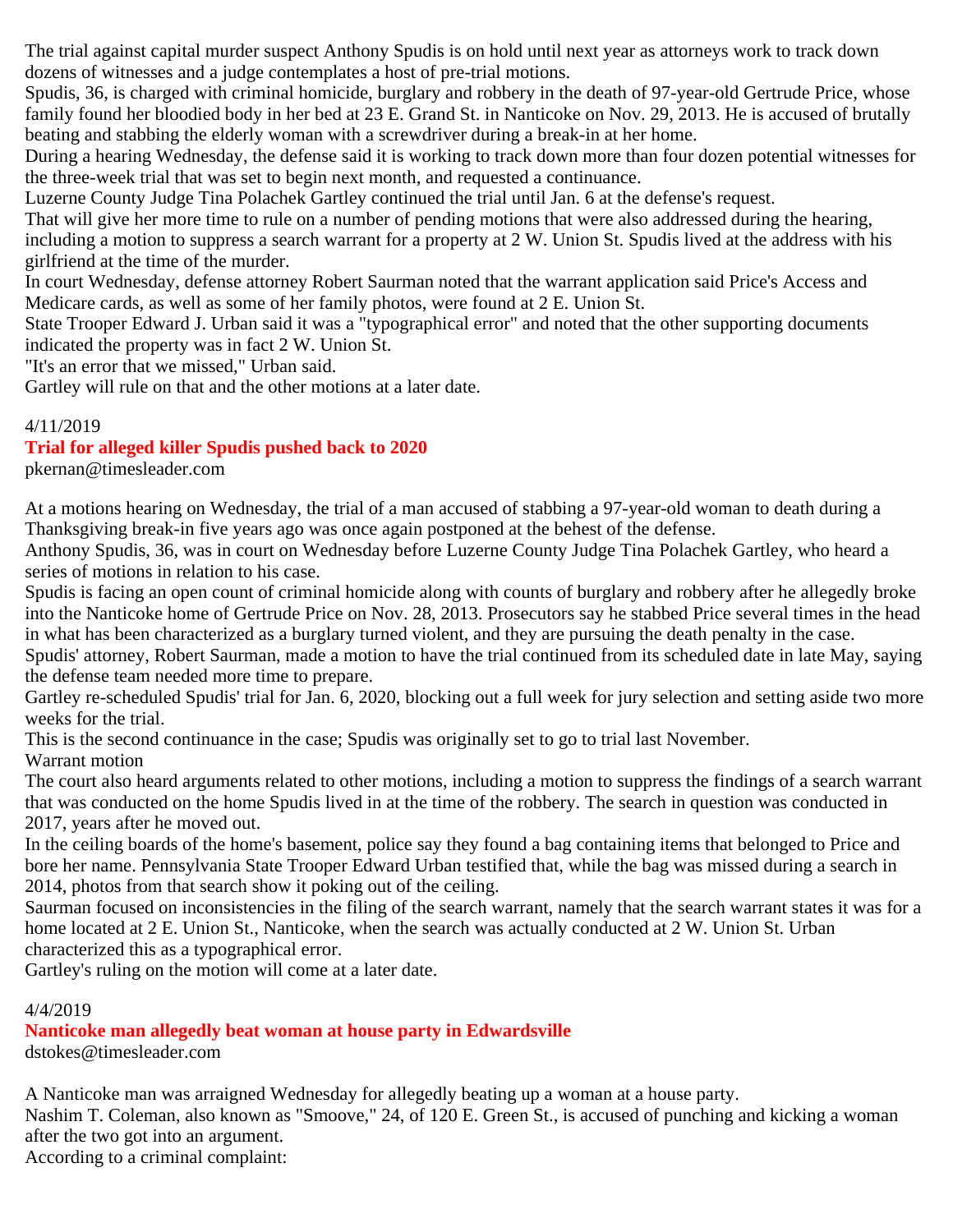Officers from Edwardsville responded to apartments at 9 Beech St. just before 3 p.m. Dec. 15.

When they arrived, they were met by a female victim, who had a swollen left eye, scratch on her neck, swollen left knee and a small bruise on her left calf.

She told police she was kicked in the face by a black man, later identified as Coleman. The officer went into the apartment to speak to other people at the party.

The partygoers said they were smoking marijuana and drinking alcohol with no issue until Coleman started to make fun of the victim's height.

After starting off as a joke, the victim began to get upset and engaged in a verbal altercation with Coleman when he walked into the kitchen out of sight.

The victim pushed Coleman into a table. That was followed by a loud crash, and Coleman and the victim were seen "rolling around" on the living room floor.

Coleman then smashed the victim's head off the ground several times and kicked her in the face. The victim was able to get up and call 9-1-1.

She was later transported to Geisinger Wyoming Valley Medical Center.

Coleman is charged with simple assault, harassment and disorderly conduct. He was released on \$10,000 unsecured bail.

### 3/29/2019

## **Court records: DNA of murder suspect's girlfriend found at scene**

elewis@timesleader.com

Taryn Simms' DNA was discovered at the home of 97-year-old Gertrude Price, who was found dead inside her Nanticoke residence in 2013, according to a recent court filing.

Simms' ex-boyfriend, Anthony Spudis, 36, was charged with killing Price during a burglary on East Grand Street on Nov. 28, 2013 - the day after Thanksgiving.

Spudis is facing the death penalty if convicted of first-degree murder. His trial is set to begin May 28 before Luzerne County Judge Tina Polachek Gartley.

Simms' alleged connection to Price's death remains questionable as she apparently gave different accounts. She has not been charged.

Simms told investigators she went with Spudis to Price's house only after he confided to her that he may had killed a woman during a burglary, court papers say.

When Simms testified against Spudis at a preliminary hearing in April 2018, she opted not to answer any questions about being inside Price's house.

Investigators allege Spudis entered Price's home through a basement window with intentions to steal items but killed the elderly woman when confronted. Spudis left Price's house and returned to a residence he shared with Simms at 2 W. Union St., Nanticoke, where he confided he may have killed a woman.

It was then, arrest papers say, Simms accompanied Spudis to Price's address.

During Spudis' preliminary hearing, attorney John Pike suggested evidence tested at the state police crime lab showed Simms' DNA in various places: on a broken necklace next to a bed where Price's body was found; on a flathead screwdriver believed to be the murder weapon; on a serrated knife; and on the busted basement window.

Pike was permitted by court order to cease representing Spudis due to a conflict of interest.

Spudis is now represented by attorneys Robert A. Saurman and Brian S. Gaglione, both of Stroudsburg.

In a recently filed pre-trial motion by Spudis' attorneys, they again pointed to Simms' DNA being found at the scene and on items inside Price's house.

In response, assistant district attorneys Michelle A. Hardik and Daniel Zola acknowledged Simms' DNA was "present, in addition to that of Anthony Spudis."

Simms' attorney, Nanda Palissery, could not be reached for comment Thursday.

Judge Polachek Gartley imposed a gag order prohibiting attorneys involved in Spudis' case from publicly discussing details.

Defense attorneys are seeking to have Spudis' statements to investigators thrown out, including evidence allegedly found in the basement of his West Union Street home.

A pre-trial hearing is set for April 10.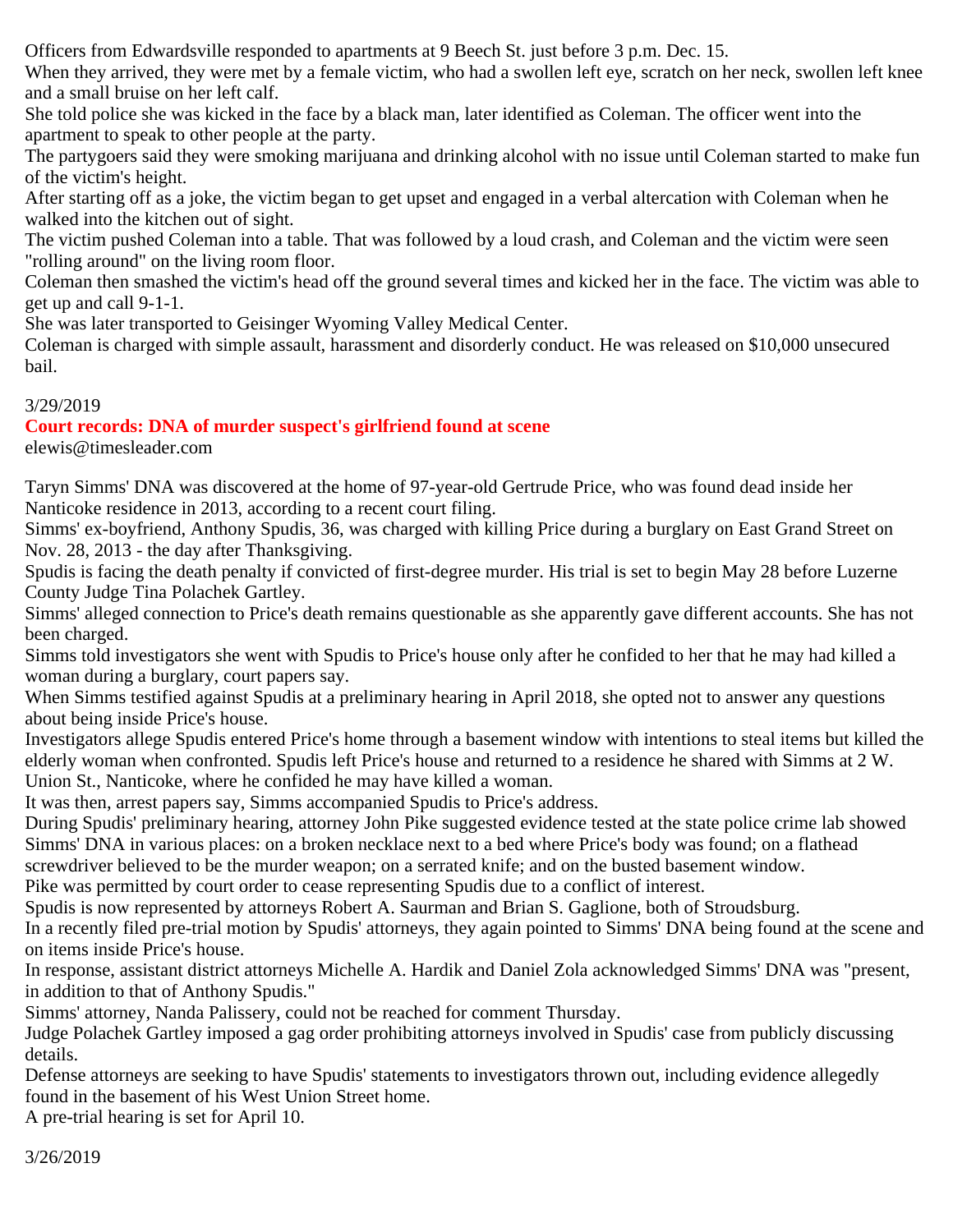## **Police: Nanticoke man caused damage to house, believed people in walls 'spying'**

elewis@timesleader.com

A Nanticoke man may had been under the influence of bath salts when he ripped apart a house believing people in walls were "spying" on him, according to court records.

Damion Michael Sweeney, 39, of Maple Street, was arraigned Monday on charges of burglary and possession of a controlled substance in connection to the incident at a house on state Route 29 in Lake Township on Oct. 19. According to the criminal complaint:

State police responded to the house and spoke with the owner's parents, who were checking on the residence since their son was away.

The parents told a trooper they noticed a Chevrolet TrailBlazer in the driveway and Sweeney exiting the house. They also noticed extensive damage inside the residence.

Sweeney allegedly told the parents about "people," "things inside the walls spying on him," and "trying to get the people and things in the walls," the complaint says.

The homeowner told police he knows Sweeney and allowed him to stay at the house for two or three days in July 2018. Sweeney did not have permission to be at the house in October.

State police said drywall was ripped away exposing wood studs in the kitchen, living room, family room, bedrooms, a stairwell, a bathroom and ceiling. There was also damage to rain gutters on the porch and a UGI electrical utility meter had a tag removed, the complaint says.

Several days after the burglary and vandalism, state police said the homeowner found a bag containing a controlled substance that tested positive for bath salts.

The homeowner's insurance company, Allstate, estimated damage at \$54,433, the complaint says.

Sweeney was arraigned by District Judge Matthew C. Christopher in Luzerne County Central Court on charges of burglary, criminal trespass, criminal mischief and possession of a controlled substance. He was jailed at the county correctional facility for lack of \$50,000 bail.

### 2/26/2019

## **McNeal gets decades in prison for 2017 Nanticoke homicide**

pkernan@timesleader.com

Convicted killer Antoine McNeal, 34, won't be eligible for parole until he's almost 66 under a sentence handed down Monday.

A jury in January found McNeal, of Wilkes-Barre, guilty on counts of third-degree murder, criminal use of a communications facility, robbery and tampering with evidence.

He was convicted of fatally shooting 20-year-old Brandon Smith in a van outside of Smith's Nanticoke home in the early morning hours of Jan. 18, 2017.

At trial, prosecutors painted the attack as a robbery gone wrong, accusing him of going to Smith's home to buy \$500 worth of marijuana. Upon arrival, they said McNeal shot Smith twice and stole a handful of Percocet pills Smith had in his possession.

McNeal appeared in court on Monday before Luzerne County Judge Tina Polachek Gartley for sentencing. The judge allowed members of Smith's family to address the court first.

Smith's sister, Destiny Crooks, had harsh words for McNeal.

"I don't believe he's sorry for what he did," Crooks said. "I pray for him, I pray someday he's remorseful for what he did."

Briefly addressing the court himself, McNeal didn't express any remorse, instead, maintaining he had nothing to do with the shooting.

"Condolences to the family but I had no part of what happened to your son," he said. "I'm sorry."

McNeal said nothing else.

A large part of McNeal's defense throughout his week-long trial was that he was not involved with the crime, claiming that prosecutors did not have enough physical evidence to convict him. However, a cell phone that was eventually found to belong to McNeal was retrieved from the van Smith was shot in.

Before issuing her sentence, Gartley expressed condolences to Smith's family.

"At the sentencing stage, there isn't much to say," she said. "Nothing will bring your son back."

Gartley ordered McNeal to spend an aggregate 31 to 63 years in prison. McNeal was granted 678 days credit for time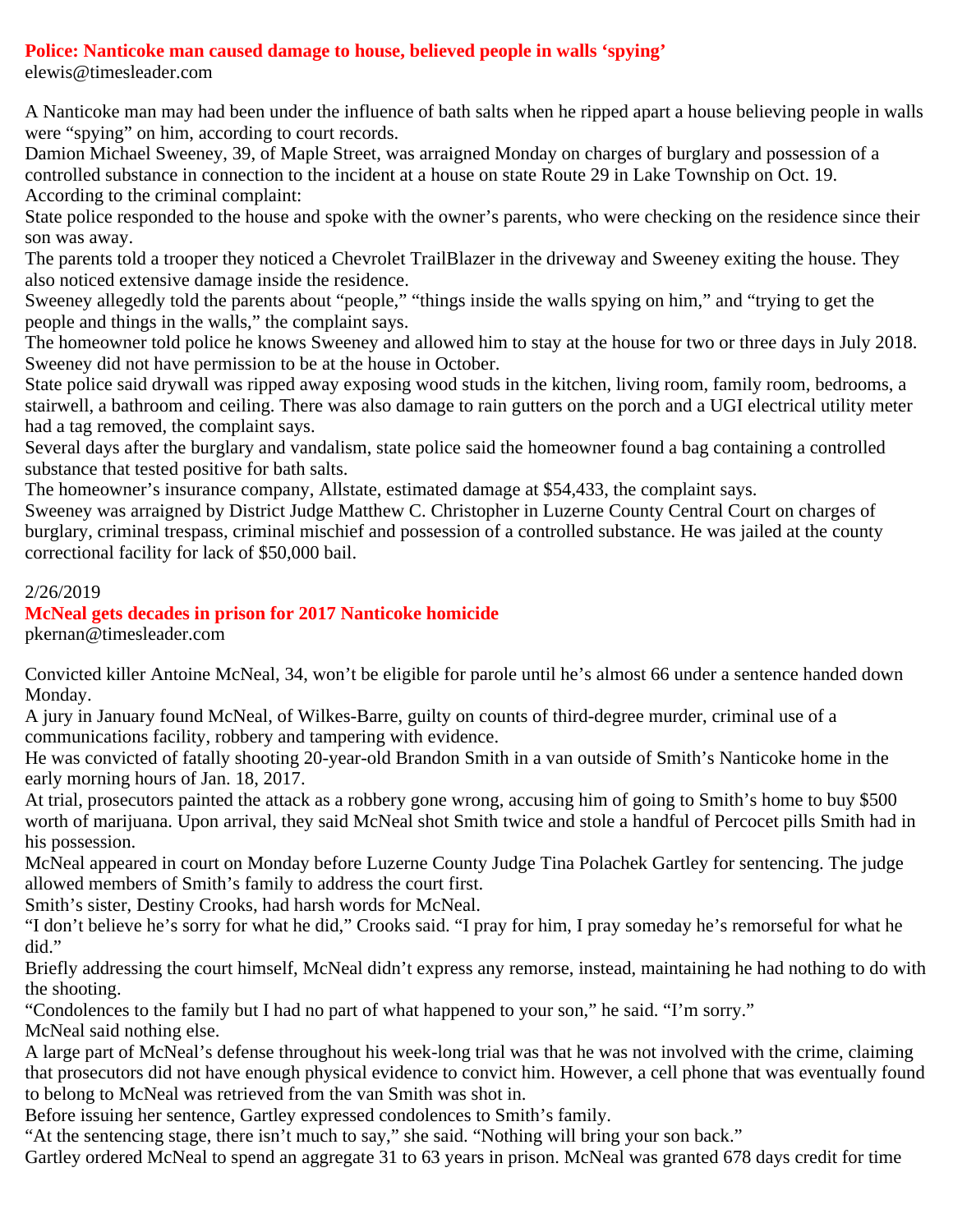served.

He will be required to pay nearly \$20,000 in restitution. The bulk of that money will go to the Pennsylvania State Police to cover for lab work done during investigation.

An additional charge of possession of a firearm by a felon, which had been severed from the trial, was withdrawn by prosecutors.

McNeal was remanded back to the Luzerne County Correctional Facility after sentencing pending transfer to a state prison.

### 2/26/2019

**Convicted killer Antoine McNeal was sentenced Monday to serve up to 63 years in state prison.** James Halpin - Citizens Voice

A jury convicted McNeal, 34, of third-degree murder, criminal use of a communications device, tampering with evidence and robbery following a trial in January.

Luzerne County Judge Tina Polachek Gartley imposed the sentence Monday, ordering McNeal to serve roughly 31½ to 63 years in state prison. The judge gave McNeal credit for 678 days time served and ordered him to pay more than \$18,100 in restitution.

Prosecutors alleged McNeal set up a drug deal to buy \$500 worth of marijuana from 20-year-old Brandon Smith early the morning of Jan. 18, 2017. After arriving at Smith's West Church Street home in Nanticoke, McNeal shot him twice in the chest and robbed him of Percocet pills Smith had in his pocket, prosecutors said.

The defense maintained that although McNeal set up the drug deal, he arrived at Smith's home to find Smith with another, unidentified person. As McNeal was walking, gunshots rang out and he ran back to his girlfriend's car saying, "We got to get out of here. They're shooting," according to the girlfriend's testimony.

### 2/19/2019

### **Man, 64, charged in Nanticoke hit-run crash**

James Halpin - Citizens Voice

A Nanticoke man was charged Tuesday with fleeing the scene of a crash that seriously injured a 72-year-old man last month.

Police say John Charles Gajewski, 64, of 65 Hill St., spent the day drinking at a bar before hitting Harold Rinehimer and fleeing the scene in a panic the night of Jan. 20.

Rinehimer was hit as he crossed East Broad and Market streets around 10:25 p.m. Jan. 20. Officers say they found him lying in the northbound lane of South Market Street saying he had been hit by a car that "came out of nowhere."

Rinehimer was seriously injured in the crash — sustaining broken bones, abrasions and contusions — but was released from Geisinger Wyoming Valley Medical Center, Plains Twp., on Jan. 25.

According to the complaint, police got video from the area and identified a burgundy Chevrolet Malibu as the suspect's vehicle. Video from an ATM showed Rinehimer going airborne after being hit and the car then swerving into the opposing lane — indicating the driver knew what had happened, police said.

On Jan. 29, police found a burgundy 2016 Chevrolet Malibu with fresh front-end damage parked outside of Gajewski's home, police said.

Gajewski initially claimed a car had backed into his parked car at a supermarket, although he never reported such an accident, according to the complaint.

He went on to admit being at Larry's Pizza at 400 E. Church St. from about 3 p.m. until 11 p.m. the day of the crash, police said. Gajewski told police he drank between eight and 10 cans of Miller Lite while watching football at the establishment, according to the complaint.

He claimed he had then driven home along Market Street, which police say would not have been possible because by that time the road was already closed due to the accident. Police say the surveillance videos also did not support Gajewski's version of events.

Gajewski stood by his account, so police conducted further testing, according to the complaint.

An examination showed his car had damage "consistent with striking a person" in the form of dents and cracked paint — damage that was not observed during a vehicle inspection Gajewski had done on Jan. 16, police said.

Investigators also found what appeared to be human tissue on the vehicle's grill, police said.

Confronted with the additional information, Gajewski admitted he had lied and that he was responsible for the crash,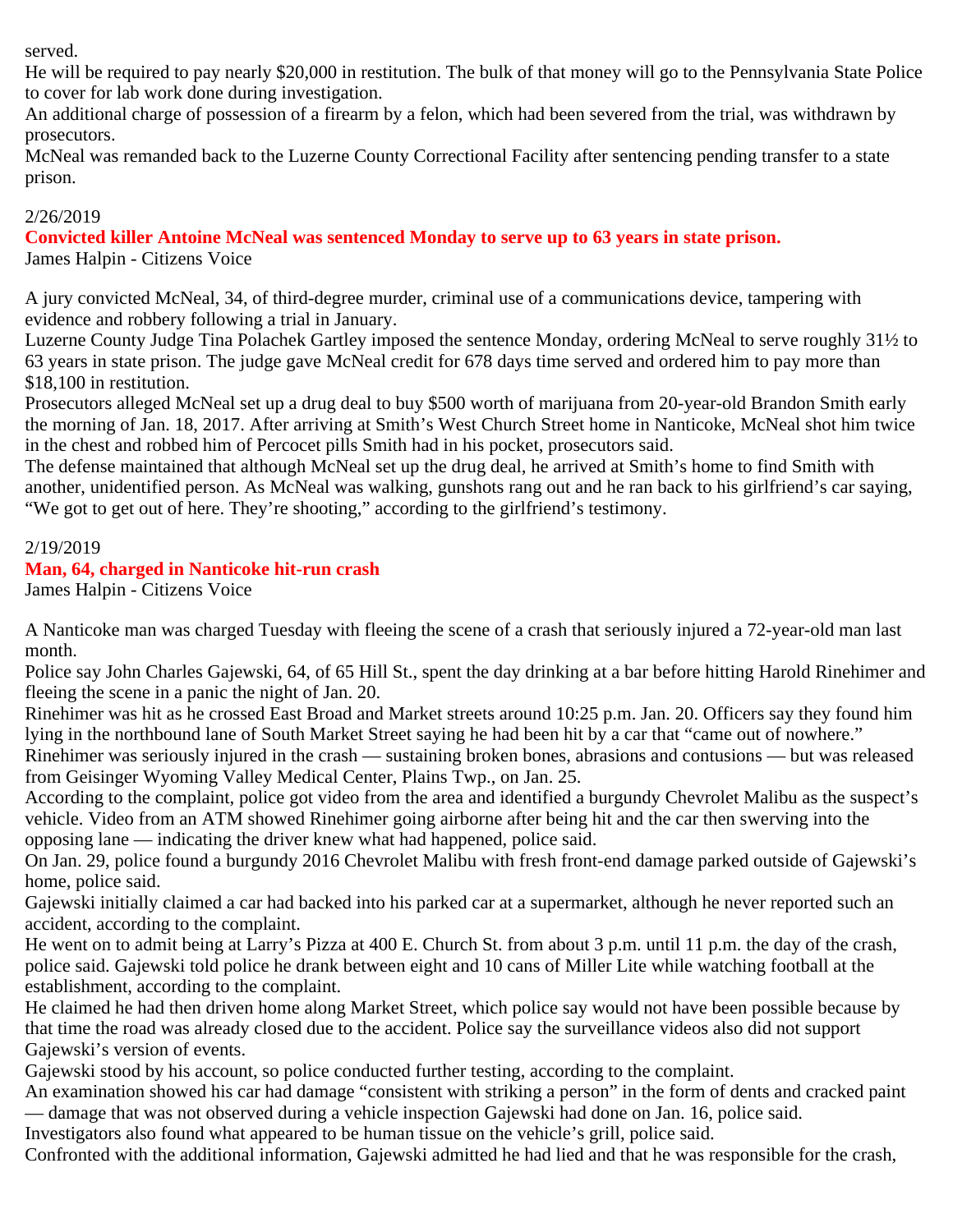according to the complaint. He told police he panicked after hitting Rinehimer and was sorry for what happened, police said.

Police charged Gajewski with a felony count of fleeing the scene of an injury accident as well as summary counts of failing to stop and render aid, failing to report an accident, giving false information and careless driving.

Magisterial District Judge Donald L. Whittaker arraigned Gajewski on the charges Tuesday morning and released him on \$100,000 unsecured bail.

A preliminary hearing was set for 9 a.m. March 13.

### 2/9/2019

## **Search warrant: Suspect stole from club to fund gambling habit**

Bob Kalinowski - Citizens Voice

The suspect in the massive theft from a city social club admitted to embezzling funds to support his lifestyle and a secret casino gambling habit, according to a search warrant obtained by Nanticoke police.

Search warrant documents identify the suspect as Daniel Wozniak, who was treasurer the past five years at the Honey Pot Club in the city's Honey Pot section.

Investigators say tens of thousands of dollars are missing from the club's coffers.

The theft came to light recently after utilities were shut off to the club's building at 13 Honey Pot St. The utility shut off forced the Honey Pot Volunteer Fire Department out of service. The fire company is an affiliated, but separate, organization which shares the building with the club.

City police said they recently were approached by board member Julianna Kobylarz, who reported the utilities were shut off due to months of unpaid bills. She and other members then discovered the club's three bank accounts were "depleted," police said.

The next day, Wozniak's wife, Jennifer, also a board member, came to police headquarters to report Wozniak was "missing" for several days, according to the search warrant. She said he had sent her an email admitting to stealing from the club.

Police say Wozniak surrendered on Thursday and admitted to stealing from the club for several years.

Wozniak, the club's treasurer since 2014, said he initially wrote himself several checks, but mainly stole money each night from cash deposits, the search warrant says.

When there wasn't enough money to pay bills, he would transfer cash from the club's savings account to its checking account until the point there was no money left, police said.

Wozniak said he used the cash for personal purposes and to "fund his closeted casino gambling habit," the search warrant says.

Police say charges are pending the completion of the investigation and an analysis of the club's financial records. Efforts to reach Wozniak on Friday were not immediately successful.

### 2/8/2019

### **Fire volunteers out of service due to theft**

Bob Kalinowski - Citizens Voice

The Honey Pot Volunteer Fire Department is out of service as city police investigate a massive theft from its affiliated social club that led to its utilities being shut off.

Nanticoke police Chief Tom Wall confirmed his department is investigating the theft of tens of thousands of dollars from the Honey Pot Club social hall and a suspect turned himself in to confess.

The hall and fire department, which are affiliated but are two separate organizations, share the same building at 13 Honey Pot St.

Wall said the thief came to light when the utilities were shut off recently due to unpaid bills.

"That was one of the things that gave it away. He was supposed to be doing that," Wall said.

Wall said the suspect turned over a computer and told police how he had been skimming from the organization's

finances for several years. Charges are pending the completion of the investigation and analysis of financial records, the chief said.

The volunteer fire company announced on Facebook on Wednesday it was out of service for most calls because utilities were shut off to its building.

"We feel the community should be well aware of the issue at hand and the fire company is not the one being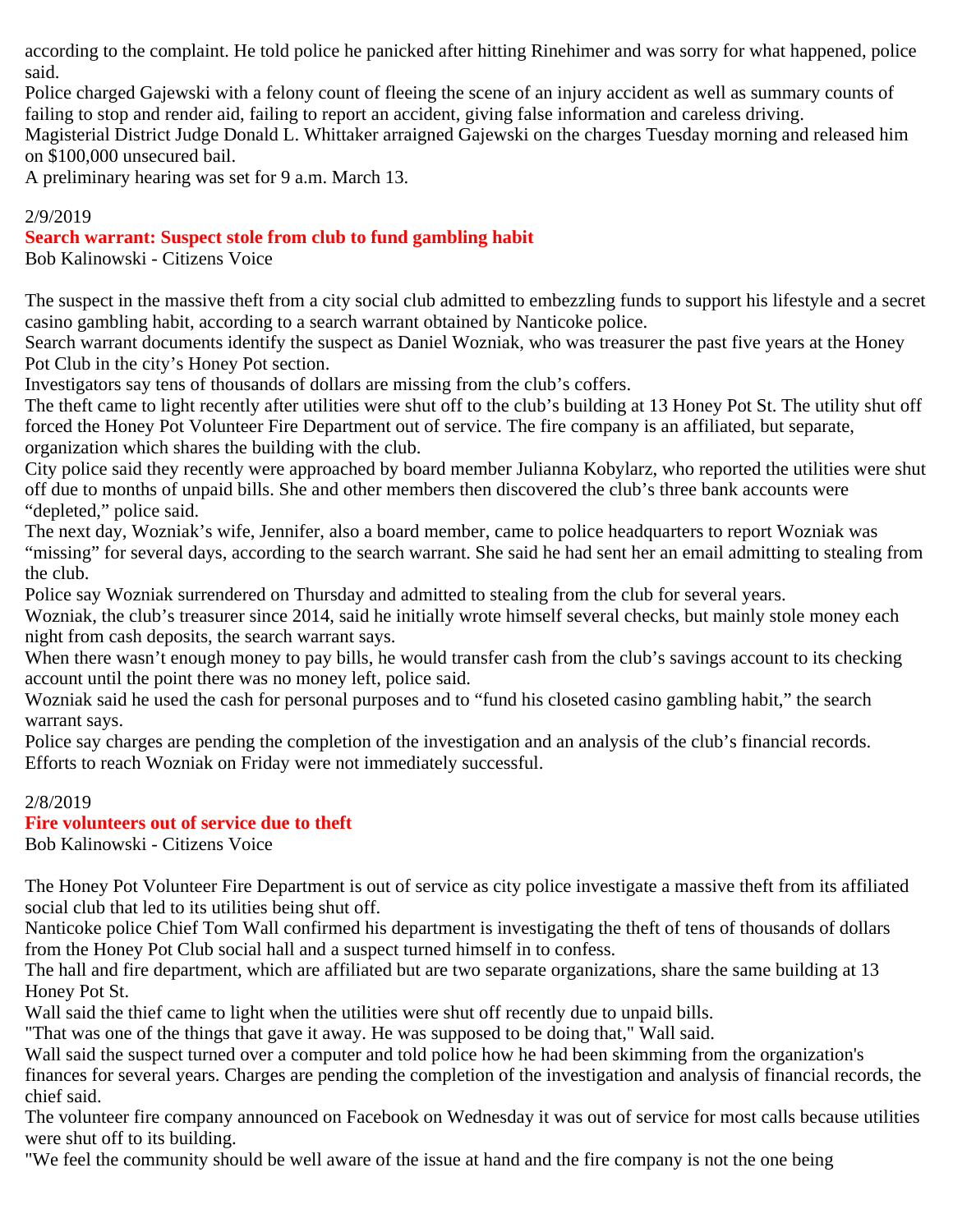investigated, as we have two organizations in the building," the fire company wrote on Facebook.

The fire company said residents still would be in great hands because of the "amazing fire department here in the City of Nanticoke."

The volunteer department in the city's Honey Pot section is one of several that supplement Nanticoke's full-time department.

When contacted, a representative of the fire department declined further comment.

Nanticoke Fire Chief Kevin Hazleton said fire and rescue service will not be harmed while Honey Pot is out of service. "They are an independent agency. We cover Honey Pot, so it will not affect service one bit," Hazleton said.

Meanwhile, a post on the Honey Pot Club's Facebook page says there will be an "emergency meeting" for members of the private club at 6 p.m. Friday at the West Side Park clubhouse on West Grand Street.

"We will only be able to issue a basic statement due to the active investigation and be open to help/thoughts to try to get things moving forward," the post said.

### 2/1/2019 **Police: Suspect identified in hit and run [Read here.](http://nanticokecity.com/2019%20police%20reports/confession.pdf)**

1/24/2019 **Nanticoke police seek U-Haul truck driver in hit-run [Read here.](http://nanticokecity.com/2019%20police%20reports/uhaulpdf.pdf)**

1/19/2019 **Man, 72, seriously hurt in Nanticoke hit-run .. Black sedan with damage to front bumper. [Click for info.](http://nanticokecity.com/2019%20police%20reports/01192019.pdf)**

1/12/2019 **McNeal found guilty of murder**

James Halpin and Bob Kalinowski - Citizens Voice

After nearly six hours of deliberations, a jury on Friday night found Antoine McNeal guilty of third-degree murder. McNeal, 34, was accused of setting up a drug deal to buy \$500 worth of marijuana from 20-year-old Brandon Smith early the morning of Jan. 18, 2017.

Prosecutors alleged that after arriving at Smith's West Church Street home in Nanticoke, McNeal shot him twice in the chest and robbed him of Percocet pills Smith had in his pocket.

McNeal was also found guilty of criminal use of a communications device, tampering with evidence and robbery. The jury found him not guilty of first- and second-degree homicide.

Prosecutors struggled to understand how the jury found McNeal guilty of robbery, but not guilty of second-degree murder, which is a killing during the commission of a felony, such as robbery. A second-degree murder conviction would have carried a penalty of mandatory life in prison, while the third-degree conviction carries a maximum penalty of 20 to 40 years in prison.

Still, prosecutors were satisfied with the verdict.

"We were confident from the beginning Mr. McNeal pulled the trigger," said Assistant District Attorney William Finnegan.

Sentencing was set for Feb. 25 at 1 p.m.

The defense maintained that although McNeal set up the drug deal, he arrived at Smith's home to find Smith with another, unidentified person. As McNeal was walking, gunshots rang out and he ran back to his girlfriend's car saying, "We got to get out of here. They're shooting," according to the girlfriend's testimony.

"Mr. McNeal is disappointed. He maintained his innocence and expected a not guilty verdict," defense attorney Demetrius Fannick said.Z

During his closing argument, Fannick focused on testimony by Smith's own mother, who testified her son was a drug dealer who had made enemies in the Tunkhannock area because of ripping people off. When Smith was bleeding out on his living room floor, he was shouting, "They shot me!" according to her testimony.

Fannick noted that Smith and McNeal worked together and knew each other well.

"This was a very close encounter, and if it was a close encounter with someone he knew he would have told his parents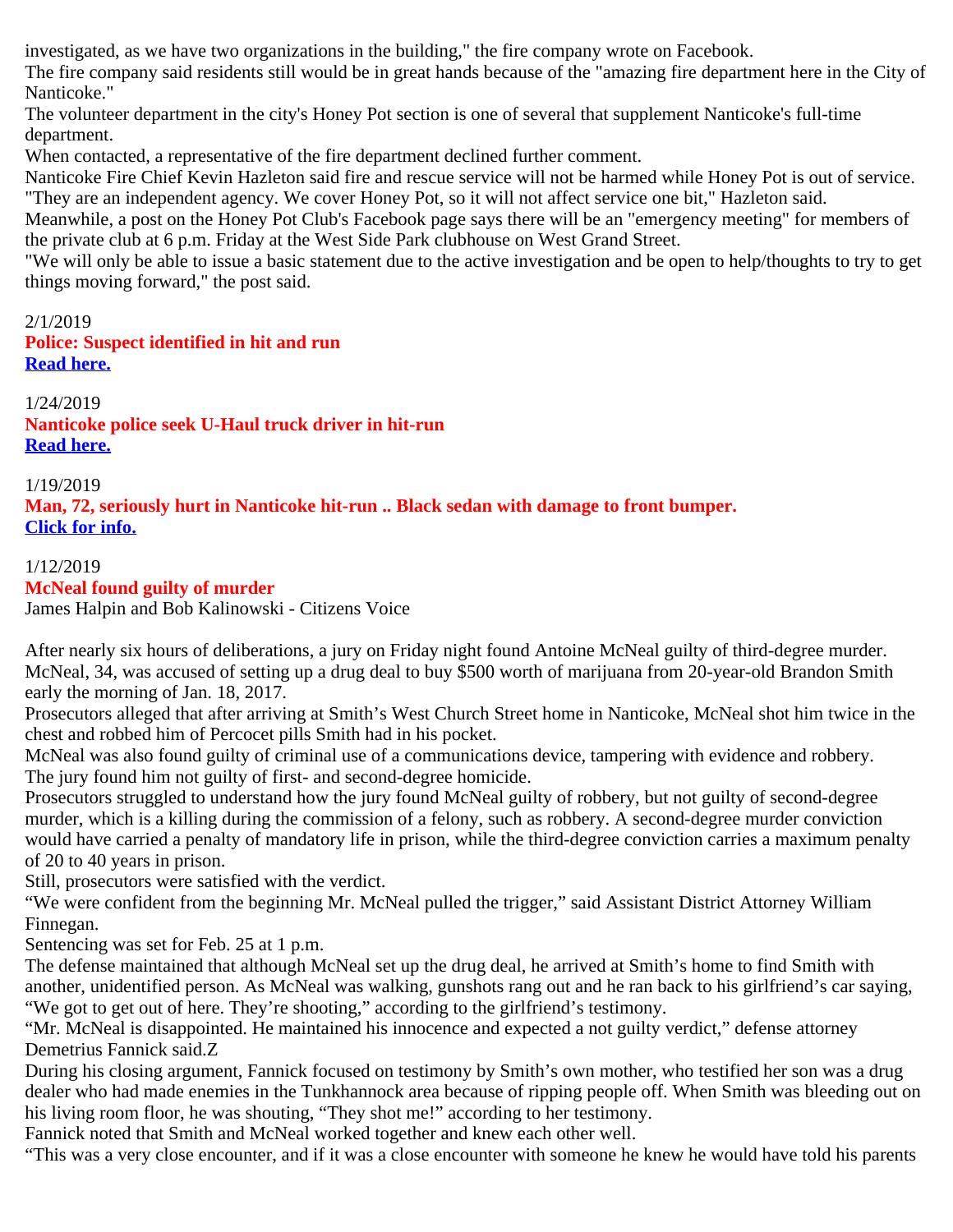who it was," Fannick said. "He doesn't know who shot him. He says, 'They shot me.' ... That's reasonable doubt right there."

But Fannick also noted that the bullets recovered from the crime scene were a different type than the unspent rounds recovered from McNeal's girlfriend's house. While girlfriend Wakeelah Moore's .38 Special revolver — which she claims had been previously stolen — was the same caliber of the murder weapon, Fannick noted that a prosecution gun expert testified that millions of similar guns could have fired the bullets that killed Smith.

He also blasted police for a "crap" investigation, alleging they failed to even bother testing evidence including a cigarette butt and a soda can recovered from outside the van where Smith was fatally shot.

"Forensically, there's nothing in this case," Fannick said, noting that police only recovered one partial fingerprint from the vehicle. "How is that possible? That's mind-blowing, if you think about it."

During the prosecution closing, Assistant District Attorney Thomas Hogans reminded the jury that Moore admitted in court that she drove McNeal to meet Smith moments before the shooting.

"A few minutes later, Brandon is running into his house to his mother, Tina, screaming, 'They shot me!'" Hogans said. The prosecutor downplayed the significance of Smith's use of the word "they," noting that in earlier text exchanges McNeal had informed him he was coming with Moore.

"Most importantly, there is zero evidence that anybody else was coming to see Brandon that night," Hogans said, noting Smith's phone contained no text messages indicating anyone else planned to meet him.

He also noted that Smith's mother said he had been "frantic and scared" as he laid on the floor screaming that he couldn't breathe and that he didn't want to die.

"His world's already closing in on him," Hogans said. "He was breathing his last breaths. Brandon was not worried about who shot him."

Hogans urged the jury to focus on what the evidence shows: That Smith was killed by a single shooter using a single revolver during a drug robbery. The defense, he alleged, was trying to confuse the fact that the evidence conclusively puts McNeal inside the van.

"He doesn't want you to think about the fact that the defendant's phone was on the passenger seat of the van — with Brandon's blood on it," Hogans said.

### 1/9/2019

## **Woman accused of smashing her way into borough office**

Bob Kalinowski - Citizens Voice

A woman smashed her way into the borough's municipal building early Monday, seeking to steal documents from the police station about an investigation targeting her, police said.

Police said Ashley Keister, 27, of Nanticoke, used a large cigarette butt receptacle to smash glass doors to the building and gain entry around 12:45 a.m. Once inside, she started rummaging through filing cabinets, police said.

West Wyoming police Chief Curtis Nocera said Keister had been under investigation for harassing a borough cop who arrested her last year.

"She wanted to have a relationship with him," Nocera said.

He said no one was in the building at the time Keister entered, as police were out on patrol.

Prior to breaking in, Keister called 911 and asked for an officer to meet her at the station in 10 minutes, police said. Investigators said Keister first bashed the cigarette receptacle off the police department door, causing damage, before using it to break into the borough building.

She never gained access to the police station, Nocera said.

After Keister exited the building, police said she picked up the cigarette receptacle again and smashed out more of the glass door.

Police said Keister then retreated to her vehicle and waited for police to arrive. When an officer arrived, Keister charged at him and swung at his head, police said.

She was then taken into custody.

The incident was caught on surveillance footage, police said. Police released footage from the department's video doorbell that they said depicts Keister smashing the cigarette container off the door.

Investigators said Keister admitted to breaking into the borough building to try to remove documents involving a police investigation targeting her.

Keister was charged with aggravated assaulted on a police officer, burglary, institutional vandalism, loitering and prowling at night time, criminal mischief, and harassment.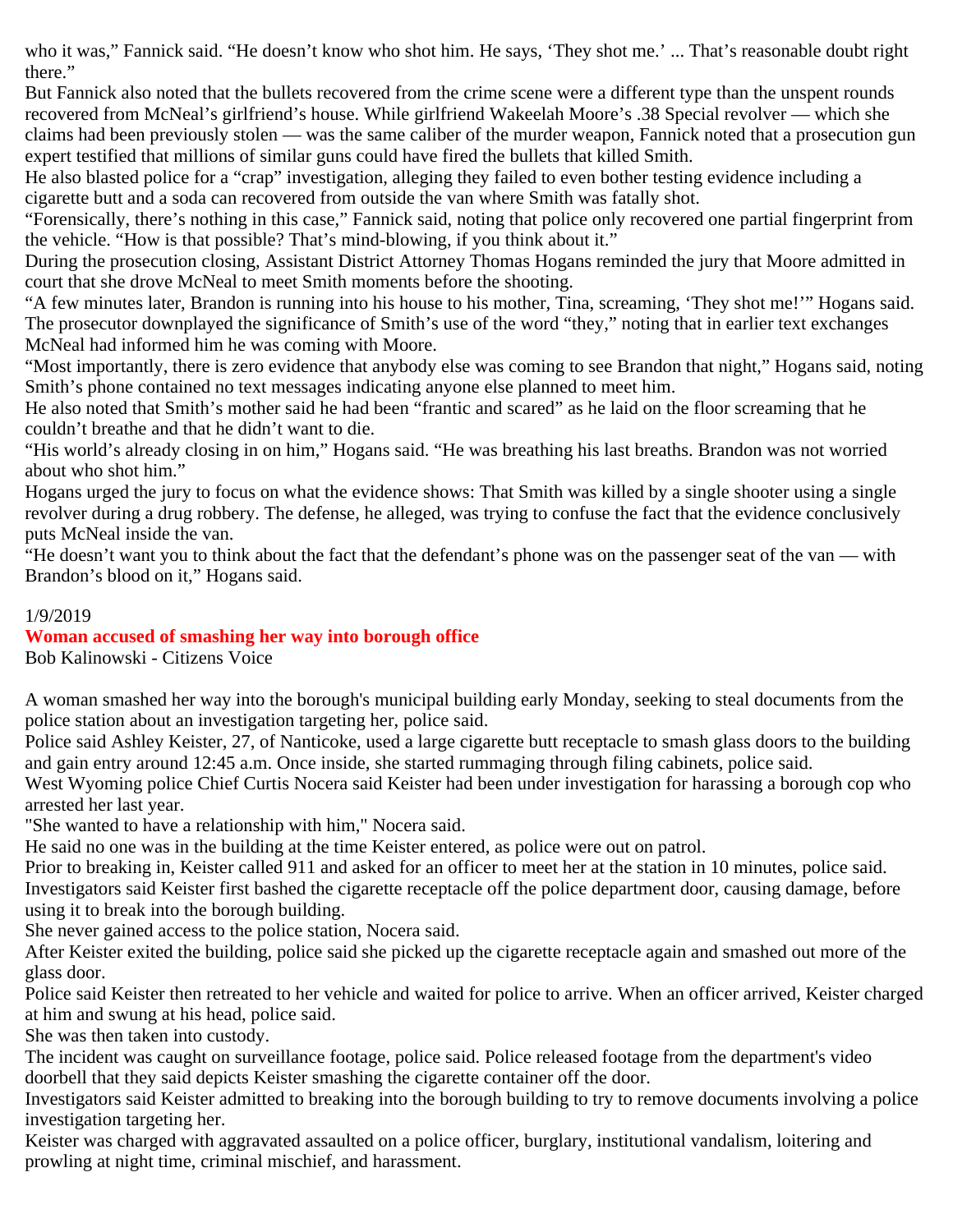She was arraigned by Magisterial District Judge Joseph Carmody. Carmody ordered her jailed in the Luzerne County Correctional Facility in lieu of \$50,000 bail.

### 1/4/2019

## **Trial set to begin in drug robbery killing**

jhalpin@citizensvoice.com

Attorneys on Friday picked a jury and opening statements are set for Monday in the case of a Wilkes-Barre man accused of killing a man during a drug robbery in Nanticoke.

Antoine McNeal, 34, is accused of murdering Brandon Smith, 20, who was shot dead outside his West Church Street, Nanticoke, home on Jan. 18, 2017. Prosecutors allege McNeal killed Smith after meeting him to buy marijuana. The prosecution recently succeeded in adding a robbery charge against McNeal based on recorded jailhouse phone calls in which McNeal referenced Smith having 30-milligram oxycodone pills in his pocket at the time of the shooting. "The (expletive) had other drugs in his pocket so evidently someone else was coming to see him besides me," prosecutors have quoted McNeal as saying.

Luzerne County Judge Tina Polachek Gartley granted the prosecution request over the objections of the defense, which maintained the additional charge would severely alter the case. However, the judge pushed back the trial date of Dec. 3 to give the defense time to adapt.

Opening statements are now scheduled to begin at 9 a.m. Monday.

### 1/5/2019

## **Judge allows Nanticoke man to withdraw guilty plea in alleged sex assault**

elewis@timesleader.com

A Nanticoke man will take his chances with a jury now that a Luzerne County judge permitted him to withdraw his guilty plea on a sexual assault charge.

Dylan Charles Monelli, 22, of South Hanover Street, was charged by Nanticoke police with having sexual encounters with a 15-year-old girl from June 2017 until December 2017. Monelli claimed the encounters were consensual and the relationship ended when the minor's parents found out, court records say.

Despite the claim of a consensual relationship, Monelli was charged with a felony statutory sex assault charge due to the age difference involving a minor.

Monelli on Oct. 15 pleaded guilty to the felony charge while prosecutors withdrew a misdemeanor count of corruption of minors.

But when Monelli appeared in court to be sentenced Dec. 10, his lawyer, Joseph Sklarosky Sr., advised Judge Michael T. Vough that Monelli wanted to withdraw his plea.

Sklarosky confirmed again Friday that Monelli wanted to take back the plea, which Vough allowed.

"He maintains it was a consensual relationship, clearly it was consensual," Sklarosky told the judge. "If a jury hears the case, they would acquit him."

Vough scheduled Monelli's trial for March.

In an unrelated case, Monelli was sentenced last month to one year on probation and 50 hours of community service for conspiring to steal items from the Turkey Hill store on West Main Street in Nanticoke on May 4.

### 1/3/2019

**Jury selection to begin Friday for 2017 Nanticoke homicide**

pkernan@timesleader.com

Jury selection is set to begin in a 2017 homicide case.

Antoine McNeal, 34, will appear before Luzerne County Judge Tina Polachek Gartley on Friday morning. McNeal is accused of fatally shooting Brandon Smith, 20, while Smith sat in a van outside a Nanticoke home Jan. 18, 2017. McNeal is facing a total of five charges, including an open count of criminal homicide, prohibited possession of a firearm, criminal use of a communication facility and tampering with evidence.

Smith was shot and killed in the early morning hours. Previous testimony suggested the homicide was a result of a drug deal gone wrong. Smith's mother, Tina Letavish, said Smith was on the couch of their Nanticoke home texting someone before heading outside around 2 a.m.